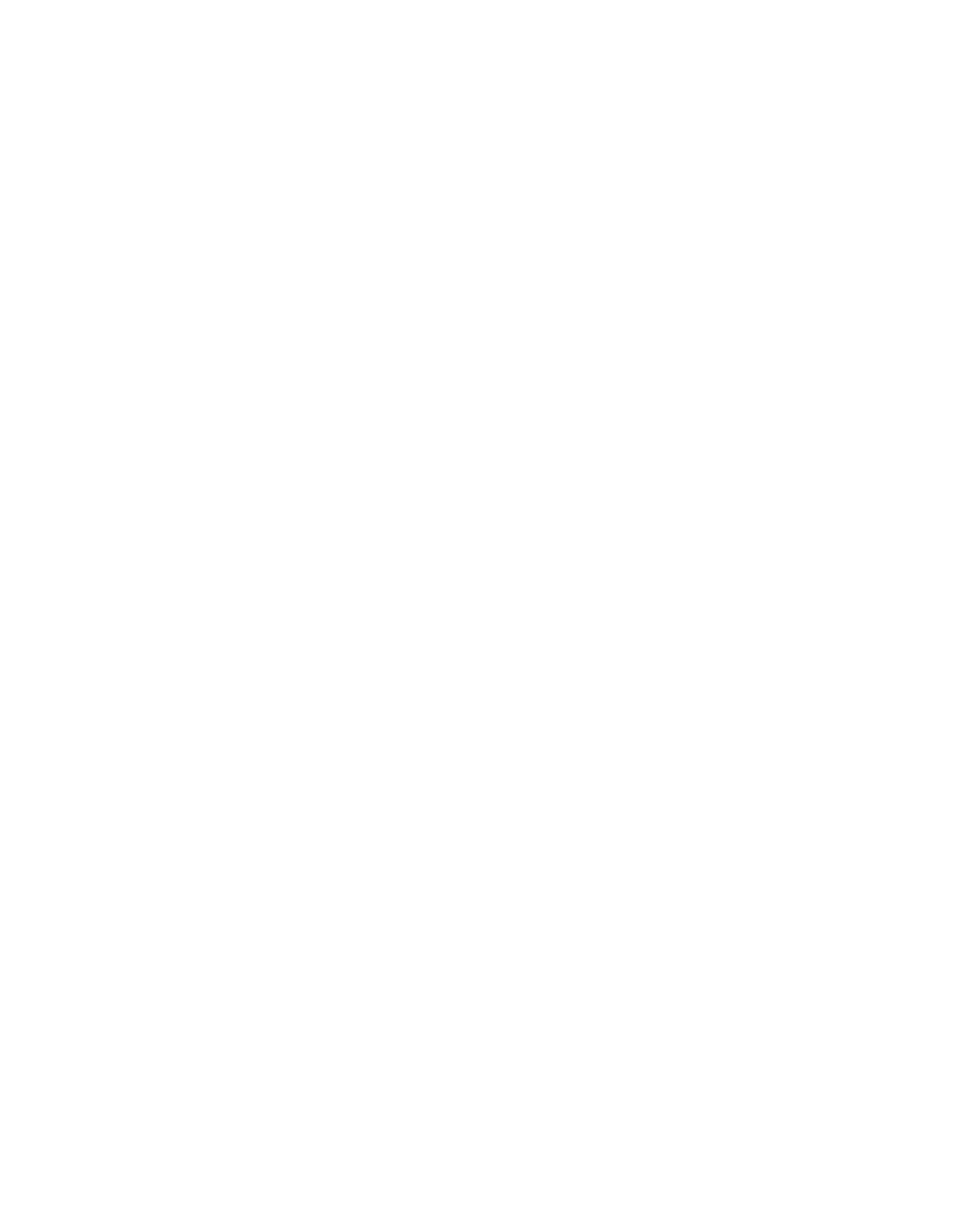# **NEWSPAPERING • INTRODUCTION**

The NEWSPAPERING section is designed to provide opportunities for students to think about and experience the activities involved in creating a newspaper, as well as to consider some of the issues journalists face in their professional lives.

The first lesson includes a rather lengthy history of newspapers, but it raises some themes that can be revisited throughout the later lessons. Among those themes are the public interest and the role of newspapers in the community, literacy, the function of a free press to foster the marketplace of ideas that make a democracy possible, and the "watchdog" function of the press in monitoring government policies and actions as part of the democratic process.

The lessons are organized cumulatively toward the culminating activity of creating the students' own paper. For that reason, the last activity listed in many of the lessons involves the creation of a part of that future paper: a story, an ad, a cartoon, an editorial, etc. that will be used in production of that newspaper. Otherwise, material can be tailored to the resources and abilities at hand, as well as to the students' age and the class size. For the most part, activities (other than the last ones that entail production of some of the students' own work) are progressively more sophisticated or more specific. It is expected that teachers will be selective about the activities or questions offered, but the section is designed to build, in its entirety, toward as full an understanding of "newspapering" as possible.

Certain terms printed in bold in the text appear in the glossary or in the appendix with annotated sample pages of a newspaper. Student worksheets or graphic organizers supplement this and other sections of the teacher's guide and are packaged separately.

Web sites are provided following each set of activities. In some cases, the Web sites may be examples of topics raised in the lesson; in others they may be "how-to" or reference Web sites related to the issues in the lesson.

#### **General reference Web sites:**

| http://www.jea.org                                                 | Journalism Education<br>Association - lesson<br>plans available |
|--------------------------------------------------------------------|-----------------------------------------------------------------|
| http://www.jteacher.com<br>http://www.highschool<br>journalism.org | Basic references for<br>journalism educators<br>and students    |
| http://www.ncpress.com<br>Especially: /NIE.html                    | N.C. Press Association<br>NIE page                              |
| http://www.naa.org/foundation                                      | <b>Newspaper Association</b><br>of America Foundation           |
| http://www.poynter.org                                             | Poynter Institute                                               |
| http://spj.org                                                     | Society of Professional<br>Journalists                          |
| http://www.freedomforum.org                                        | Freedom Forum                                                   |
| http://www.journalism.org                                          | Project for Excellence<br>in Journalism                         |
| http://www.newseum.org                                             | Newseum                                                         |

(Accessed March 2005)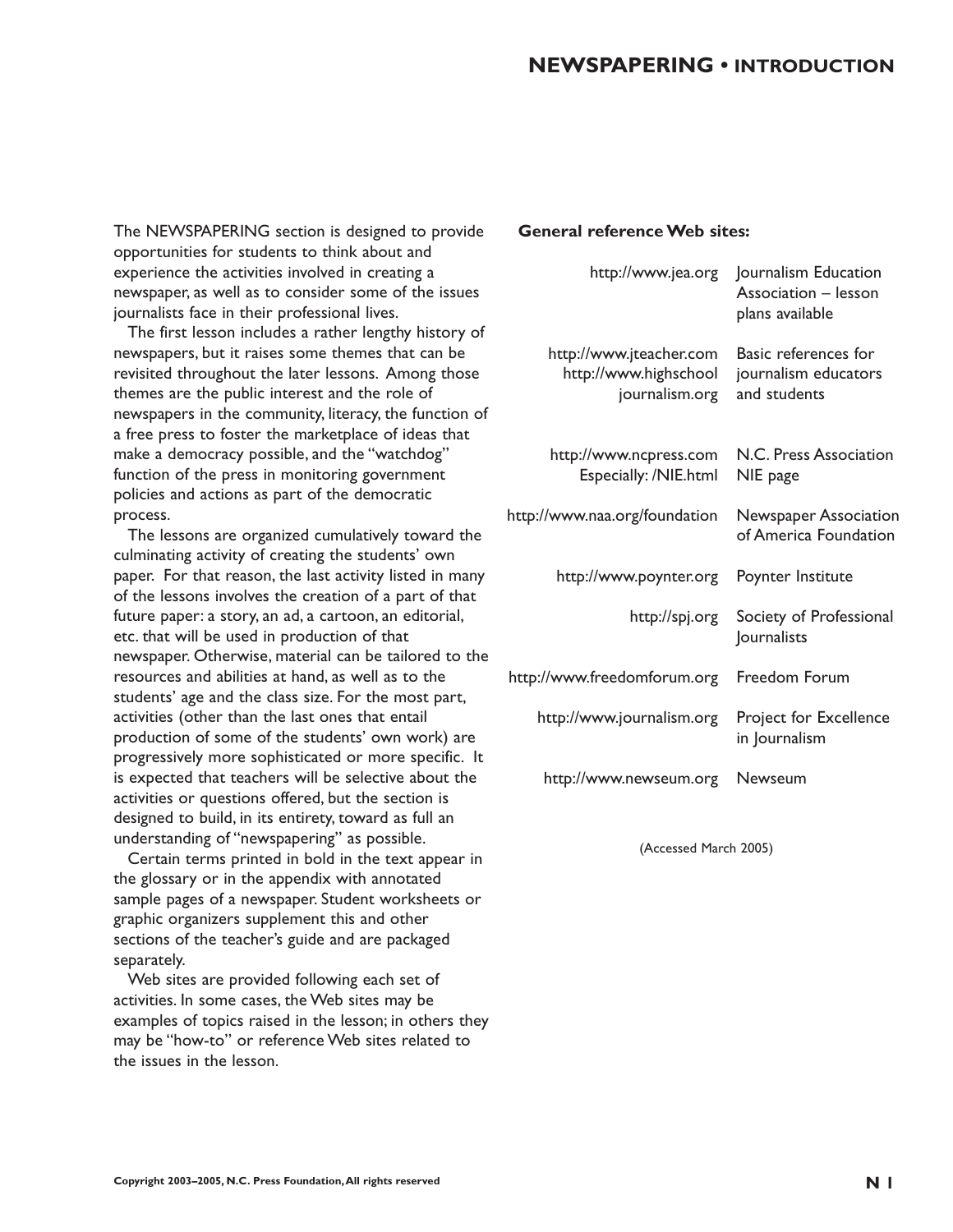# **NEWSPAPERING • HISTORY, MARKETPLACES and WATCHDOGS/ INFORMATION LITERACY**

**Goal:** To explore sources and formats for reading, listening and viewing purposes.

**Preparation:** Provide copies of the current local newspaper.Write the following statement on the board:

> *"Were it left to me to decide whether we should have a government without newspapers or newspapers without a government, I should not hesitate a moment to prefer the latter. But I should mean that every man should receive those papers and be capable of reading them."* – Thomas Jefferson

**Activities:** A. Have students skim the newspaper for the kinds of information that might help newcomers get acquainted with their new home and instruct them to make a list. For example, names and locations of supermarkets, apartments and homes for rent, the mayor's name and other city officials, issues concerning local schools, the incidence of crime, the sports teams that have the best record, current political issues, jobs, number of movie theaters, the kinds of industry in the area, etc. If an election is coming up, look at the names of candidates and the kinds of issues that are being discussed.

> B. Discuss the role the local newspaper plays in the community and the country by asking these questions, referring to the students' lists:

- 1. How does the newspaper help in routine daily chores? *(Answer: shopping, joining clubs, selecting entertainment, cooking and gardening, selling unwanted furniture, etc.)*
- 2. How does it help readers decide how to vote in a local election? a national election?
- 3. How does it increase understanding of other cultures, other countries and other regions of the United States?
- 4.What do you think Thomas Jefferson meant in his statement?
- **Co Example control and formats for receiving pluring and viewing purposes.<br>
<b>Preparation** example the correct focal photon or example the computer of the state of the control and the state of the control and the control C. Newspapers, first of all, give information to the members of the community who read them. But throughout history, they have developed additional roles. An important theme in American democracy is the creation and maintenance of a place where ideas can be presented and exchanged, which is often referred to as the "marketplace of ideas." As America came into being, a free press was deemed an important part of that marketplace, but it also served in the role of "watchdog" over government. Below is a brief history of newspapers in the West and specifically the U.S. Students can review the history, while you highlight those roles. In addition, you may wish to highlight concepts of literacy and objectivity, as well as the role of reading in a society, particularly a democracy. After reviewing the history, discuss the following with the students: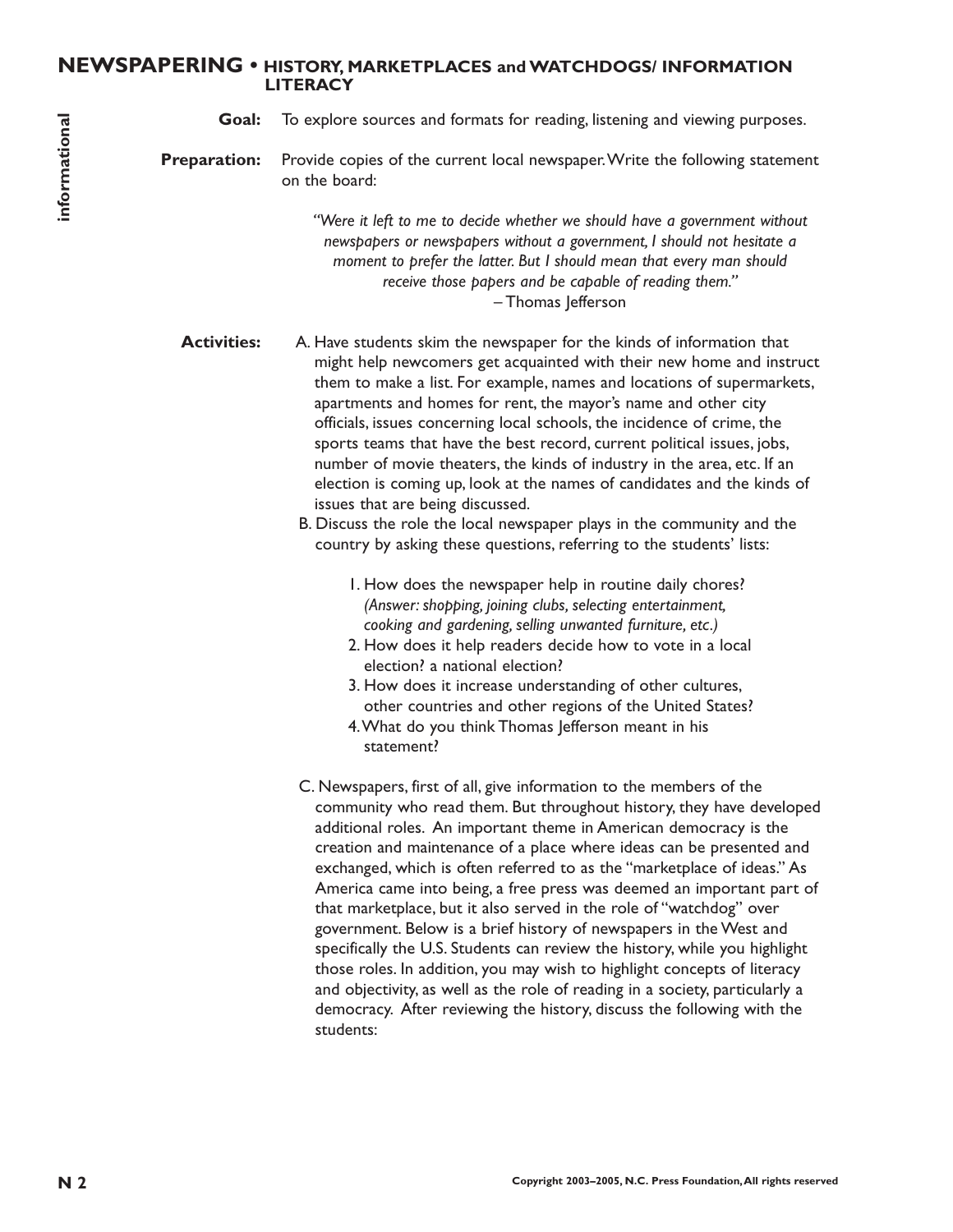# **NEWSPAPERING • HISTORY, MARKETPLACES and WATCHDOGS/ INFORMATION LITERACY, continued**

| <b>Activities,</b> |                                                                                                                                                 | informational |
|--------------------|-------------------------------------------------------------------------------------------------------------------------------------------------|---------------|
| continued:         | I. Imagine a time when there were no newspapers,                                                                                                |               |
|                    | television or radio, and when few people could read.                                                                                            |               |
|                    | People learned about such matters as when the king died,                                                                                        |               |
|                    | when taxes were due, when the country was at war, who                                                                                           |               |
|                    | was running for president, etc.                                                                                                                 |               |
|                    | 2. Choose an era and imagine what you would see in a                                                                                            |               |
|                    | newspaper of the time. What would your parents discuss                                                                                          |               |
|                    | over the breakfast table while reading the paper? What if                                                                                       |               |
|                    | there were an election going on? What if there were a<br>war going on?                                                                          |               |
|                    |                                                                                                                                                 |               |
|                    | History by eras:                                                                                                                                |               |
|                    | <b>I. Ancient times:</b> A type of newsletter was the earliest form of printed                                                                  |               |
|                    | news. They were sent out by Roman scribes to merchants and politicians                                                                          |               |
|                    | in distant cities to keep them informed of happenings in Rome. Scribes                                                                          |               |
|                    | often got their information from bulletins posted in public squares. The                                                                        |               |
|                    | leading bulletin in Rome was Acta Diurna (Daily Events) in 60 B.C. (In                                                                          |               |
|                    | general only male Roman citizens and certain religious leaders could                                                                            |               |
|                    | read at that time.)                                                                                                                             |               |
|                    | 2. Europe: Gutenberg invented moveable type in the mid-1400s (although                                                                          |               |
|                    | the Chinese had a form of printing much earlier than that). Presses                                                                             |               |
|                    | developed from Gutenberg's invention led to the distribution of                                                                                 |               |
|                    | infrequently published pamphlets in Europe, especially in Germany. The<br>oldest of those on record is the "Strausbourg Relation," published in |               |
|                    | 1609. At that time few people, usually nobles and religious leaders, could                                                                      |               |
|                    | read. Eventually merchants and others came to be readers.                                                                                       |               |
|                    | 3. England: The first large paper, the Gazette, began publishing in 1665.                                                                       |               |
|                    | Originally devoted to official news of the royal court, it still serves much                                                                    |               |
|                    | the same function. The first daily newspaper in England was the London                                                                          |               |
|                    | Daily Courant, begun in 1702. The Daily Universal Register was founded in                                                                       |               |
|                    | 1785, which later became The Times of London, still being published.                                                                            |               |
|                    | Common people sometimes learned about the news in coffee and tea                                                                                |               |
|                    | shops, where the newspapers were posted and those who could read                                                                                |               |
|                    | sometimes read them aloud to others.                                                                                                            |               |
|                    | 4. American colonies: The first American newspaper in the colonies                                                                              |               |
|                    | was Publick Occurrences Both Foreign and Domestick, published in 1690 by                                                                        |               |
|                    | Benjamin Harris, an Englishman who already had been in trouble for bold                                                                         |               |
|                    | publishing in England. His Boston paper was suppressed after the first                                                                          |               |
|                    | issue. It was 1704 before the next paper, John Campbell's Boston News                                                                           |               |
|                    | Letter, was published. That was followed by the New England Courant,                                                                            |               |
|                    | begun in 1721 by James Franklin, who employed his brother, Benjamin.                                                                            |               |
|                    | Benjamin Franklin published the Pennsylvania Gazette from 1729 to 1766.                                                                         |               |
|                    | The first daily newspaper in America was the Pennsylvania Evening Post                                                                          |               |
|                    | and Daily Advertiser, begun in 1783. At the outbreak of the Revolutionary                                                                       |               |
|                    | War, 35 newspapers were being published in the colonies. Thereafter, in                                                                         |               |
|                    | much of the young American country, the idea that everyone should be                                                                            |               |
|                    | able to read took hold. Part of the reason for that was the idea that in a                                                                      |               |
|                    | democracy, everyone who votes should be fully informed, and                                                                                     |               |
|                    | newspapers played an important role in providing information.                                                                                   |               |
|                    |                                                                                                                                                 |               |
|                    |                                                                                                                                                 |               |
|                    | Copyright 2003-2005, N.C. Press Foundation, All rights reserved                                                                                 | <b>N</b> 3    |

#### **History by eras:**

- **1. Ancient times:** A type of newsletter was the earliest form of printed news.They were sent out by Roman scribes to merchants and politicians in distant cities to keep them informed of happenings in Rome. Scribes often got their information from bulletins posted in public squares.The leading bulletin in Rome was *Acta Diurna* (*Daily Events*) in 60 B.C. (In general only male Roman citizens and certain religious leaders could read at that time.)
- **2. Europe:** Gutenberg invented moveable type in the mid-1400s (although the Chinese had a form of printing much earlier than that). Presses developed from Gutenberg's invention led to the distribution of infrequently published pamphlets in Europe, especially in Germany.The oldest of those on record is the "Strausbourg Relation," published in 1609. At that time few people, usually nobles and religious leaders, could read. Eventually merchants and others came to be readers.
- **3. England:** The first large paper, the *Gazette,* began publishing in 1665. Originally devoted to official news of the royal court, it still serves much the same function.The first daily newspaper in England was the *London Daily Courant,* begun in1702. *The Daily Universal Register* was founded in 1785, which later became *The Times of London,* still being published. Common people sometimes learned about the news in coffee and tea shops, where the newspapers were posted and those who could read sometimes read them aloud to others.
- **4. American colonies:** The first American newspaper in the colonies was *Publick Occurrences Both Foreign and Domestick,* published in 1690 by Benjamin Harris, an Englishman who already had been in trouble for bold publishing in England. His Boston paper was suppressed after the first issue. It was 1704 before the next paper, John Campbell's *Boston News Letter,* was published.That was followed by the *New England Courant,* begun in 1721 by James Franklin, who employed his brother, Benjamin. Benjamin Franklin published the *Pennsylvania Gazette* from 1729 to 1766.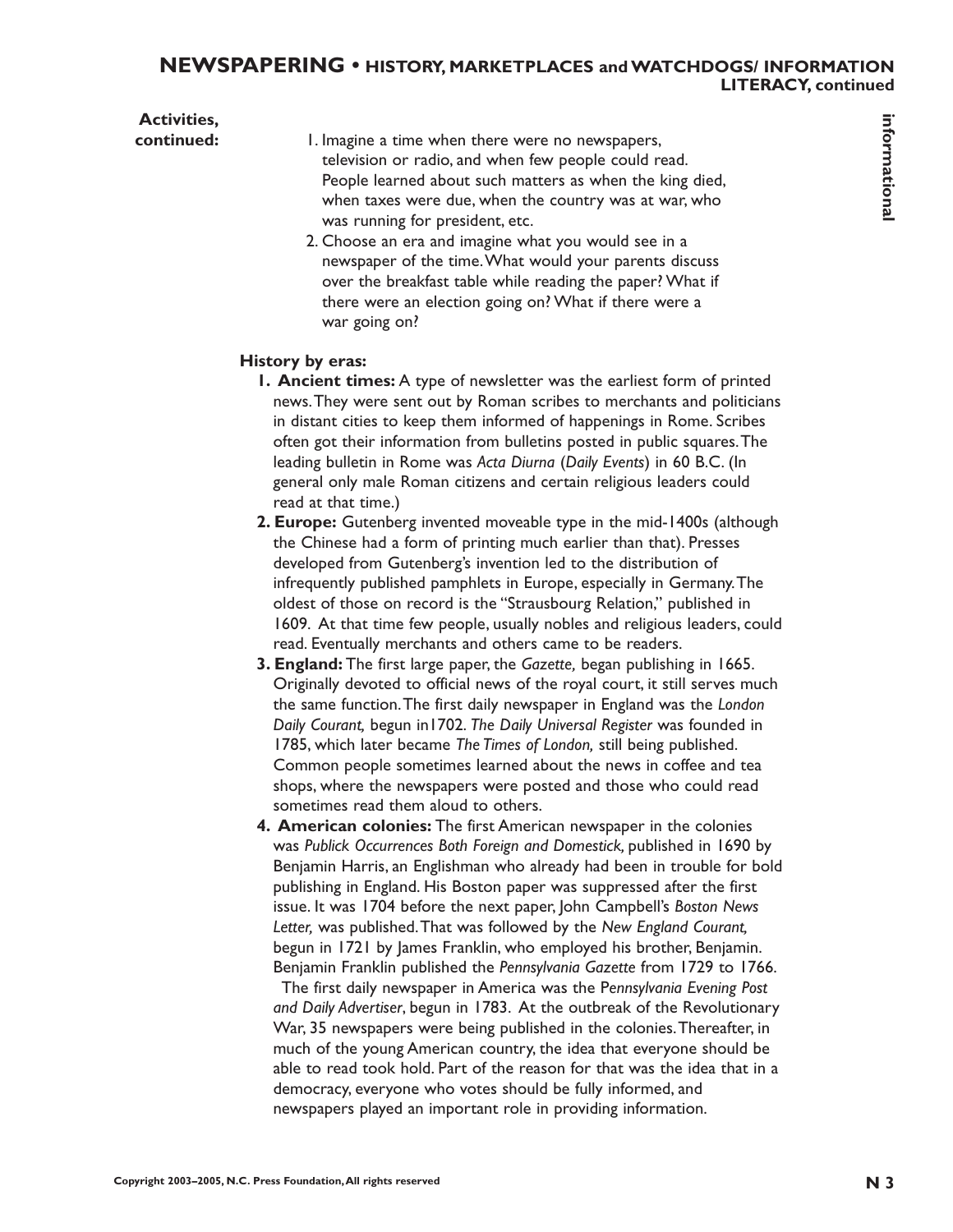### **NEWSPAPERING • HISTORY, MARKETPLACES and WATCHDOGS/ INFORMATION LITERACY, continued**

**Activities,**

**continued: 5. Party and Penny papers:** In the early 1800s, newspapers reflected the political opinions of their publishers in both news and editorials and commonly sold for six cents, too much for the poorer classes. It was assumed that a newspaper would have a political bias because it was published by the supporters of a specific party. If that party was in power, the paper would report the party's achievements and support the actions; if the opposing party was in power, the newspaper was expected to criticize what the government was doing.The First Amendment guaranteed press freedom partly because newspapers were supposed to be the "watchdogs" over government.

> Penny papers, which began in 1830s, and cost only one or two cents, gave America its first popular journalism.The first successful penny paper was the *New York Sun,* founded in 1833. *The New York Herald* and the *New York Tribune* later merged into the *Herald Tribune.The New York Times* was another early penny paper.Those papers began to establish journalistic techniques and standards similar to present-day standards.

- **R Excitively A Constrained Press Foundation**, **Constrained Press Foundation**, **Constrained by the state state in the constrained by the state in the state state in the specifical bis because the specifical bis becau 6."Objective" journalism and advertising:** During the Civil War, the idea that newspapers should be relied on to report facts and specific news events began to gain importance, especially with the developments of telegraph (which brought news from the war very quickly) and later photography. Newspapers during this era began to receive more financial support from advertising in addition to subscriptions or street sales or single-copy sales.While the earliest papers might announce just that a shipment of cloth and pottery had arrived from Europe, by the time America had become a big industrial and commercial power, newspapers had become the place to sell goods and services through big, expensive ads.Those two changes meant that newspapers did not have to rely on political parties to support them, so they could try to be objective in their reporting and take critical positions in their editorials.
	- **7.Yellow journalism and muckraking:** As more and more papers were established, it became important to have a lot of readers to attract advertising. One way to attract those readers was to make the news dramatic and sensational.The newspapers of publishers William Randolph Hearst and Joseph Pulitzer became models for sensational papers and the type of reporting called **yellow journalism** after the Yellow Kid, a comic strip character.Those newspapers often focused on news that would stir emotional responses, and they were not always completely accurate. Pulitzer later financed prizes to encourage excellence in journalism.

At the same time, another type of journalism took hold. Because newspapers were independent of any special political or other interest, they could investigate political corruption and wrongdoings such as bad working conditions in factories.That kind of investigative journalism was sometimes called **muckraking** because writers seemed to be "raking" up the "muck." Theodore Roosevelt coined the term "muckrakers," referring to reporters' abilities to uncover dirt. Famous muckrakers include Ida Tarbell for her reporting on Standard Oil Company, Lincoln Steffen for his novel on municipal corruption, Jacob Riles for his writing about life in New York's slums and Upton Sinclair for his exposé on the meat-packing industry.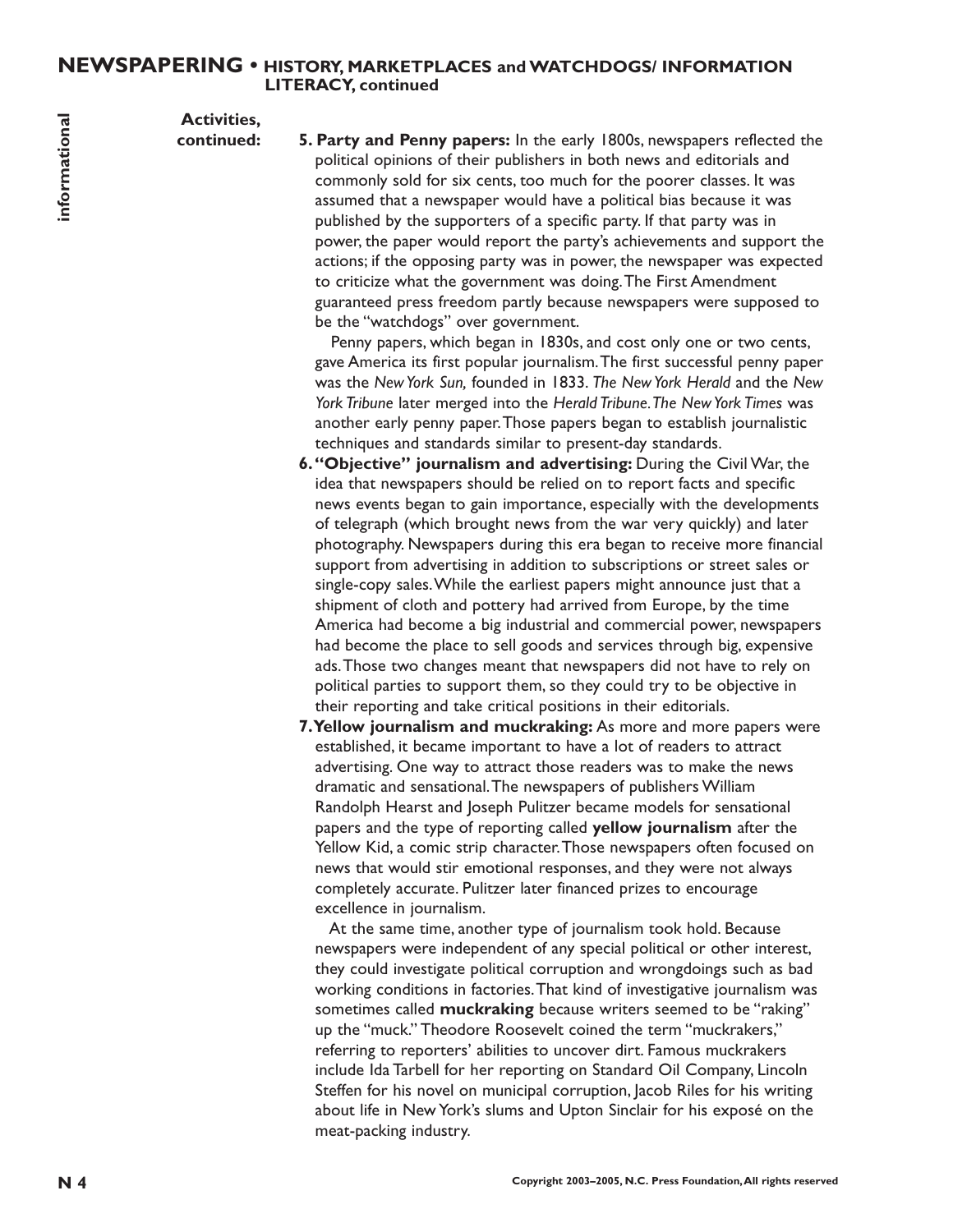# **NEWSPAPERING • HISTORY, MARKETPLACES and WATCHDOGS/ INFORMATION LITERACY, continued**

| <b>Activities</b><br>continued: | 8. Modern journalistic ethics: Standards that call for objectivity and for<br>freedom from the influence of advertisers and politicians have developed<br>gradually with the growth of newspapers in the country. The roles of<br>publishers, editors and reporters have been refined. Journalism schools<br>have made a profession of what was once considered a trade learned by<br>apprenticeship. | informational  |
|---------------------------------|-------------------------------------------------------------------------------------------------------------------------------------------------------------------------------------------------------------------------------------------------------------------------------------------------------------------------------------------------------------------------------------------------------|----------------|
| Web sites:                      | http://theoldentimes.com/old_news_nc.html (old N.C. newspapers)<br>http://www.newspaper-industry.org/history.html<br>http://www.historicpages.com/nprhist.htm<br>http://www.mediahistory.umn.edu/journ.html<br>http://www.nyu.edu/classes/stephens/Collier's%20page.htm<br>http://mohawk.kl2.ny.us/progressive/progressive.html                                                                       |                |
|                                 | (Accessed May 2003)                                                                                                                                                                                                                                                                                                                                                                                   |                |
|                                 |                                                                                                                                                                                                                                                                                                                                                                                                       |                |
|                                 |                                                                                                                                                                                                                                                                                                                                                                                                       |                |
|                                 |                                                                                                                                                                                                                                                                                                                                                                                                       |                |
|                                 |                                                                                                                                                                                                                                                                                                                                                                                                       |                |
|                                 |                                                                                                                                                                                                                                                                                                                                                                                                       |                |
|                                 |                                                                                                                                                                                                                                                                                                                                                                                                       |                |
|                                 |                                                                                                                                                                                                                                                                                                                                                                                                       |                |
|                                 |                                                                                                                                                                                                                                                                                                                                                                                                       |                |
|                                 |                                                                                                                                                                                                                                                                                                                                                                                                       |                |
|                                 |                                                                                                                                                                                                                                                                                                                                                                                                       |                |
|                                 | Copyright 2003-2005, N.C. Press Foundation, All rights reserved                                                                                                                                                                                                                                                                                                                                       | N <sub>5</sub> |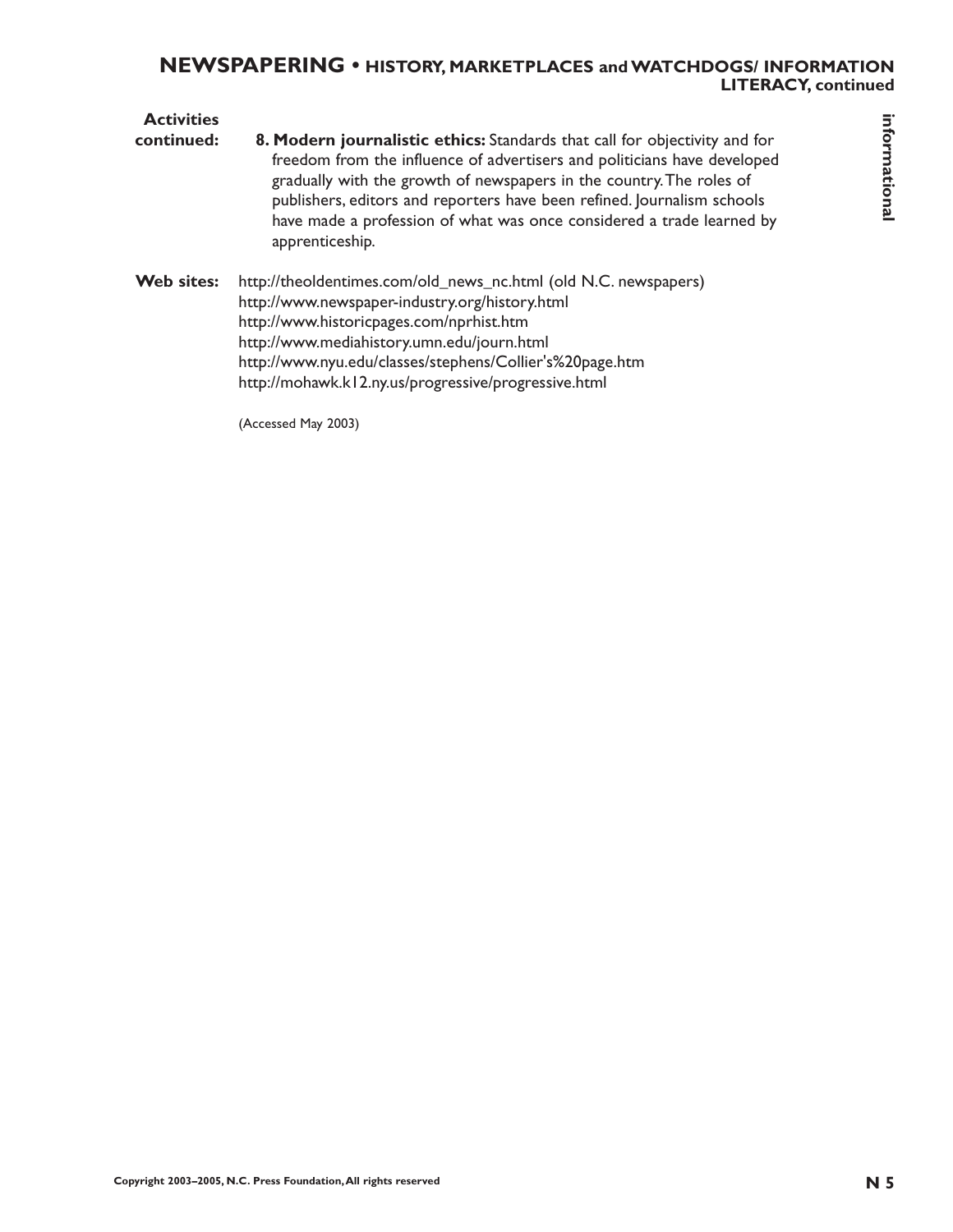# **NEWSPAPERING • About the NEWS/ INFORMATION LITERACY**

|               | Goal:                                  | To explore sources and formats for reading, listening and viewing purposes.                                                                                                                                                                                                                                                                                                                                                                                                                                                                                                                                                                                                                                                                                                                                                                                                                                                                           |
|---------------|----------------------------------------|-------------------------------------------------------------------------------------------------------------------------------------------------------------------------------------------------------------------------------------------------------------------------------------------------------------------------------------------------------------------------------------------------------------------------------------------------------------------------------------------------------------------------------------------------------------------------------------------------------------------------------------------------------------------------------------------------------------------------------------------------------------------------------------------------------------------------------------------------------------------------------------------------------------------------------------------------------|
| informational | <b>Preparation:</b><br><b>Homework</b> | Have on hand copies of some nationally distributed newspapers, such as The<br>Washington Post, The New York Times, The Wall Street Journal, as well as the<br>classroom newspaper and other area newspapers.                                                                                                                                                                                                                                                                                                                                                                                                                                                                                                                                                                                                                                                                                                                                          |
|               | preparation:                           | Provide the student worksheet $N$ 6-1. Ask students to interview their parents<br>about their newspaper reading habits, using the following list of questions:                                                                                                                                                                                                                                                                                                                                                                                                                                                                                                                                                                                                                                                                                                                                                                                        |
|               |                                        | I. Where do you get your news? Do you read a newspaper?<br>2. Which newspaper do you read the most regularly?<br>3. When and where do you read it? (Answer: Over breakfast? in your favorite<br>chair after work?)<br>4. How often do you read it?<br>5. Do you subscribe or do you buy it at the newsstands?<br>6. How much does it cost?<br>7. Why did you choose that particular paper? What do you like best about<br>it? (Answer: Better state, national or world news? better local news? more<br>interesting features? more objective or accurate? editorially more liberal or<br>conservative? Democrat or Republican?)<br>8. Do you read more than one newspaper? If you read another newspaper<br>regularly or occasionally (Answer: The New York Times, The Washington Post,<br>USA Today, The Wall Street Journal, a home town newspaper), why do you<br>read that newspaper?<br>9. Do you ever read an online newspaper? Which one? Why? |
|               | <b>Activities:</b>                     | A. Share the following facts about newspapers today with the students.<br>Note that there used to be many more newspapers because many cities<br>and towns had more than one newspaper and many used to have both<br>morning and afternoon editions. See if they can guess that the arrival of<br>television caused the disappearance of afternoon editions. Do they think<br>that just because there are fewer newspapers that fewer people read<br>newspapers? Point out to them that when one paper disappeared,<br>people usually started to read the remaining papers, and populations are<br>growing constantly. In general, even more people read the Sunday paper<br>than the daily papers. Note that newspapers are measured by their<br>circulation, that is, how many copies are sold or delivered to subscribers.<br>Here are readership totals and circulation figures for some newspapers:                                              |
|               |                                        | <b>Some Current Facts about Newspapers:</b>                                                                                                                                                                                                                                                                                                                                                                                                                                                                                                                                                                                                                                                                                                                                                                                                                                                                                                           |
|               |                                        | State: As of 2002, the North Carolina Press Association listed 195<br>members, including 49 daily newspapers and 146 community papers<br>(non-dailies). Circulation figures for the ten largest daily papers were:<br>The Charlotte Observer (238,209), The (Raleigh) News & Observer<br>(165,965), The (Greensboro) News & Record (111,345), The Winston-Salem<br>Journal (86,544), The Fayetteville Observer (64,860), Asheville Citizen-Times<br>(55,314), The (Durham) Herald-Sun (51,337), (Wilmington) Star-News<br>(54,041), Gaston Gazette (31,329), and the High Point Enterprise (29,189).<br>That leaves 39 daily newspapers with circulation less than 29,000. The<br>smallest is the Tarboro Daily Southerner with a circulation of 3,708.                                                                                                                                                                                               |
| N 6           |                                        | Copyright 2003-2005, N.C. Press Foundation, All rights reserved                                                                                                                                                                                                                                                                                                                                                                                                                                                                                                                                                                                                                                                                                                                                                                                                                                                                                       |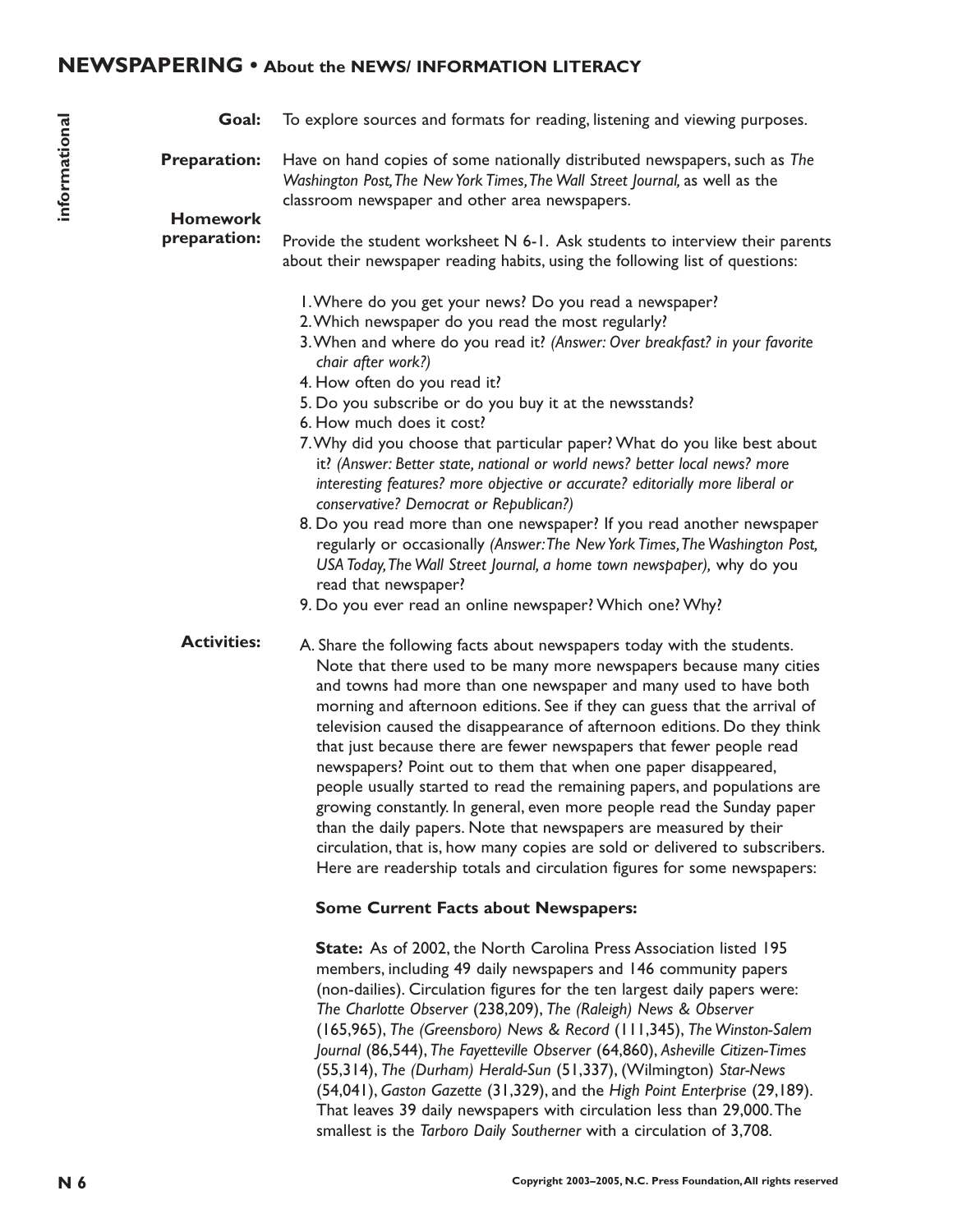# **Activities,**

**continued:** Among the 146 community papers, the circulation averages between 5,000 and 15,000, but the community paper with the largest reported circulation is the *Charlotte Winston Cup Scene* at 137, 599.The next largest is *The Chapel Hill News* (21,658); and the smallest reported circulation is the *Robersonville Weekly Herald* with 845.

**Convertisely,** An any the Combuston in controllation average between the combuston and the combuston is the Copyright 2003–2009. The specific large to the Copyright 2003–2008 and 1.5 (2003–2013) and the smallest responses **National:** In 2002, the daily circulation for morning newspapers was 46,821,480 and for evening newspapers, it was 8,756,566 for a total daily circulation of 55,577,046.With 2.2 readers per copy, the total daily readership was 122,269,501. Sunday circulation was 59,090,364 with 2.3 readers per copy for a total of 135,407,827 readers. About 62 million subscribed to dailies in 1970.

In 2001, *The Wall Street Journal* had a circulation of 1,781,291 and *USA Today* had a circulation of 1,7222,566.The top five city newspapers in the country were the *Los Angeles Times* (1,045,532); the *Washington Post* (782,090); the (New York) *Daily News* (725,526); the *Chicago Tribune* (668,885); and *The New York Times* (666,228).

In 2002, the total of weekly or community newspapers (published three times or fewer a week) was 7,689 with an average circulation of 5,857 and total circulation of 70,949,633.That's up from 27 million people subscribing to weekly or community newspapers in 1970.

Ask students the following:

- 1. Is your local paper one of the large ones in N.C.? Does it publish on Sunday? If so, is the circulation higher or lower on Sunday? Call or have a classmate call the circulation department and ask what the circulation is.
- 2. If the circulation of a paper is 15,000, does that mean 15,000 people read it? Do you think more or fewer people read it? Consider that several people in a household may read the same paper, and that sometimes people pass along papers to others when they are finished.
- B. Invite students to share what they learned about their parents' reading habits from their homework assignment. Ask which students read the newspaper and which parts of it they read regularly.This should lead to discussion of the following subjects:
	- 1. Do most people read the newspaper at the same time and in the same place each day? Is that part of their daily routine? How does newspaper reading relate to their other news sources?
	- 2. How do newspapers vary?
		- *(Answers: Some papers focus on very local news with less coverage of national and international news, while others concentrate on more national or international news. Some papers aim at a particular readership,* The Wall Street Journal, *for instance, focuses on business-related news.)*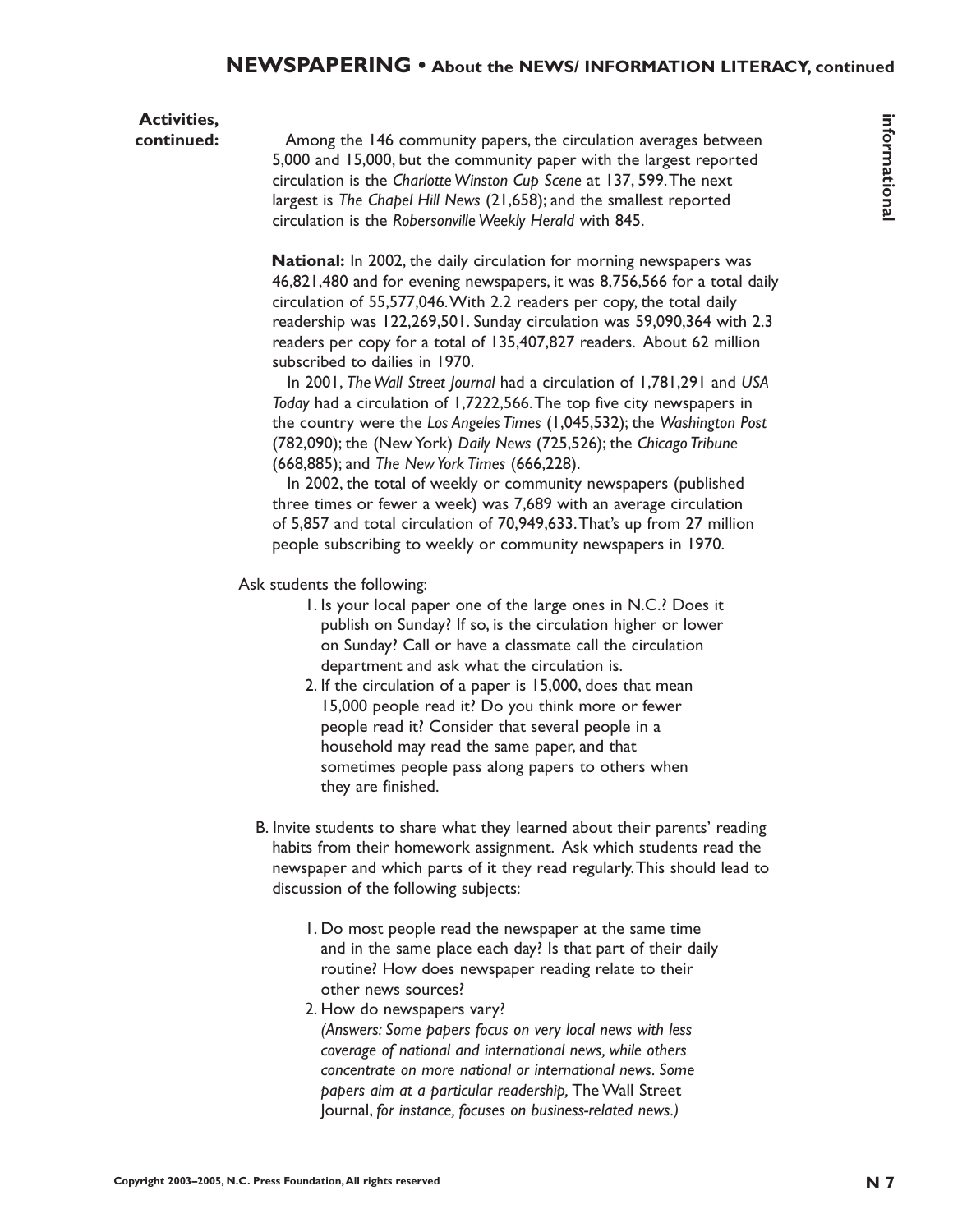| informational | <b>Activities,</b><br>continued: | 3. Do people read newspapers for different reasons?<br>(Answer: A reader may choose a paper for its food coverage,<br>its entertainment stories or movie times, its sports, its TV<br>section, its government coverage or its editorial point of view.)<br>4. Do some people use newspapers for certain things, e.g.,<br>local high school sports, while using other media like<br>television or the Internet for other things?<br>(Answer: The Internet or broadcast media may be more useful<br>for breaking news, while newspapers are better for detail and<br>"color" in the stories. The Internet may be best for doing<br>further research following links.)<br>C. Direct the students to the sections with announcements of local<br>happenings and the most local news. Discuss the following:<br>I. What kinds of announcements are listed? (Answer:<br>meetings, entertainment such as plays and concerts, fairs,<br>book readings, etc.)<br>2. Do the stories report on meetings, plays, fairs, etc.?<br>3. How does that help the community? (Answer: information,<br>encourage participation, growth, etc.)<br>D. Explain that a wire service is a national news service that collects<br>news and sends it out instantly (it used to be by telegraph or "wire") to<br>subscribing papers. Ask students to look for stories from wire services,<br>most often the Associated Press (tell them to look near the bylines), but<br>there may also be syndicated stories from Reuters, the New York Times<br>syndicate, etc. Ask students the following questions:<br>I. How can you tell if a story is from a wire service such as<br>the Associated Press? (Answer: The words "Associated Press"<br>will appear somewhere near the byline, or it may appear<br>instead of a byline.)<br>2. What kinds of stories come from wire services? (Answer: |
|---------------|----------------------------------|----------------------------------------------------------------------------------------------------------------------------------------------------------------------------------------------------------------------------------------------------------------------------------------------------------------------------------------------------------------------------------------------------------------------------------------------------------------------------------------------------------------------------------------------------------------------------------------------------------------------------------------------------------------------------------------------------------------------------------------------------------------------------------------------------------------------------------------------------------------------------------------------------------------------------------------------------------------------------------------------------------------------------------------------------------------------------------------------------------------------------------------------------------------------------------------------------------------------------------------------------------------------------------------------------------------------------------------------------------------------------------------------------------------------------------------------------------------------------------------------------------------------------------------------------------------------------------------------------------------------------------------------------------------------------------------------------------------------------------------------------------------------------------------------------------------------------------------------------------------|
|               |                                  | Usually they are national or international stories, stories that<br>are far away from the local paper. Explain that local papers<br>cannot afford to keep reporters in all cities and countries, so<br>they subscribe to the wire services to get news from around<br>the country and around the world.)                                                                                                                                                                                                                                                                                                                                                                                                                                                                                                                                                                                                                                                                                                                                                                                                                                                                                                                                                                                                                                                                                                                                                                                                                                                                                                                                                                                                                                                                                                                                                       |
|               | Web sites:                       | http://newslink.org/menu.html<br>http://www.ncpress.com<br>http://www.wowcom.net/education/nie/newspart1.htm<br>http://www.poynter.org<br>http://www.freedomforum.org<br>http://www.ap.com<br>http://www.reuters.com<br>http://www.naa.org/info/facts02/5_facts2002.html (Facts about Newspapers)<br>(Accessed May 2003)                                                                                                                                                                                                                                                                                                                                                                                                                                                                                                                                                                                                                                                                                                                                                                                                                                                                                                                                                                                                                                                                                                                                                                                                                                                                                                                                                                                                                                                                                                                                       |
| N 8           |                                  | Copyright 2003-2005, N.C. Press Foundation, All rights reserved                                                                                                                                                                                                                                                                                                                                                                                                                                                                                                                                                                                                                                                                                                                                                                                                                                                                                                                                                                                                                                                                                                                                                                                                                                                                                                                                                                                                                                                                                                                                                                                                                                                                                                                                                                                                |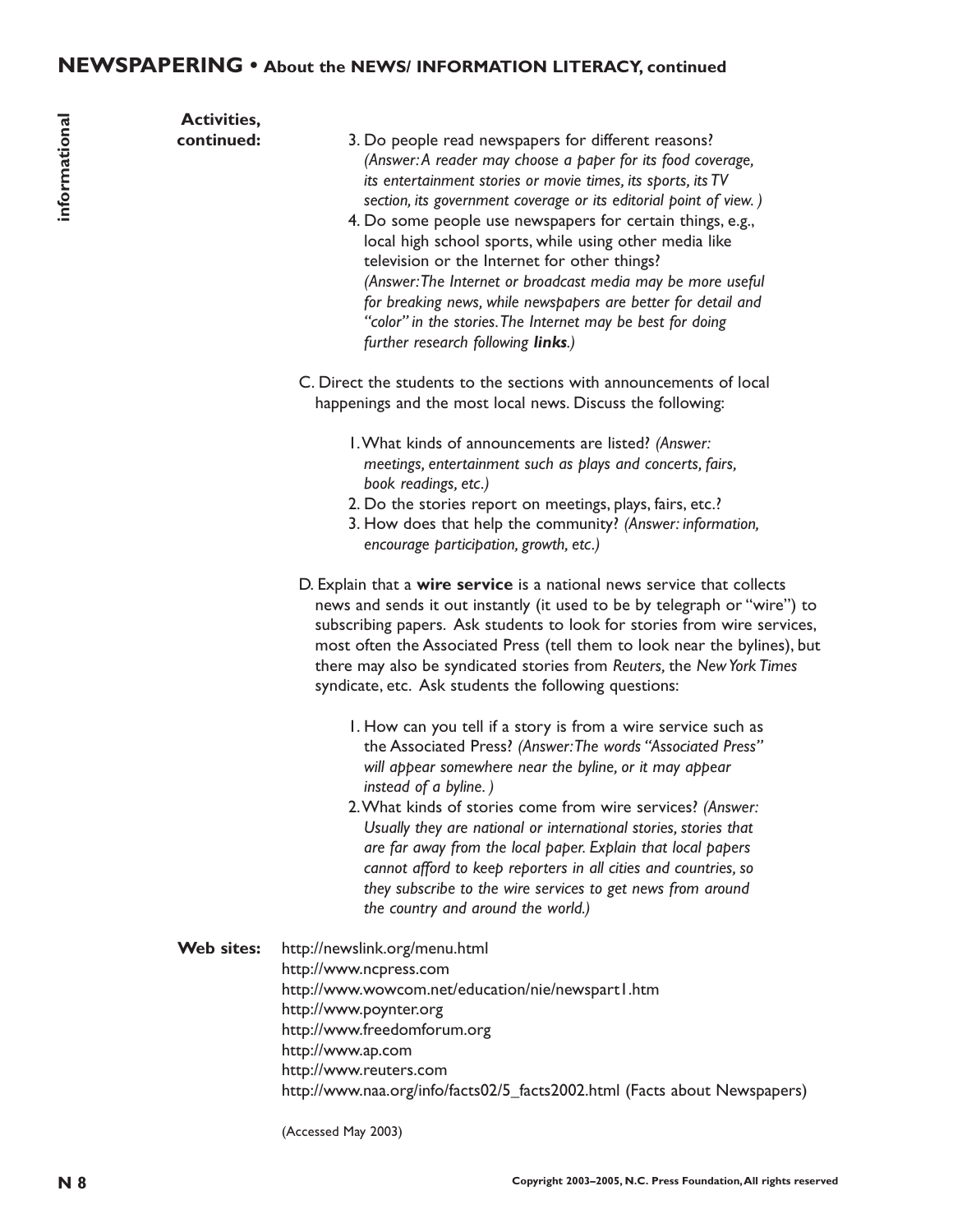#### **NEWSPAPERING • GETTING ACQUAINTED: FINDING YOUR WAY AROUND/ INFORMATION LITERACY**

- **Goal:** To explore sources and formats for reading, listening and viewing purposes.
- **Preparation:** Have on hand copies of local newspapers for more than one date, including weekly or Sunday editions if available.

#### **Activities:**

- A. Have students compare the front page of the daily newspaper with the front page terms shown on the annotated front page and defined in the glossary of newspaper terms, located in the Appendix, pages  $A \perp - A \, 5$ .
	- 1.What does the **flag** tell you?
	- 2. Are headlines the same size? Why not? *(Answer: Headline size is a key to the importance of a story; varied size and type style increase eye appeal.)*
	- 3. Is there a **banner headline**?
	- 4. Are there subheads that summarize the story?
	- 5.Which story did editors consider the **top story** of the day? *(Answer: Usually, but not always, the main story appears on the upper right hand side of the page because there is a tendency for the eye to move there first.)*
	- 6. How many stories are written by staff writers?
	- 7. How many separate **bylines** can you find?
	- 8. How many are **wire service** stories?
	- 9. How many different wire services are used?
	- 10. How many stories were written in a location other than the place of publication? How many different **datelines** do you find?
	- 11. How many stories **jump**? Is the jump easy to find?
- B. Have students find an index in today's newspaper and check the same items in the indexes of other issues of the same newspaper. Have them make up a table of contents by listing each section in order.The table may not look like the index.
	- 1. Is there a consistent placement for some daily features? For instance, is the weather always on the same page, are the obituaries always in section A, B, C....?
	- 2. How many sections are there? Where are the comics? the sports pages? the paper's advice column? the editorial page? the classified ads? Where is the TV schedule?
	- 3. How does the newspaper set off the name of each section? *(Answer:Those items—titles appearing consistently with a distinctive design and type style—are called logos or flags.)* What does the section name tell you about the kinds of stories you will find in the section?
- **Coult Co** components and formation for examples that must be resulted to the example of the state of the state of the state of the state of the state of the state of the state of the state of the state of the state of the 4.What would happen if a newspaper presented a different face and organization to its readers each day? *(Answer: If the paper had no consistent or familiar organization, readers would find reading too time-consuming and be discouraged from wading through its many pages. Reading the pages would be like fixing a meal in a strange kitchen or building a birdhouse in a disorganized workshop.)*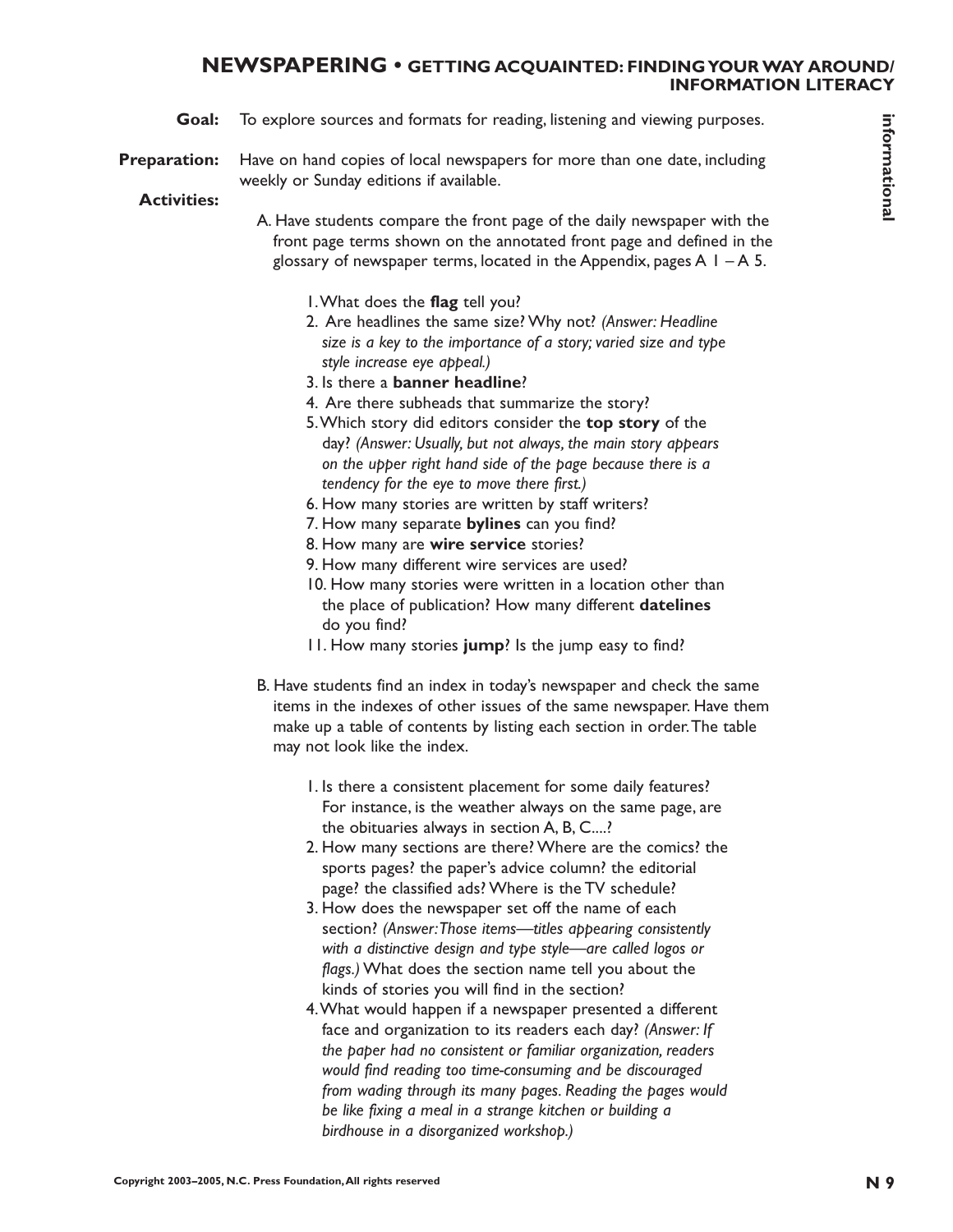## **NEWSPAPERING • GETTING ACQUAINTED: FINDING YOUR WAY AROUND/ INFORMATION LITERACY, continued**

# **Activities,**

**continued:**

C. Discuss with students the fact that until 30 or 40 years ago there were daily women's pages and society pages that covered social events, cooking, homemaking, parenting, fashion and the like. Explain that newspapers changed those sections as more women started working outside the home and more men became interested in activities once associated with women, such as cooking, social activities and childrearing.

# **Ask the following:**

- 1.Which section do you think took the place of the "women's pages?" (*Answers may include "Style,""Living Today," etc.)*
- 2.Why do you think the newspaper chose the name for that section?
- 3. Should there be a section dedicated to women's issues?
- 4. Does any other section target a specific group?
- D. Direct students' attention to the various forms of art used on the front page and other pages. Note that art includes photographs, illustrations, charts, maps and logos. Ask students to do the following activities:
	- 1. Select a photograph that goes with a story. Is it clear which story the photograph illustrates?
	- 2. Does the photograph add to the understanding of or interest in the story?
	- 3. Select a photograph that stands alone. Does it tell an interesting story or present an unusual or attractive scene?
	- 4. Does the cutline tell you what you need to know to understand the photograph?
	- 5. Find a map or chart. Does it clarify elements in the story? Is it easy to understand?
- **N 10 Content with matterns** the first transmission and the state of the particle scale in the state of the state of the state of the state of the state of the state of the state of the state of the state of the state o E. Divide students into groups, giving each group a copy of a newspaper other than the one being studied. Direct the groups to compare the two newspapers by examining size, type-styles, headlines, use of art, organization and content.They should consider the elements that make one paper look different from another and determine which stories local, state, national or international — are given the greatest emphasis. Have each group present a brief description of the "other" newspaper to the class.
	- **Web site:** http://www.newseum.org (Today's front pages)

(Accessed May 2003)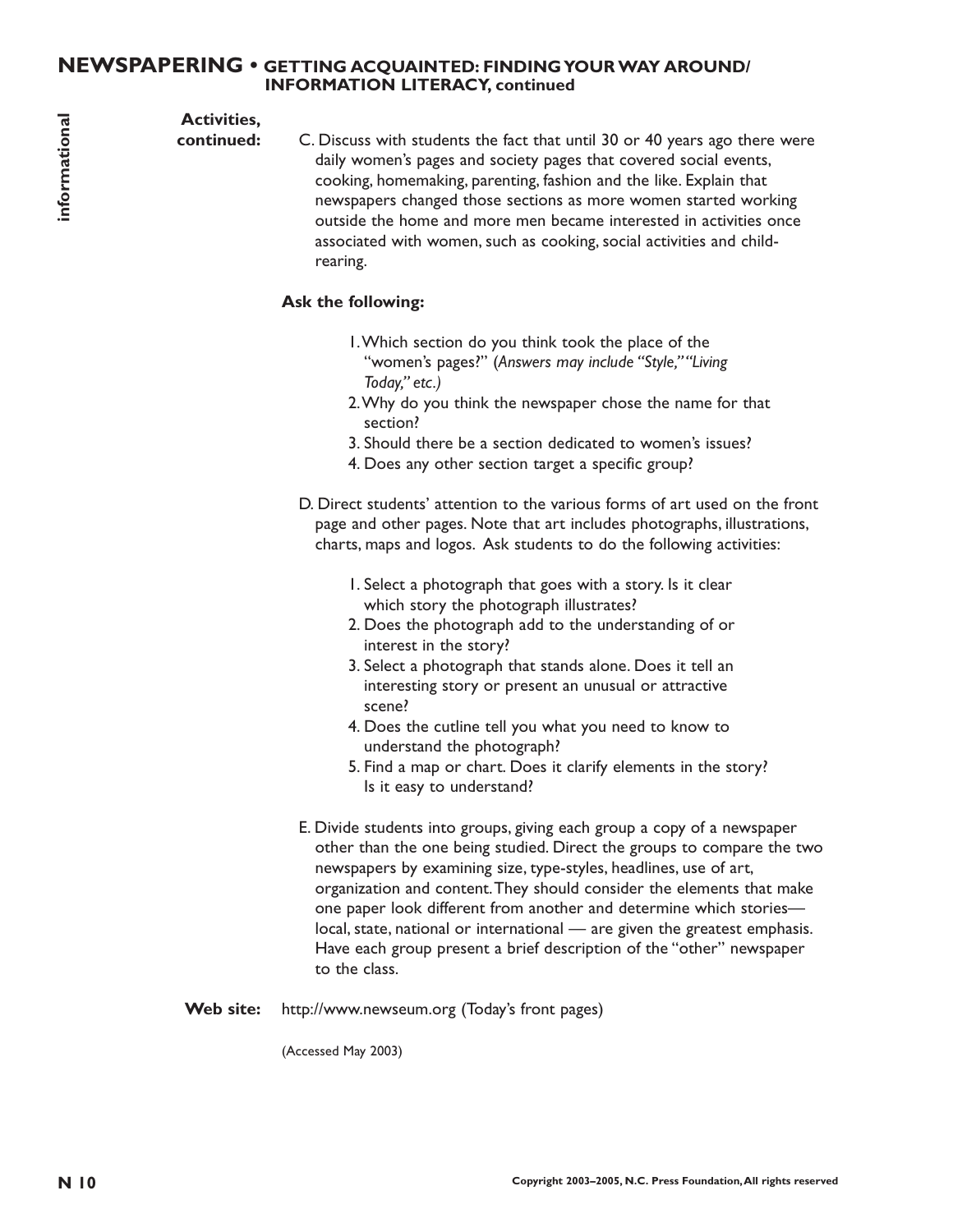# **NEWSPAPERING • WHAT REPORTERS DO – BEATS/ INFORMATION LITERACY**

- **Goal:** To explore sources and formats for reading, listening and viewing purposes.
- **Preparation:** Provide copies of current issues of the newspapers, preferably with at least one story that can be classified as a news analysis.

# **Homework**

**preparation:** Identify one or more particular local reporters with frequent bylined stories. Assign a group of students to each reporter, and ask them to collect that reporter's stories over several different days.

**Constrained formation in the constrained formation in the served of the served of the served of the served of the served of the served of the served of the served of the served of the served of the served of the served of Activities:** A. Beats: Explain that most reporters have a **beat** – a particular subject area or governmental body the reporter is expected to keep up with and write about. Beats may cover city events, city government, county government, state government, public utilities, science, business, schools, courts, police, art or religion. Other reporters are general assignment reporters.They write about subjects not covered by beats and features, and they may get called in when a beat reporter is not available or to help a beat reporter on a large story. Point out that small community papers may have one or only a few reporters who must cover all areas of news.

On the basis of the stories the students have collected, ask:

- 1. Does the reporter you were assigned have a beat or is he or she on general assignment?
- 2.What beats does your newspaper cover? Does it go beyond local to state issues?
- 3. Is your newspaper a small one with no defined beats? Can you still find issues that certain writers specialize in?
- 4.What about national coverage? How much does the paper rely on wire service stories?
- 5.Why does a newspaper use reports from wire services for national and international "beats"? *(Answer: It costs too much for a newspaper to have its own reporters all over the country and the world, although some of the city newspapers might have a reporter in Washington, D.C., to cover national politics.)*
- B. News analysis: Reporters often gain considerable expertise in the area they cover and sometimes go beyond reporting events to analyzing their significance. A story that offers that kind of analysis may be less objective than a news story because it reflects the reporter's inside knowledge and perspective on events. However, it is still unlike an editorial or a column in that it does not advocate one position or another. Such a story is called a news analysis or commentary and usually is labeled as such.

Have students find a news analysis in the paper. Discuss the ways in which it goes beyond a straight news story.

- 1.What is the topic of the story? Was there a particular news event related to the story?
- 2.What made you decide the story was news analysis instead of just straight news? Are there explanations or background information? Does the journalist explain what might happen in the future?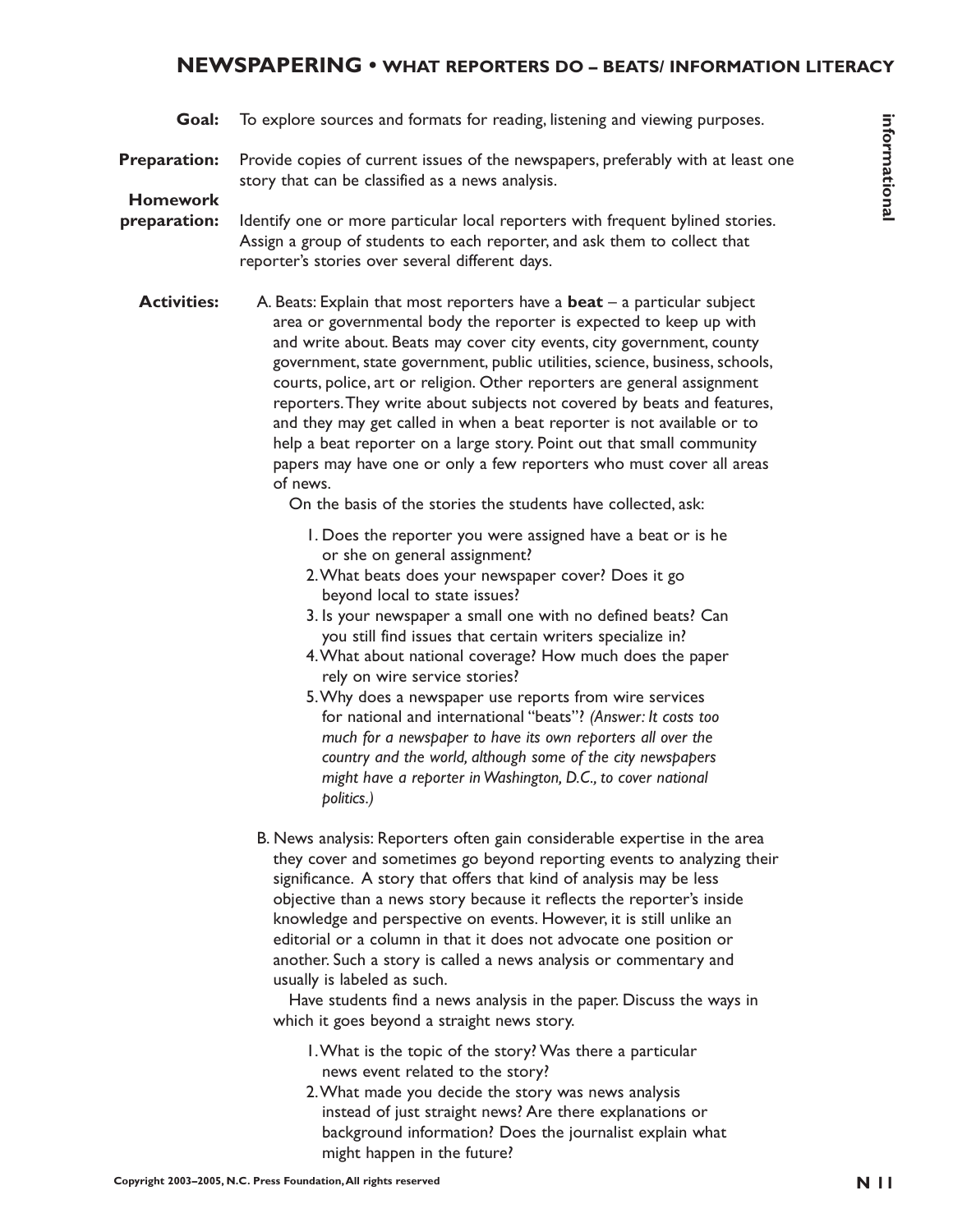# **NEWSPAPERING • WHAT REPORTERS DO – BEATS/ INFORMATION LITERACY, continued**

| informational | <b>Activities,</b><br>continued: | information to the public.)                                                                                                                                                                      | 3. Why do you think the writer wanted to provide more<br>than just the facts of a news event? (Answer: Such<br>explanations are part of a newspaper's mission to provide                                                                   |
|---------------|----------------------------------|--------------------------------------------------------------------------------------------------------------------------------------------------------------------------------------------------|--------------------------------------------------------------------------------------------------------------------------------------------------------------------------------------------------------------------------------------------|
|               | Web sites:                       | major reference, esp. on current issues)                                                                                                                                                         | http://www.journaliststoolbox.com/newswriting/onlineindex.html (very helpful                                                                                                                                                               |
|               |                                  | Search by the town's name to find the home page.                                                                                                                                                 | Many local towns have their own Web sites, with links to various departments.                                                                                                                                                              |
|               |                                  | Governor's Office, N.C.:<br>N.C. General Assembly:<br>N.C. Courts:<br>Elections: State Board of Elections:<br><b>White House:</b><br>U.S. Senate:<br>U.S. House:<br>Federal Election Commission: | http://www.governor.state.nc.us<br>http://www.legislature.state.nc.us<br>http://www.nccourts.org/courts<br>http://www.sboe.state.nc.us<br>http://www.whitehouse.gov<br>http://www.senate.gov<br>http://www.house.gov<br>http://www.fec.gov |
|               |                                  | (Accessed May 2003)                                                                                                                                                                              |                                                                                                                                                                                                                                            |
|               |                                  |                                                                                                                                                                                                  |                                                                                                                                                                                                                                            |
|               |                                  |                                                                                                                                                                                                  |                                                                                                                                                                                                                                            |
|               |                                  |                                                                                                                                                                                                  |                                                                                                                                                                                                                                            |
|               |                                  |                                                                                                                                                                                                  |                                                                                                                                                                                                                                            |
|               |                                  |                                                                                                                                                                                                  |                                                                                                                                                                                                                                            |
|               |                                  |                                                                                                                                                                                                  |                                                                                                                                                                                                                                            |
|               |                                  |                                                                                                                                                                                                  |                                                                                                                                                                                                                                            |
|               |                                  |                                                                                                                                                                                                  |                                                                                                                                                                                                                                            |
|               |                                  |                                                                                                                                                                                                  |                                                                                                                                                                                                                                            |
| N 12          |                                  |                                                                                                                                                                                                  | Copyright 2003-2005, N.C. Press Foundation, All rights reserved                                                                                                                                                                            |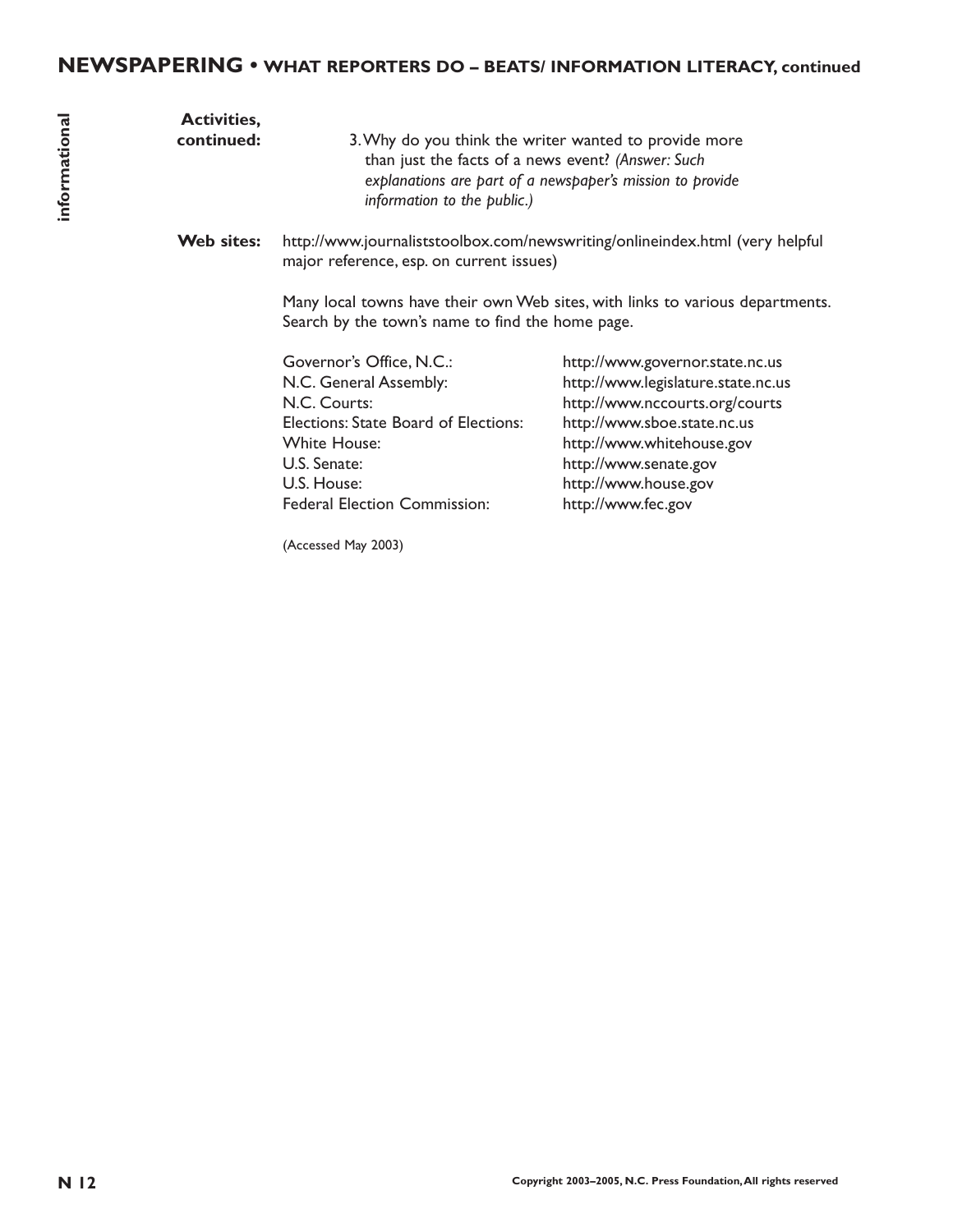# **NEWSPAPERING • The STRAIGHT NEWS STORY – JUST the FACTS/ INFORMATION LITERACY**

- To explore sources and formats for reading, listening and viewing purposes. To communicate reading, listening and viewing experiences. **Goals:**
- Provide copies of current newspapers, preferably for a few days in succession. Also provide the graphic organizer N 13-2.Write the following stanza on the board: **Preparation:**

*I keep six honest serving-men (They taught me all I know); Their names are What and Why and When And How and Where and Who.* – Rudyard Kipling

Explain that the questions listed in Kipling's poem are those all reporters strive to answer in any story. A straight news story, often called a hard news story, aims simply to inform. For that reason, the answers to many of those questions will come in the first few sentences, called the lead. A hard news story should make facts easy to find.

Note that, for years, newspaper reporters and editors believed the lead should contain detailed answers to all six basic questions.That produced some cumbersome leads. For example:"Joe Jolly, 30, a candy salesman who lives at 1616 Wonka Lane, is in critical condition at Hopeful Hospital today following an accident Tuesday in which his car was hit by a light truck driven by Tom Trouble, 22, at the intersection of Doom and Disaster streets."

Today, most leads may provide answers to many of the basic questions but will often focus on one or more. It is common, for instance, for the answer to the questions WHY and HOW to be saved for later in the story. So that lead would probably now read:"A Greensboro candy salesman remained in critical condition today after his car collided with a truck Tuesday." Other details would follow in the next paragraphs.

- A. Have students find stories in the newspaper with leads that give only facts in a straight-forward manner. Have them answer the following questions and, to emphasize grammar, identify the part of speech that answers each question (WHO is subject,WHAT is verb, others may be adverbs or adverbial phrases or clauses.) The exercise may also be used with cutlines. **Coak:** To explore courses and formation projections and exponential formation, the result of the result of the result of the results reserved in the results of the results of the results of the results reserved in the res **Activities:**
	- 1.WHO is doing the action? 2.WHAT was the action? 3.WHERE was the action? 4.WHEN was the action? 5.WHY was the action taken?

Refer to graphic organizer N 13-2.

B. Straight news stories are written in short, simple, declarative sentences and short paragraphs organized in the form of an inverted pyramid.The most important information comes first. Important background information, the causes and effects, will follow. Details not needed to understand the story will be left last.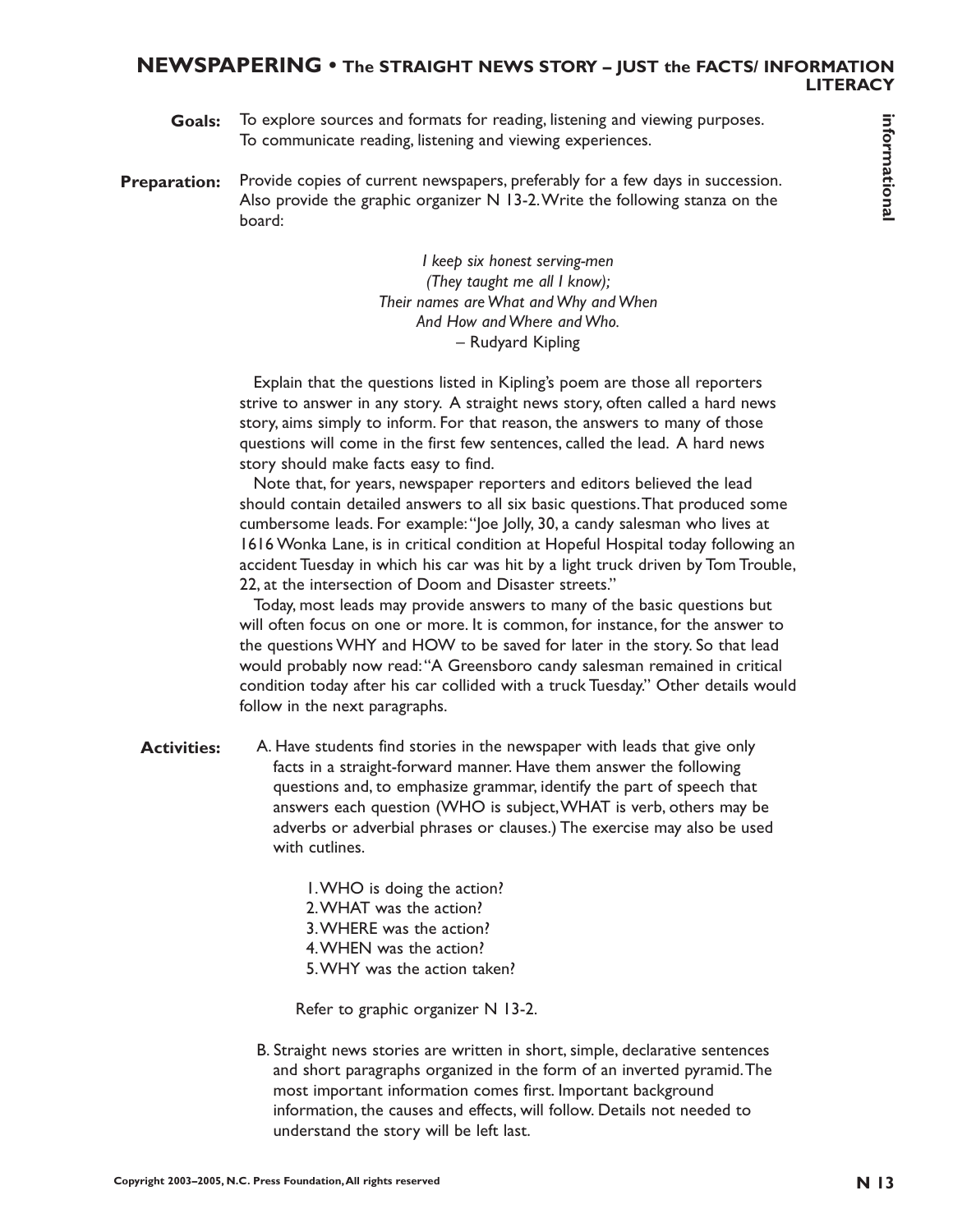# **NEWSPAPERING • The STRAIGHT NEWS STORY – JUST the FACTS/ INFORMATION LITERACY, continued**

# **Activities**

**continued:** Draw an inverted pyramid on the board for reference. Provide the graphic organizer N 13-2.



Have students consider whether the breaking stories under consideration answer all the questions relevant to the main point. Ask why they think some questions were omitted. Have students read the entire story to determine whether it follows inverted-pyramid style. Discuss with them the reasons for organizing a story in this fashion.

- 1. Do readers always read all of the newspaper? What part of a story is the most likely to be read? *(Answer: the beginning)*
- 2. How do reporters benefit from following the invertedpyramid style? *(Answer: Reporters often have only a few minutes to write*

*stories before deadline; a pre-set organizational pattern helps them give order quickly to their information.)*

- 3.What happens if the story is too long? *(Answer: Often, a story must be shortened to fit available space just before it goes into print; if least important details are last, the story can be cut quickly at the end.)*
- C. Direct students to look at the newspaper for the next few days to see if the stories examined today (or the first day) are followed by more stories on the same event. Ask them to see whether questions left unanswered in the first story are answered in later stories. Discuss with them the change in focus in each story that follows. For instance, the breaking news story (the first story on the event) will tend to focus on WHO and WHAT, while follow-up stories (those that follow) may focus on HOW and WHY.The changing focus usually is reflected in the lead.
- **Exercise the computer of the state of the state of the state of the state of the state of the state of the state of the state of the state of the state of the state of the state of the state of the state of the state of** D. Following these discussions, give students a set of facts in random order and ask them to organize them into a straight news lead and as much of a story as the information allows.They may wish to start by organizing the story into an inverted pyramid. Consider:A set of facts might include the following:"John Jones is president of the Happy Hollow PTA. A PTA meeting will be held Tuesday. John Jones lives at 234 Peak Drive."We're unhappy with what's going on," Jones said.The meeting is at 7 p.m. Jones will speak at the meeting. Parents at Happy Hollow are distressed by discipline problems. His subject is "Let's Put the Happy back in Happy Hollow." The meeting will take place in the Happy Hollow Elementary auditorium." Older students should conduct interviews and develop an entire news story, starting with the facts they obtain from interviews.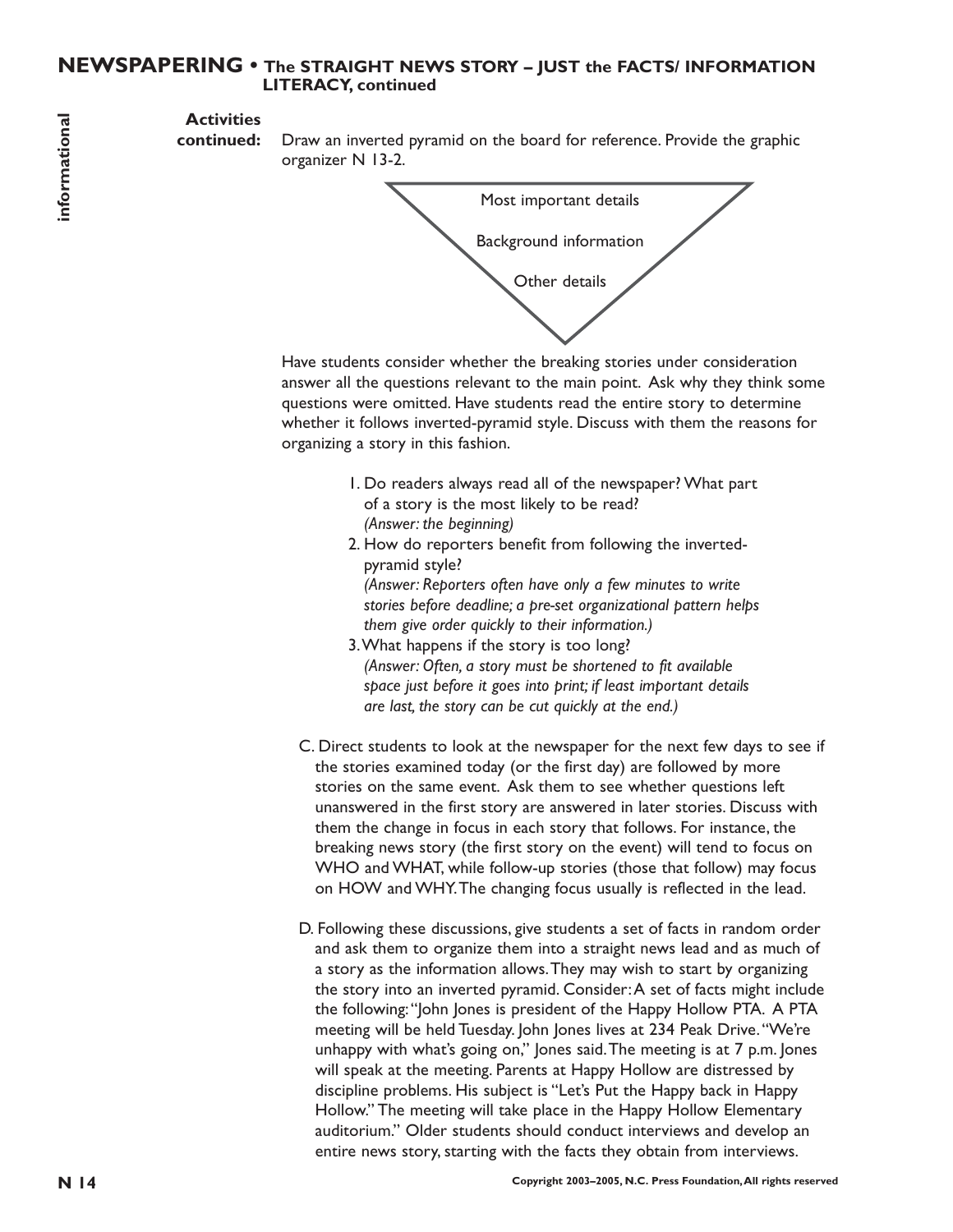# **NEWSPAPERING • The STRAIGHT NEWS STORY – JUST the FACTS/ INFORMATION LITERACY, continued**

**Construction Construction Construction,**<br>
Construction Construction Construction Construction - A grading sheet<br>
Nation Construction Construction Construction - A grading sheet<br>
Nation Construction Construction Constructi Web sites: http://www.journaliststoolbox.com/newswriting/onlineindex.html - Journalists' Toolbox http://ursamajor.hartnet.org/chow/integrate/aworksheet.htm – A grading sheet to evaluate news stories. http://www.thrall.org/5ws – For younger students: http://www.kidzone.ws/plans/view.asp?i=60

(Accessed May 2003)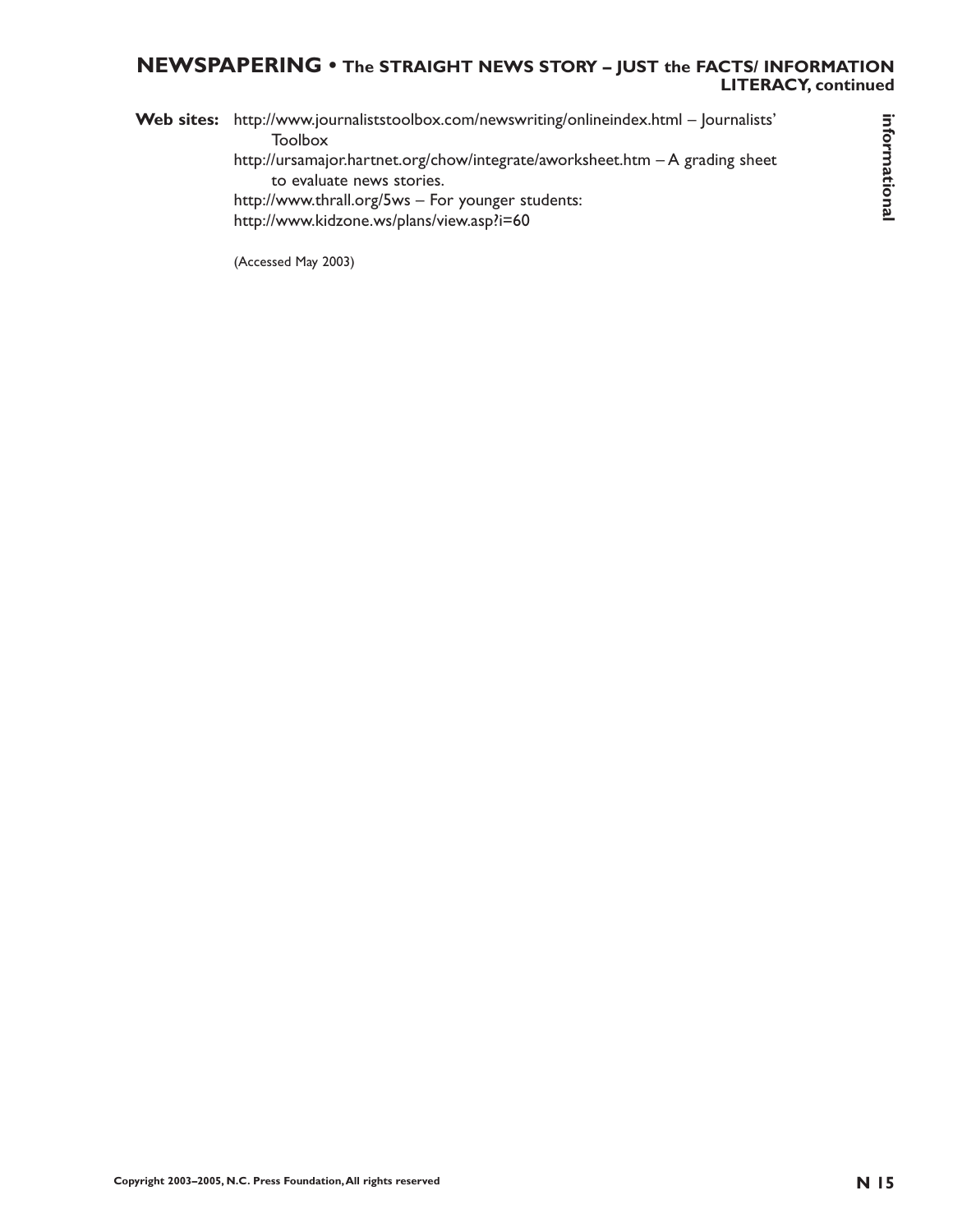## **NEWSPAPERING • GETTING the NEWS – RELIABLE SOURCES/ INFORMATION LITERACY**

**Goals:** To explore and use research processes to meet information needs. To relate ideas and information to life experiences.

**Preparation:** Provide copies of current issues of the newspapers.

# **Homework**

**preparation:** Identify one or more particular local reporters with frequent byline stories. Assign a group of students to each reporter and ask them to collect that reporter's stories over several different days.They may use the same stories collected for Lesson 5.

**Activities:** A. Ask students where they think the reporter went to find the information for the story. Imagine they have to collect news for one day's newspaper. Ask students:Where would you go to get the news?

Have students brainstorm for possible sources of news and list them on the board.The list should eventually include: letters and calls from the public; eyewitness reports; public records such as police reports, court records; government budget reports; statistics; notes from public meetings; public officials' statements; and calendars of events.

**Notice** To explore and the created precises to meet information needs.<br>
The relation of the content causes of the newslepses.<br> **Preparation:** Homework Total relation found reporters with frequence by the critical relation In addition, some sources are provided specifically for the purpose of giving the media information, such as press conferences (meetings called by public officials or other people in the public eye to answer questions reporters ask or to make an announcement) and press releases (story ideas or notices from the public relations department of government agencies, private companies or organizations). Good use of sources enables a reporter to write balanced stories that present all sides of an issue or conflict and to scoop the competition. A reporter learns whom to turn to for reliable information or who may be using the press to further his own interests.

#### Ask students:

- 1. If you were a journalist, which sources would you expect to be the most trustworthy and reliable? *(Elected officials? candidates? press officers? police chiefs?)*
- 2.Which sources would you expect to give less than the complete story?

*(Answer: Press releases and press conferences are often designed to provide favorable publicity about the agency or company represented.They may reflect only positive news, but they often are useful as a starting point for a story.)*

- 3. Are there any sources you could not interview? *(Answer: Possibilities might include people who do not want to be reached such as well-protected officials like the president, reclusive celebrities, deceased victims of a crime, people who have left town after an event.)*
- 4. Are there any sources you should not ask for information? Should you ask people just bereaved by an accident? Should you ask people who have just been arrested for a crime? Should you ask next-door neighbors who never liked the person who was arrested? Should you ask the neighbor of a politician who belongs to an opposing political party?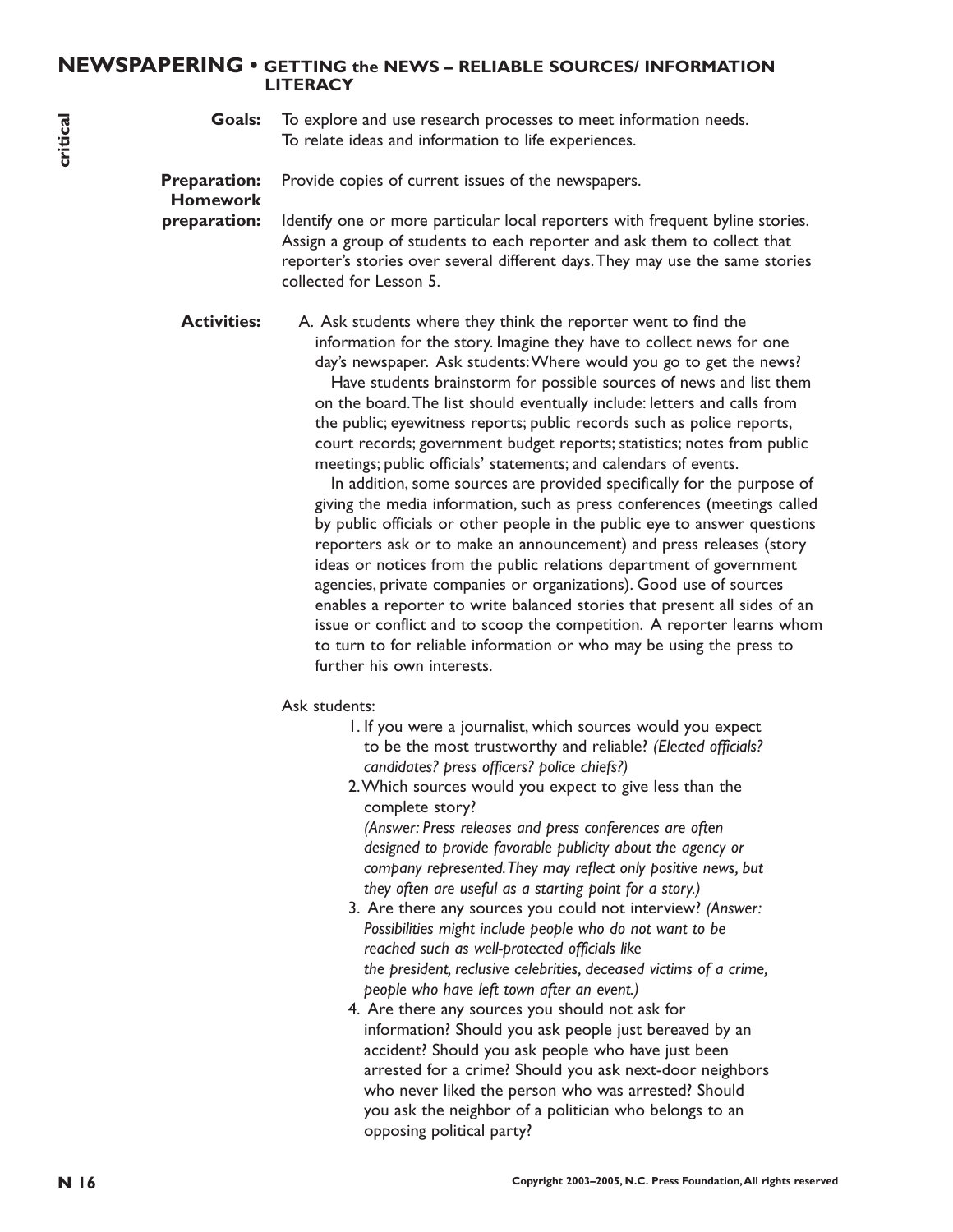# **Activities**

**Continuous many argent with the state of the contents in the state of the state of the state of the state of the state of the state of the state of the state of the state of the state of the state of the state of the sta continued:** B. Confirmation and attribution: Explain that any kind of information is valuable, but a reporter must consider motives and often confirm what he or she has learned through other means – other reliable sources such as public records. Investigative reporters try to use a two-source rule, confirming any piece of information with at least two sources. A reporter soon learns to know which sources are willing to talk about behind-the-scenes activities or are able to give them good tips and ideas for stories.

To be sure of the reliability of information, reporters try to stick with information that can be attributed, that is identified with a specific source. Sometimes, however, they are forced to depend on unattributed sources, those who give information but will not allow their names to be connected with it. More rarely, a reporter will use confidential sources, people who provide information with the understanding that the reporter will never reveal their identify, even in a court of law.

Have students examine the stories they have collected and ask the following questions:

- 1. Do some names appear regularly in the stories? Why? *(Answer: Likely candidates are police chiefs for crime stories and politicians or officials for public interest stories.)*
- 2. Are sources attributed? Does the reporter name the source and say what that person said? *(Answer: Common flags for attribution include the word "said" and the phrase "according to." )*
- 3.What is the value of knowing who said what?
- 4. Find a story that uses an unattributed source. *(Answer: Common flags for that are phrases such as "according to sources," or general reference to someone unnamed like "a neighbor said...")* Can you imagine why the source refused to allow his or her name to be used?
- 5.What would you do if you were writing a story and your source said you could use the information but you couldn't use his name? What if you couldn't confirm the information with another source? Would you still use the material?
- C. Unattributed information is often just gossip, not news.To understand a reporter's relationship with his sources, have students recall a rumor or information they have heard about a friend. Direct them to answer the following questions for themselves. Discuss what their answers tell them about people and about the kinds of judgments reporters must make about their sources.
	- 1.Who told you about it?
	- 2. Did your source get the information directly or from another source?
	- 3. Did he or she say who the other source was?
	- 4. Did the person who told you the rumor have anything to gain by passing it on?
	- 5. Do you believe it entirely? In part?
	- 6. Is there some reason you should be skeptical?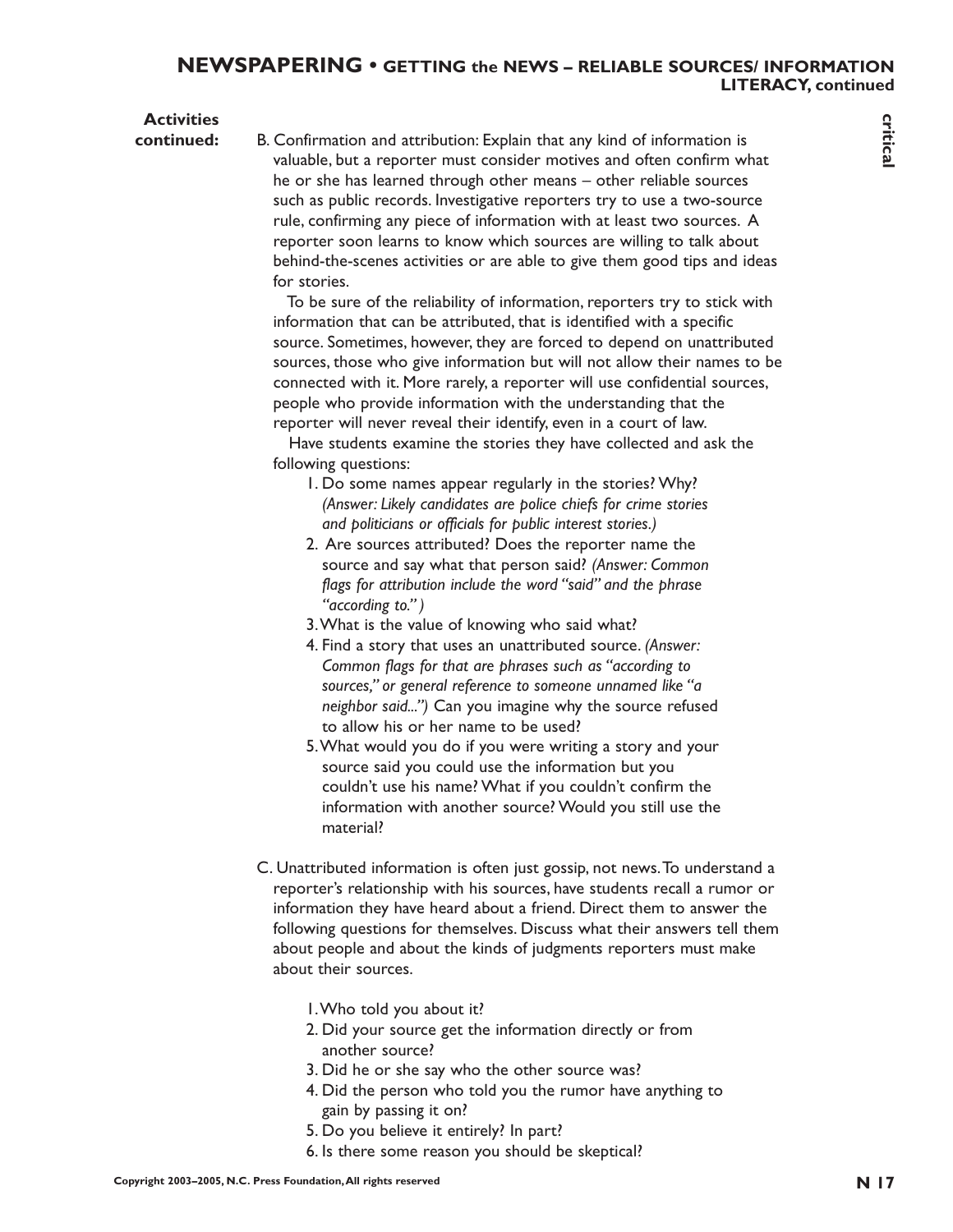# **NEWSPAPERING • GETTING the NEWS – RELIABLE SOURCES/ INFORMATION LITERACY, continued**

| critical | <b>Activities</b><br>continued: | 7. What would convince you it is true?<br>fact that he told it?                                                                                                                                                                                  | 8. Did your source say the information was secret?<br>9. Was that person trying to keep secret the information or the                                                                                                                                                                                                                                                                                                                                                                                                                                                                                                                                                                                                                                                                                                                                                                                                                                                                                                                                                                                                                                                                                                                                                                                                                                                                                                                                                                                                                                |
|----------|---------------------------------|--------------------------------------------------------------------------------------------------------------------------------------------------------------------------------------------------------------------------------------------------|------------------------------------------------------------------------------------------------------------------------------------------------------------------------------------------------------------------------------------------------------------------------------------------------------------------------------------------------------------------------------------------------------------------------------------------------------------------------------------------------------------------------------------------------------------------------------------------------------------------------------------------------------------------------------------------------------------------------------------------------------------------------------------------------------------------------------------------------------------------------------------------------------------------------------------------------------------------------------------------------------------------------------------------------------------------------------------------------------------------------------------------------------------------------------------------------------------------------------------------------------------------------------------------------------------------------------------------------------------------------------------------------------------------------------------------------------------------------------------------------------------------------------------------------------|
|          |                                 | (Lincoln Memorial, etc.)<br>online sources before that time may not be available.                                                                                                                                                                | D. Doing the homework: When reporters need information that they cannot<br>get just by asking someone, they must sometimes do research, especially if<br>they want to have enough background on an issue to ask the best<br>questions. Sometimes they go to public records in places like city hall,<br>courts or the state legislature. Sometimes they have to be more creative,<br>going to the library or local historical societies. Sometimes they can get<br>information on the Internet by searching on a search-engine such as<br>http://www.google.com. See some other resources at the end of the lesson.<br>Tell students to imagine that there will be a new dedication of a local<br>tourist site, historic building or favorite park and they are reporters<br>assigned to cover the dedication. Ask them where they might go to find<br>information about the history of the site; sources might include the<br>Internet, library, city hall, local historians, etc. Older students might go<br>ahead and perform the search online or as a homework assignment.<br>Younger students may enjoy finding information about a national monument<br>Make the point that not all information on the Internet is reliable<br>(anyone can post anything online with or without attribution) and that the<br>two-source rule is a good one to apply to the Internet. Also, Web sites<br>come and go, so, a Web site found one day might not be up the next time<br>they search. And, as the Internet started in the 1980s, indicate that good |
|          | <b>Web sites:</b>               | http://www.journaliststoolbox.com/newswriting/onlineindex.html<br>http://www.ipl.org - Internet Public Library<br>http://www.lib.unc.edu/ - UNC library<br>http://www.britannica.com<br>http://www.infoplease.com<br>http://www.encyclopedia.com | http://www.reporters.net/nfoic/web/resource/northcar/northcar.htm                                                                                                                                                                                                                                                                                                                                                                                                                                                                                                                                                                                                                                                                                                                                                                                                                                                                                                                                                                                                                                                                                                                                                                                                                                                                                                                                                                                                                                                                                    |
|          |                                 | have online access.                                                                                                                                                                                                                              | Many local towns have their own Web site, with links to various departments.<br>Search by the town's name to find the home page. The local public library may                                                                                                                                                                                                                                                                                                                                                                                                                                                                                                                                                                                                                                                                                                                                                                                                                                                                                                                                                                                                                                                                                                                                                                                                                                                                                                                                                                                        |
|          |                                 | Governor's Office, N.C.:<br>N.C. General Assembly:<br>N.C. Courts:<br>Elections: State Board of Elections:<br><b>Federal Election Commission:</b><br><b>White House:</b><br>U.S. Senate:<br>U.S. House:<br>Republicans:<br>Democrats:            | http://www.governor.state.nc.us<br>http://www.legislature.state.nc.us<br>http://www.nccourts.org/courts<br>http://www.sboe.state.nc.us<br>http://www.fec.gov<br>http://www.whitehouse.gov<br>http://www.senate.gov<br>http://www.house.gov<br>http://www.ncgop.org<br>http://www.ncdp.org                                                                                                                                                                                                                                                                                                                                                                                                                                                                                                                                                                                                                                                                                                                                                                                                                                                                                                                                                                                                                                                                                                                                                                                                                                                            |
| N 18     |                                 | (Accessed May 2003)                                                                                                                                                                                                                              | Copyright 2003-2005, N.C. Press Foundation, All rights reserved                                                                                                                                                                                                                                                                                                                                                                                                                                                                                                                                                                                                                                                                                                                                                                                                                                                                                                                                                                                                                                                                                                                                                                                                                                                                                                                                                                                                                                                                                      |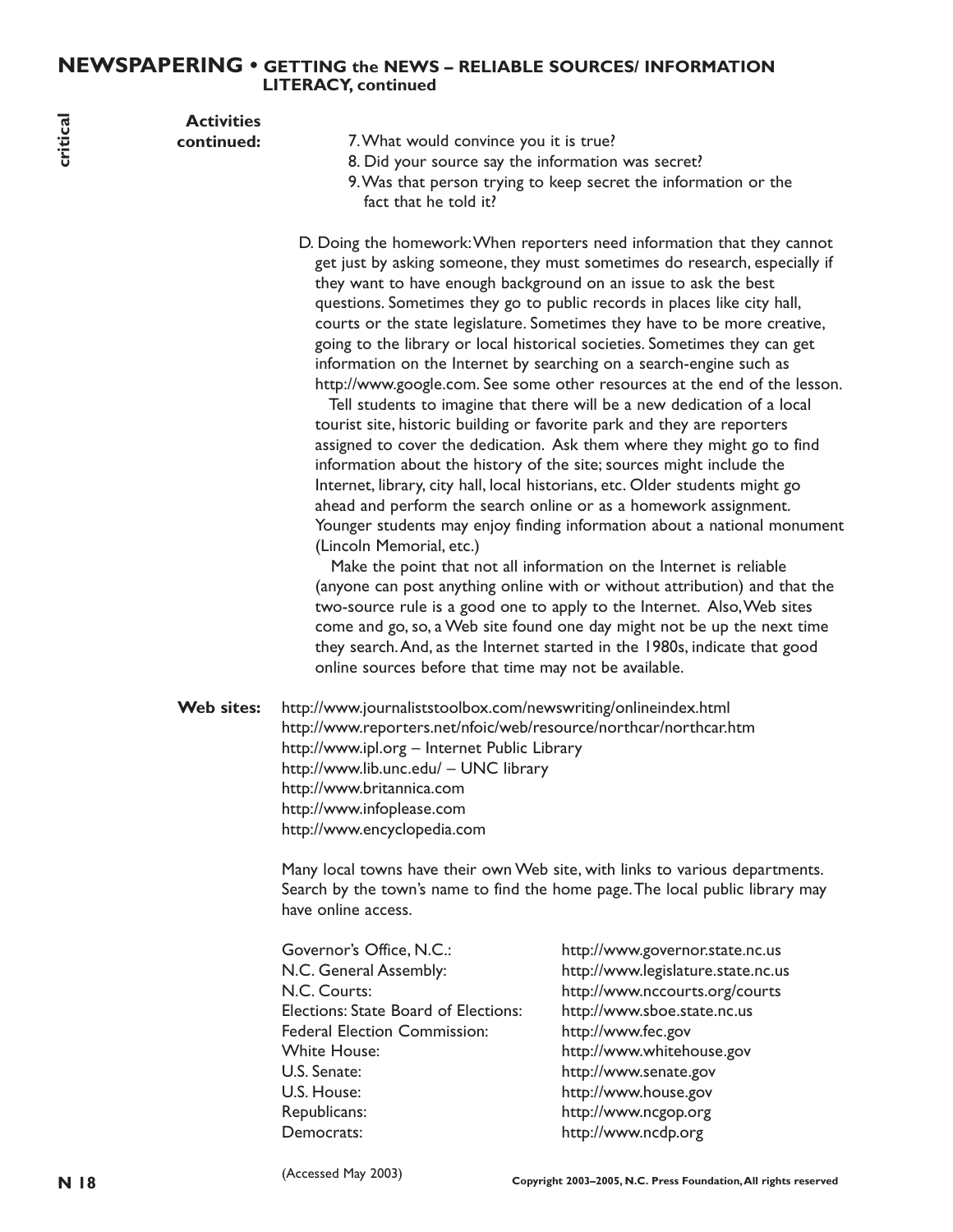# **NEWSPAPERING • The FEATURE STORY – PEGS and ANGLES/ INFORMATION LITERACY**

**Goals:** To explore sources and formats for reading, listening and viewing purposes. To communicate reading, listening and viewing experiences

Preparation: Provide current issues of the newspaper.

- **Activities:** A. Direct students to find a story in the first or second sections of the paper (with news content, not the sports section or advertising) that does not conform, in form or content, to the pattern of the straight news story. Ask the following questions:
	- 1.What is the story about?
	- 2.What made you spot the story? What attracted your eye?
	- 3. How is it different from a breaking or straight news story?
	- 4. Is the story confined to one event? Is it about one person?
	- 5. Does the lead answer the 5 Ws?
	- 6. Is the lead humorous, surprising, dramatic or sad?
	- 7. Is personality an important element of the story?
	- 8. Does the story have a point of view? Does it reveal something about the attitude of the writer, that he or she is amused, sad, skeptical or appreciative toward the subject?
	- 9. Is the story written by a local reporter, or is it from a national wire service?
	- 10.Why do you think the newspaper included this story?
	- 11. Does the story have a time element or is it timeless?
- **Coak:** To explore sources and formulate for results restring and viewing properties.<br> **Preparation:** Provide current issues of the average reserved formulate results of the presses Foundation Content, not the spot are not B. Explain that what they have found is a feature story. Note that, like a straight news story, a feature story deals with facts and information, but it may place that information in a broader context, offering more descriptive details of setting and personality. Example:A break-in in a prominent city neighborhood may be a news story.That particular crime, however, could serve as a **peg** (a timely link or reason for the public to be interested) for a feature story looking at how crime has affected the neighborhood and its residents.

Often a feature will offer an interesting sidelight to the news. Example: The city gets a new director for the public library system.That's news likely to be reported in a straight news story. But a **profile** — an in-depth look at the new director regarding his or her past, interests and personality is a feature.Ask the following:

- 1. Who found feature stories with a news peg? Does the story broaden understanding of the news event? How so?
- 2. Who found a profile (or have them look for one)? Why is this person the subject of a profile? Does the profile increase your understanding of human nature? A person with political power? A person in your community? A community leader?
- 3. Who found a wire service feature and who, a local feature? What are the advantages of local stories *(to increase community interest)* and why would a paper use a wire service feature *(to add interest or understanding of national issues, celebrities, to fill up space)*?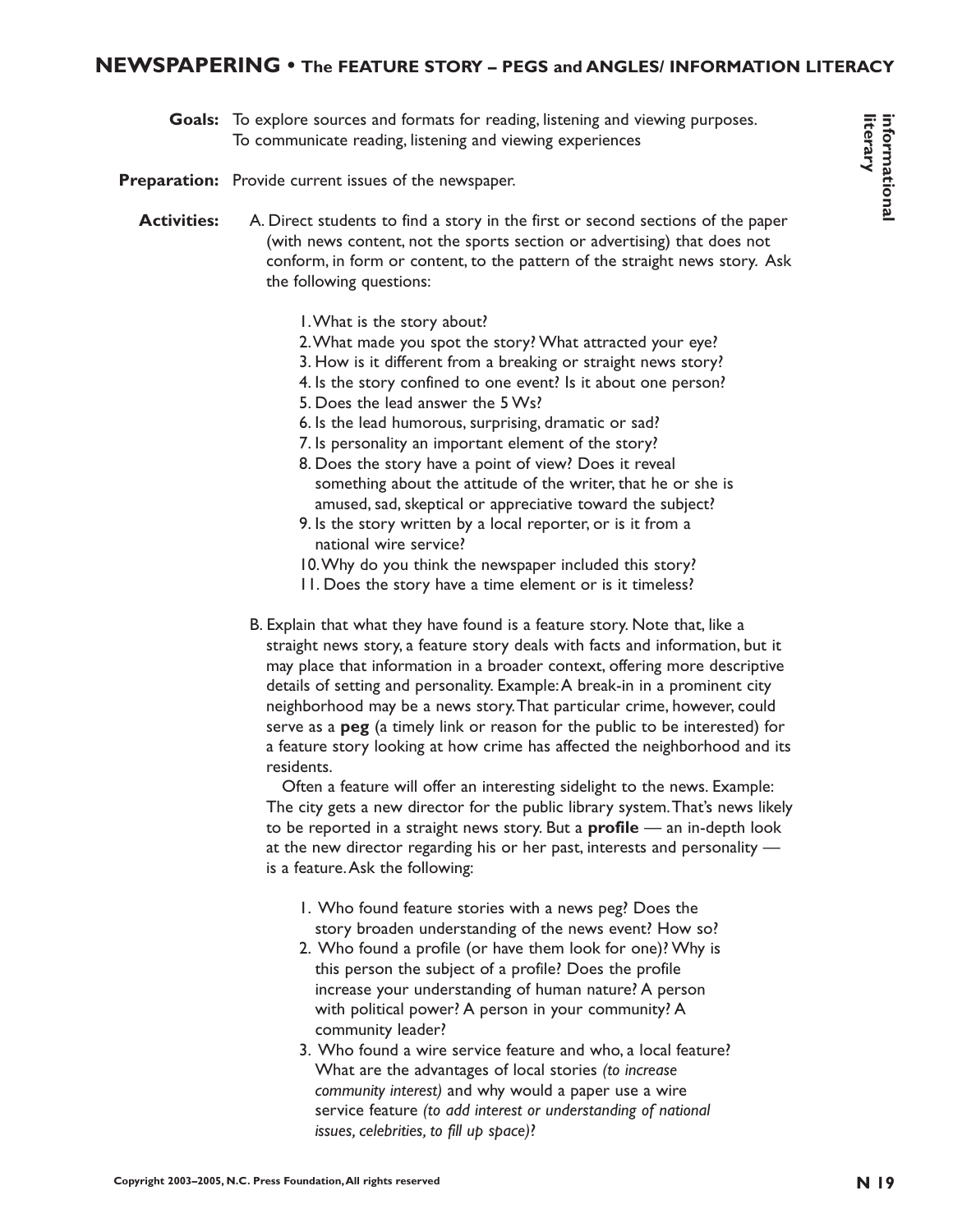# **NEWSPAPERING • The FEATURE STORY – PEGS and ANGLES/ INFORMATION LITERACY, continued**

**Activities**

**continued:**

**N C**. Note that many news stories can be converted into dealure stories with example A region reserve can to cover a family calculated with respect and to cover a family calculated with rights reserved to the stage may C. Note that many news stories can be converted into feature stories with a different **angle,** a special approach to the information or situation. For example:A reporter sent to cover a farm trade show may write a news story about the kinds of new equipment on display and the numbers of farmers attending.The same reporter may use the occasion to write a feature story on the contrast between farming then and now. Or the angle may be to select an old farmer, whose farming experience dates back to the horse and plow, and write about the exhibit from that farmer's point of view.

Have students choose a straight news story in today's newspaper and propose possible feature angles for that story.

D. Note that the distinction between feature stories and straight news stories is not as clear as it once was. Competition with television for breaking news has encouraged newspapers to offer readers something more than facts. Many newspapers are moving to the kind of material found in magazines – to stories that provide more background, more personality and more context.

The focus also is moving toward greater emphasis on how a story is told, on writing styles that attract readers and encourage them to read beyond the headline or the lead. Many news stories now carry a feature lead, called the **soft lead,** to entice the reader into the story.Thus, the traditional hard news lead – answering the 5W-plus-H questions — is being used less in favor of colorful, dramatic leads that look like the beginning of a feature story.

- 1. Have students find stories that are basically straight news stories but have a feature lead.
- 2. Have students find a story with a straight news lead and ask them to convert the lead into a feature lead.

E. In a feature story, writing style is all-important.

- 1. Have students choose a real local or school event and write a straight news lead and short straight news story, including basic five  $Ws + H$  facts and keeping it short.
- 2. Instruct students to convert the straight news story into a feature story, considering such factors as point of view and description of places and people. Students may be separated into two groups so that they can exchange straight news stories and build features on the other group's story.

| Web sites: | http://www.britannica.com            | http://www.britannica.com     |  |
|------------|--------------------------------------|-------------------------------|--|
|            | http://www.journaliststoolbox.com/   | http://www.whoswho-online.com |  |
|            | newswriting/onlineindex.html         | http://www.biography.com      |  |
|            | http://www.ipl.org (Internet Public  | http://www.infoplease.com     |  |
|            | Library)                             | http://www.encyclopedia.com   |  |
|            | http://www.lib.unc.edu (UNC library) |                               |  |
|            |                                      |                               |  |

(Accessed May 2003)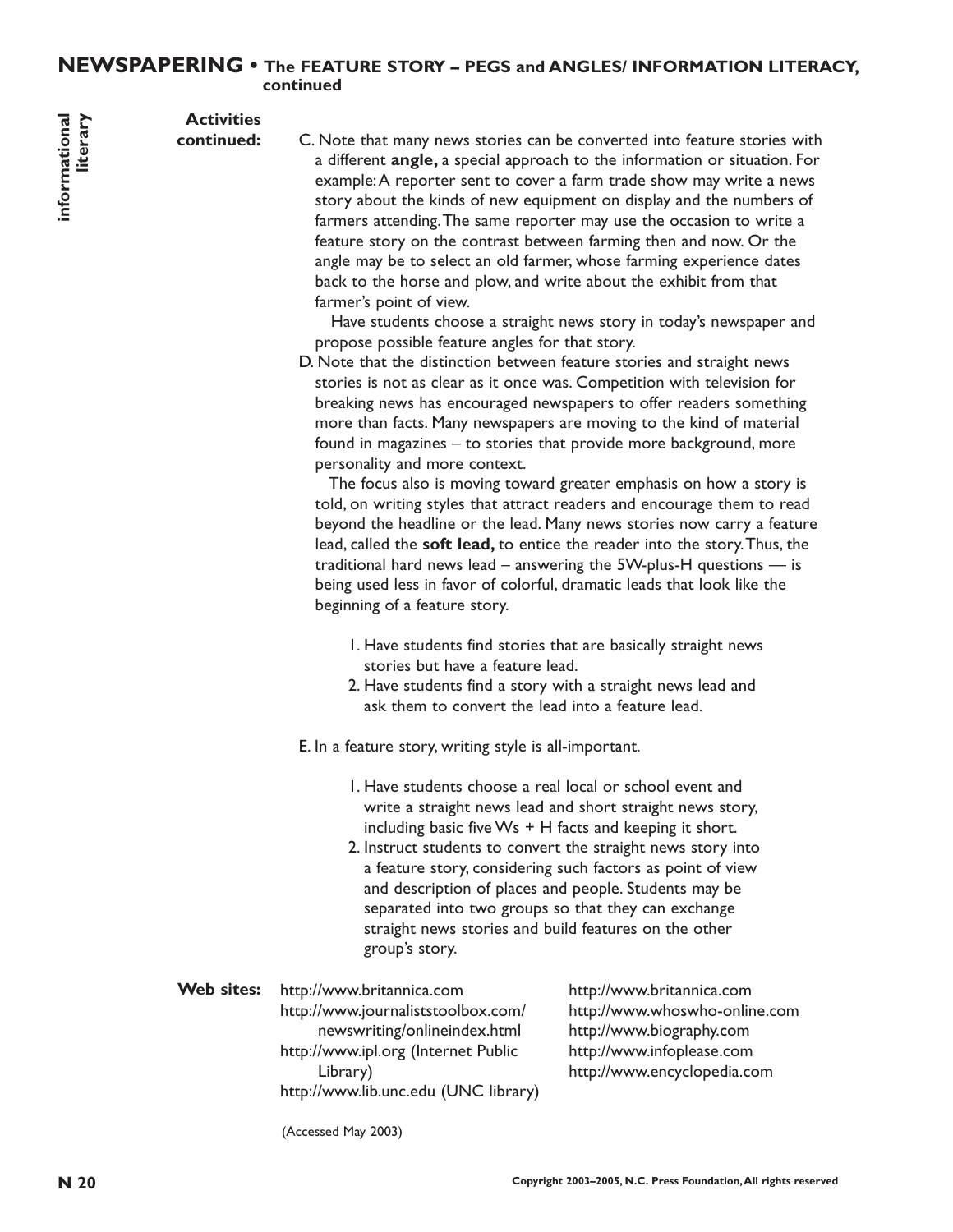# **NEWSPAPERING • INTERVIEWING and INVESTIGATION/ INFORMATION LITERACY**

**Goals:** To explore and use research processes to meet information needs. To communicate reading, listening and viewing experiences.

**Preparation:** Provide copies of current issues of the newspapers, preferably with at least one profile story and an investigative story.Write the following poem on the blackboard:

> "You can tell your paper," the great man said, "I refused an interview. I have nothing to say on the question, Nothing to say to you." And then he talked till the sun went down And the chickens went to roost. – O. Henry

**Coales** To explore and the research processes for research four range of convertibles the access for the new paper and the results research and the results research and the results of the results of the results research a Explain to students that the interview is an essential tool of the reporter. Without it, there would be little news. Nearly all news stories depend on conversations with people. Interviews may be conducted on the telephone or in person.They may occur on the street, in a person's office or home, or in the newsroom.Those conversations may be brief requests for information or long interviews delving into a person's personality and past. A profile, an in-depth look at a person, requires an extensive interview with the subject of the story and interviews with others who have influenced or been influenced by the subject.

#### **Activities:** A. Have students find a story that reflects conversations with a number of people and answer the following questions:

- 1.Whom did the reporter choose to talk to? Can you guess why?
- 2. Even if there are no questions in the story, many of the quotes are probably answers to a question asked by the reporter.What questions does the reporter appear to have asked? Refer to LA 60-33 for a useful graphic organizer.
- 3.Were several people interviewed in an attempt to present more than one point of view?
- 4. Does it appear the people interviewed were willing or reluctant to talk? Why would someone be eager to talk with the reporter, and why might someone be reluctant?
- B. Have students examine a profile story about one person (may come from news, sports, entertainment, book or any other section) and answer the following questions:
	- 1.Why do you think the reporter chose this particular person for the profile?
	- 2. From the story, can you tell where the interview took place? Can you tell whether the reporter conducted the interview in person or over the telephone?
	- 3. Does the story tell anything about the person's appearance or mannerisms? How does the writer convey an image of the person? Is there a photo?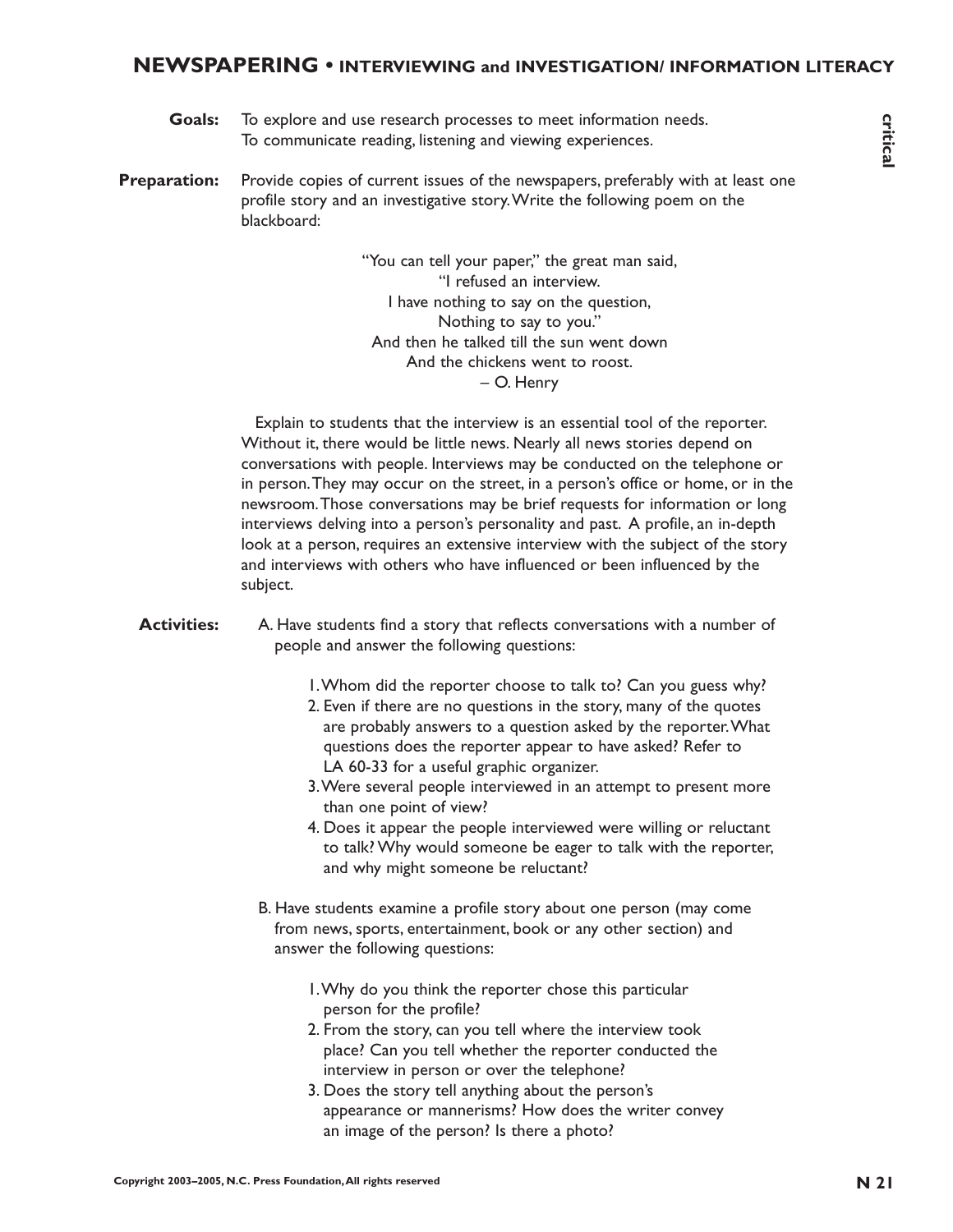# **NEWSPAPERING • INTERVIEWING and INVESTIGATION/ INFORMATION LITERACY, continued**

| critical | <b>Activities</b><br>continued: | 4. Are other people quoted in the story? Who? Can you<br>guess why the reporter chose those other people for<br>added information about the person? (Co-workers,<br>friends, enemies, etc.) Are they all named or are some<br>sources kept unnamed (confidential)?<br>5. What questions do you think the reporter asked? Is there<br>evidence of general background questions (Where do you<br>work? Where were you born?) or can you see that more<br>specific questions were asked (Why did you write this<br>book? How did you decide to become a gardener?)?<br>6. Did the reporter say anything in the story that you think<br>the interviewee would not like? Why do you think it was<br>included?                                                                                                                                                                                                                                                                                                                                                                                                                                                                                                                                                                                                                                                                                                                                                                                                                                                                                                                                                                                                                                                                                                                                                                                                           |
|----------|---------------------------------|--------------------------------------------------------------------------------------------------------------------------------------------------------------------------------------------------------------------------------------------------------------------------------------------------------------------------------------------------------------------------------------------------------------------------------------------------------------------------------------------------------------------------------------------------------------------------------------------------------------------------------------------------------------------------------------------------------------------------------------------------------------------------------------------------------------------------------------------------------------------------------------------------------------------------------------------------------------------------------------------------------------------------------------------------------------------------------------------------------------------------------------------------------------------------------------------------------------------------------------------------------------------------------------------------------------------------------------------------------------------------------------------------------------------------------------------------------------------------------------------------------------------------------------------------------------------------------------------------------------------------------------------------------------------------------------------------------------------------------------------------------------------------------------------------------------------------------------------------------------------------------------------------------------------|
|          |                                 | C. Direct attention to the O. Henry poem and discuss what it says. Note<br>that many people express reluctance to talk to the press, but as any new<br>reporter soon learns, most people can be encouraged to talk and often<br>will reveal far more than they intend to reveal. A successful interview,<br>however, depends on several factors.                                                                                                                                                                                                                                                                                                                                                                                                                                                                                                                                                                                                                                                                                                                                                                                                                                                                                                                                                                                                                                                                                                                                                                                                                                                                                                                                                                                                                                                                                                                                                                   |
|          |                                 | I. The writer must get the attention of the person being<br>interviewed and gain his confidence and trust. Sometimes that<br>trust depends on a promise of confidentiality $-$ that the<br>interviewer will keep the person's name a secret and not tell<br>where the information came from.<br>2. The journalist should be knowledgeable about the person he/she<br>is interviewing or the issue on which he/she is seeking<br>comment. Ask the students why that should be the case.<br>(Answer: A reporter who shows up for an interview unfamiliar with<br>his subject cannot ask insightful questions. If the interviewee thinks<br>the reporter does not know very much about the person or the issue,<br>he/she may feel the reporter is wasting his time.)<br>3. Most reporters prepare for an interview by writing a list of<br>questions to ask. But they should remain flexible enough to let<br>the person interviewed tell his or her story in his/her own<br>fashion and to stray from the line of questioning for interesting<br>stories. Most reporters take notes but also record the<br>interview. Discuss why that is a good idea. The best interviews<br>are full of direct quotes.<br>Have students take turns interviewing each other. Have them<br>start by writing out a few questions and then give them five or<br>ten minutes to conduct the interview. Tell them to make notes<br>and try to get one direct word-for-word quote. After the<br>interviews, have them discuss the experience of interviewing and<br>being interviewed. What did it feel like? Was it easy to be<br>interviewed? How easy was it to get the quote recorded<br>correctly? How would you feel if you were misquoted?<br>Have students read the quotes before and after the stories are<br>written. Ask if the quotes seem accurate. Then, ask if they still<br>appear accurate in the context of the story. |
| N 22     |                                 | Copyright 2003-2005, N.C. Press Foundation, All rights reserved                                                                                                                                                                                                                                                                                                                                                                                                                                                                                                                                                                                                                                                                                                                                                                                                                                                                                                                                                                                                                                                                                                                                                                                                                                                                                                                                                                                                                                                                                                                                                                                                                                                                                                                                                                                                                                                    |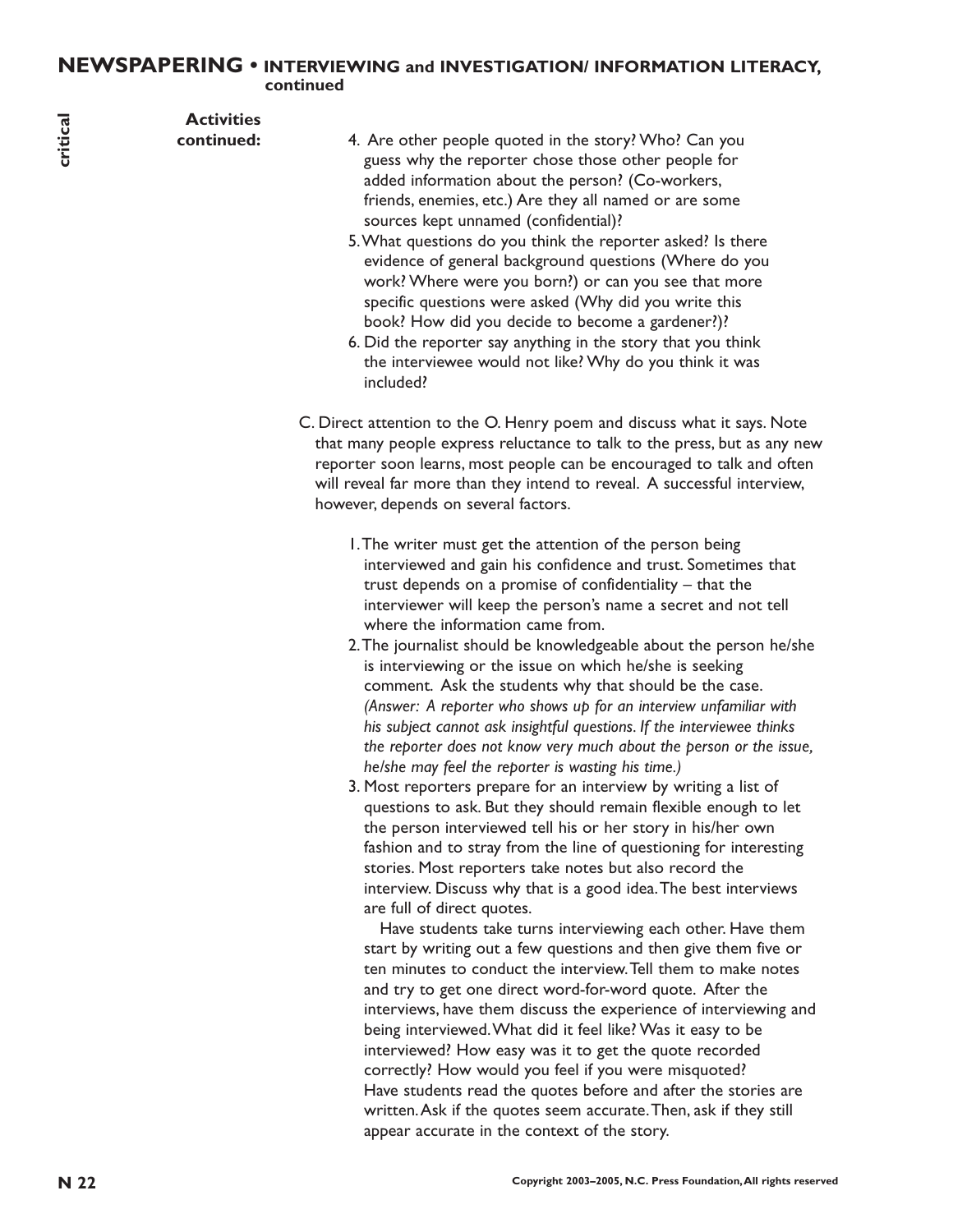#### **NEWSPAPERING • INTERVIEWING and INVESTIGATION/ INFORMATION LITERACY, continued**

**Activities continued:** D. Have the students choose a favorite celebrity or national figure (or someone in the school or community) and have them make three lists: 1.The things to find out before even talking to the celebrity

- (even better if they can say where they would go for the information)
- 2.The questions to ask that celebrity
- 3. Other possible people to talk to, with specific questions for each one

Have them share the lists but also have them draw attention to questions they think the interviewees might be reluctant to answer.

**Continued:** D. Hew the student choose a feworac celebrity or naroonal figure (or signal ratio of the celebration contributes the method in the celebration of the celebration,  $\frac{2}{3}$  (the minimum pair of not student co E. Exposé:An investigative reporter, who writes what people often call an **exposé** or **investigative story,** uses advanced reporting skills to uncover information that is difficult to find and that certain people or organizations may want to keep secret.The reporter might use interviews with people who may or may not want to go "on the record" with the information. Other sources might include telephone records, court records, transcripts of open meetings and some of the sources described in Lesson 9.

Ask students to find an investigative story in the newspapers. Discuss the special kinds of information it contains and the means the reporter used to obtain that information. See if there is evidence of unattributed or confidential sources.Then ask the students to propose some subjects that would make good investigative stories, perhaps around the school (cafeteria food is often a popular target).

- 1.What would you be looking for? What would you want to find out that would be good for the public (or the school population) to know about?
- 2.Whom would you try to get as sources?
- 3.What questions would you ask of the people you want to use as sources?
- 4. Are they likely to want you to use their names in an exposé? What kinds of information would make them want you to keep their confidentiality?
- 5.What kinds of sources other than people would you look for? In a cafeteria story, it might be health department reports, statistics on diets and calories, etc.You might find that those people giving you these documents would also want to be assured of confidentiality.
- 6.Why should a reporter respect the confidentiality of a source? Why should a reporter be careful about accuracy in quoting sources?
- 7.Why do newspapers have investigative stories? Discuss the relationship between the community and the newspaper.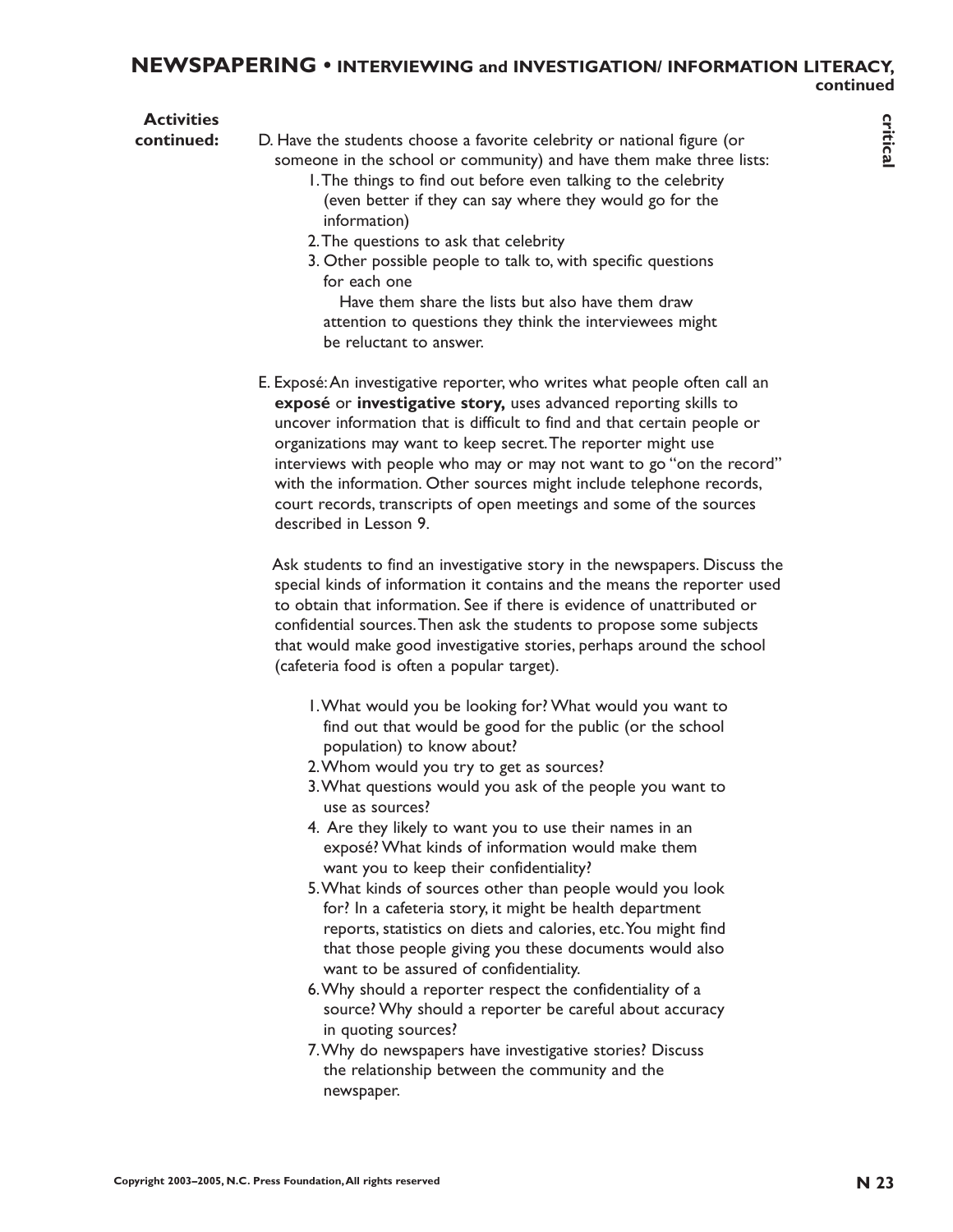# **NEWSPAPERING • INTERVIEWING and INVESTIGATION/ INFORMATION LITERACY, continued**

| critical | <b>Activities</b><br>continued: | F. Have students write an investigative story on one of the topics proposed in<br>the previous activity. They may also localize an investigative story they find in<br>the newspaper, interviewing people in the school and commenting about<br>some aspect of the investigation.                                                                                                                                                                                                                                       |
|----------|---------------------------------|-------------------------------------------------------------------------------------------------------------------------------------------------------------------------------------------------------------------------------------------------------------------------------------------------------------------------------------------------------------------------------------------------------------------------------------------------------------------------------------------------------------------------|
|          | Web sites:                      | http://www.ire.org - Association of Investigative Reporters and Editors<br>http://www.lcet.doe.state.la.us/laintech/howto.htm - How-to for younger children<br>http://saulcarliner.home.att.net/id/interview.htm - How-to for older students<br>http://www.journaliststoolbox.com/newswriting/onlineindex.html<br>http://www.ipl.org - Internet Public Library<br>http://www.lib.unc.edu - UNC library<br>http://www.britannica.com<br>http://www.whoswho-online.com<br>http://www.biography.com<br>(Accessed May 2003) |
|          |                                 |                                                                                                                                                                                                                                                                                                                                                                                                                                                                                                                         |
|          |                                 |                                                                                                                                                                                                                                                                                                                                                                                                                                                                                                                         |
|          |                                 |                                                                                                                                                                                                                                                                                                                                                                                                                                                                                                                         |
| N 24     |                                 | Copyright 2003-2005, N.C. Press Foundation, All rights reserved                                                                                                                                                                                                                                                                                                                                                                                                                                                         |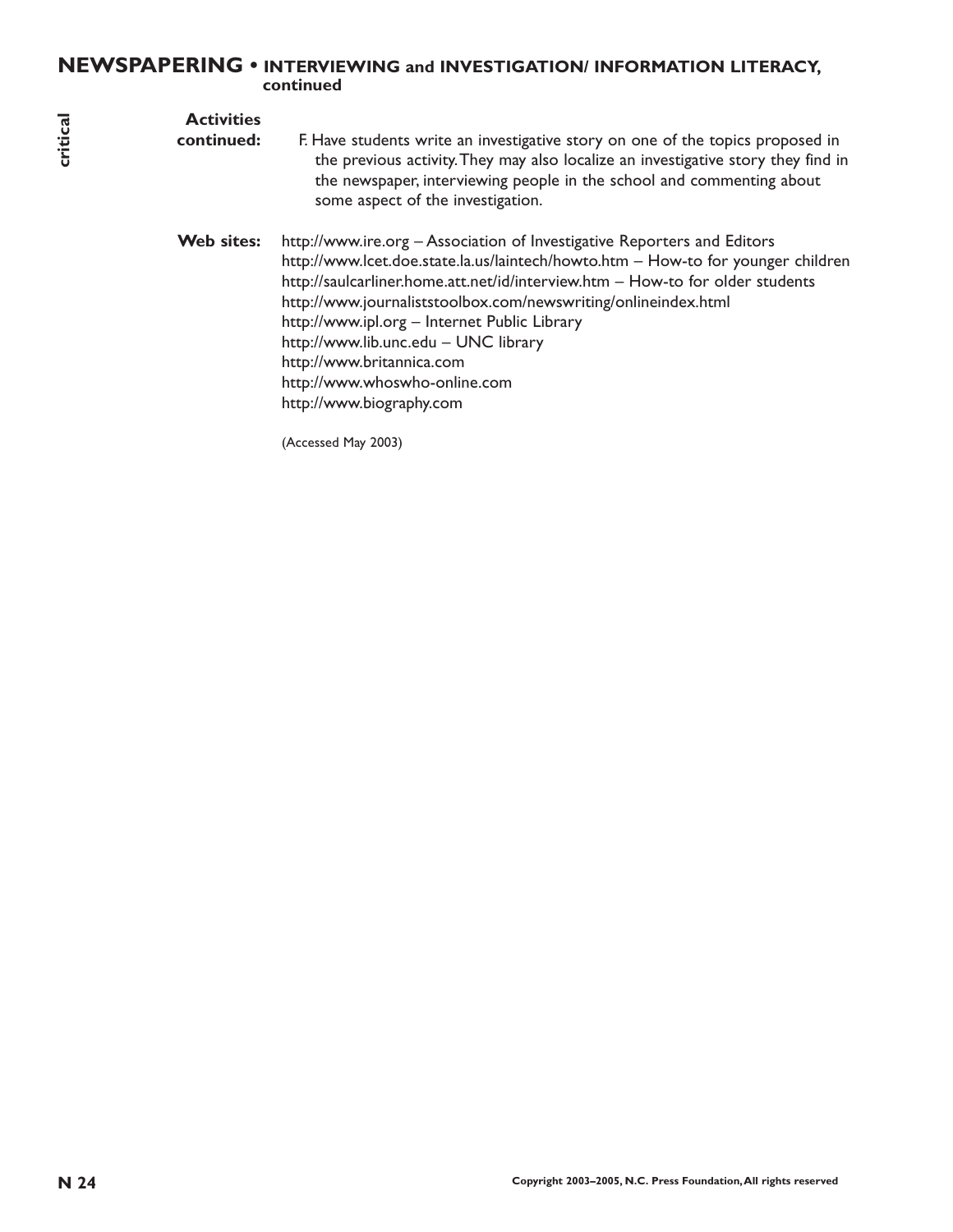# **NEWSPAPERING • SPORTS TIME/ INFORMATION LITERACY**

**Goals:** To explore sources and formats for reading, listening and viewing purposes. To communicate reading, listening and viewing experiences.

#### **Preparation:** Provide copies of current issues of the newspaper and the student worksheet N 25-3.

**Conder To expect control of the interary and interary the control of the two-paper interary and the studient worse have the pressure and the studient worse have the studient worse have the studient worse of the two-paper Activities:** A. Direct students to the sports section of the newspaper. It will be the favorite section for some. It also may carry news of sports events in the school or in the schools of the students' older brothers and sisters. If so, begin by asking students to find those stories. Note that the sports pages often carry examples of every type of newspaper story discussed, except the unsigned editorial.

Remind them of what they have already learned about straight news, features, columns and profiles.Then provide the students worksheet N 25-3. Direct students to find examples and answer the questions:

- 1. A straight news sports story:What is the aim of the story? When did the action take place? What happened?
- 2. A feature sports story:Who or what is it about? How does it differ from the straight news story?
- 3. A personal sports column:Who wrote it? Is the writer also the sports editor? What distinguishes the column from the news or feature stories? Is an opinion being expressed?
- 4. A sports profile: Who (or what  $-$  it may be a team) is the subject of the profile? Why is that a popular type of story for the sports pages?
- B. Explain that sports writers tend to have a vocabulary all their own. Some people, in fact, believe the sports pages offer the most colorful language in the newspaper. Direct students to underline words in sports stories they would not expect to find on other news pages. Ask the following questions:
	- 1.What different words can you find that mean "winning" or "won?" What do those words say that the word "won" does not?
	- 2.What words mean "losing" or "lost?" What additional meaning do those words convey?
	- 3.Think of people who are unfamiliar with sports. Can you find words they might not understand?
	- 4. Find quotations in the stories from sports players. How does their language compare to the language of the sports writers? Do the writers use the language of their subjects?
	- 5. For older students, discuss the figures of speech that sports writers often rely on, such as metaphor and simile. For instance, the word "slaughter" is not meant to be taken literally. In what sense is it a metaphor or hyperbole? Can you find other examples of metaphor, hyperbole and other figures of speech?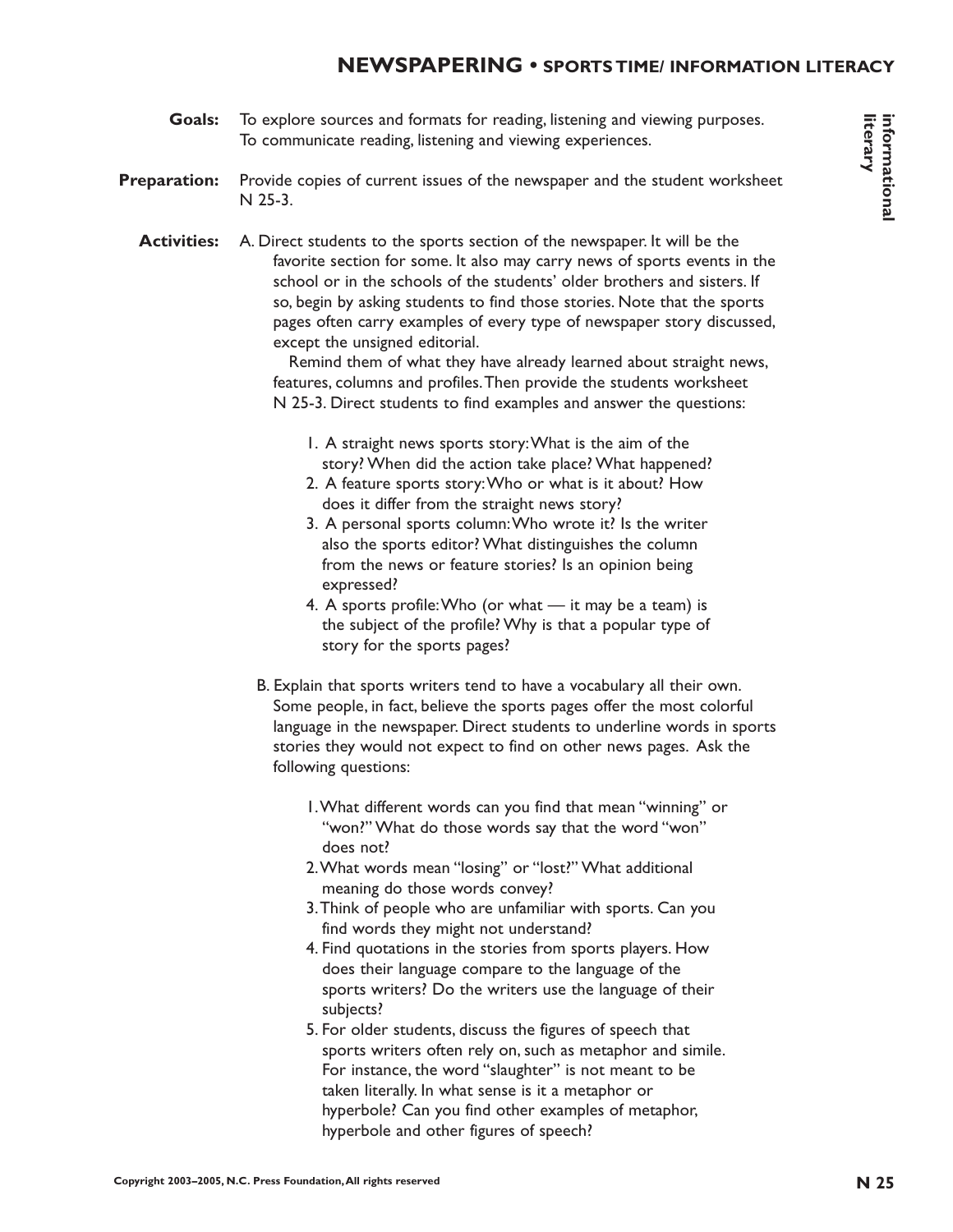# **NEWSPAPERING • SPORTS TIME/ INFORMATION LITERACY, continued**

| informational<br>literary | <b>Activities</b><br>continued: | C. Discuss why a newspaper includes sports in its news coverage.<br>I. Which sports in your area generate the most interest,<br>based on what appears in the newspaper?<br>2. Does it make a difference that sports events are<br>broadcast on television and radio? What difference (or<br>why no difference)? Which sporting events are not<br>broadcast? (Answer: Usually school sports, local league sports<br>such as pick-up soccer or softball, etc.) Discuss support<br>given to community sports by local newspapers.<br>D. Have students choose a favorite sport or sports figure and write a<br>sports story, using the more colorful style of sports writing. Encourage<br>them to write about a sport they play or watch and can learn more<br>about it, or have them write about someone in the community whom |
|---------------------------|---------------------------------|------------------------------------------------------------------------------------------------------------------------------------------------------------------------------------------------------------------------------------------------------------------------------------------------------------------------------------------------------------------------------------------------------------------------------------------------------------------------------------------------------------------------------------------------------------------------------------------------------------------------------------------------------------------------------------------------------------------------------------------------------------------------------------------------------------------------------|
|                           | Web sites:                      | they can interview.<br>http://www.journaliststoolbox.com/newswriting/onlineindex.html<br>http://espn.go.com/main.html<br>http://sportsillustrated.cnn.com<br>http://sports.yahoo.com<br>(Accessed May 2003)                                                                                                                                                                                                                                                                                                                                                                                                                                                                                                                                                                                                                  |
| N 26                      |                                 | Copyright 2003-2005, N.C. Press Foundation, All rights reserved                                                                                                                                                                                                                                                                                                                                                                                                                                                                                                                                                                                                                                                                                                                                                              |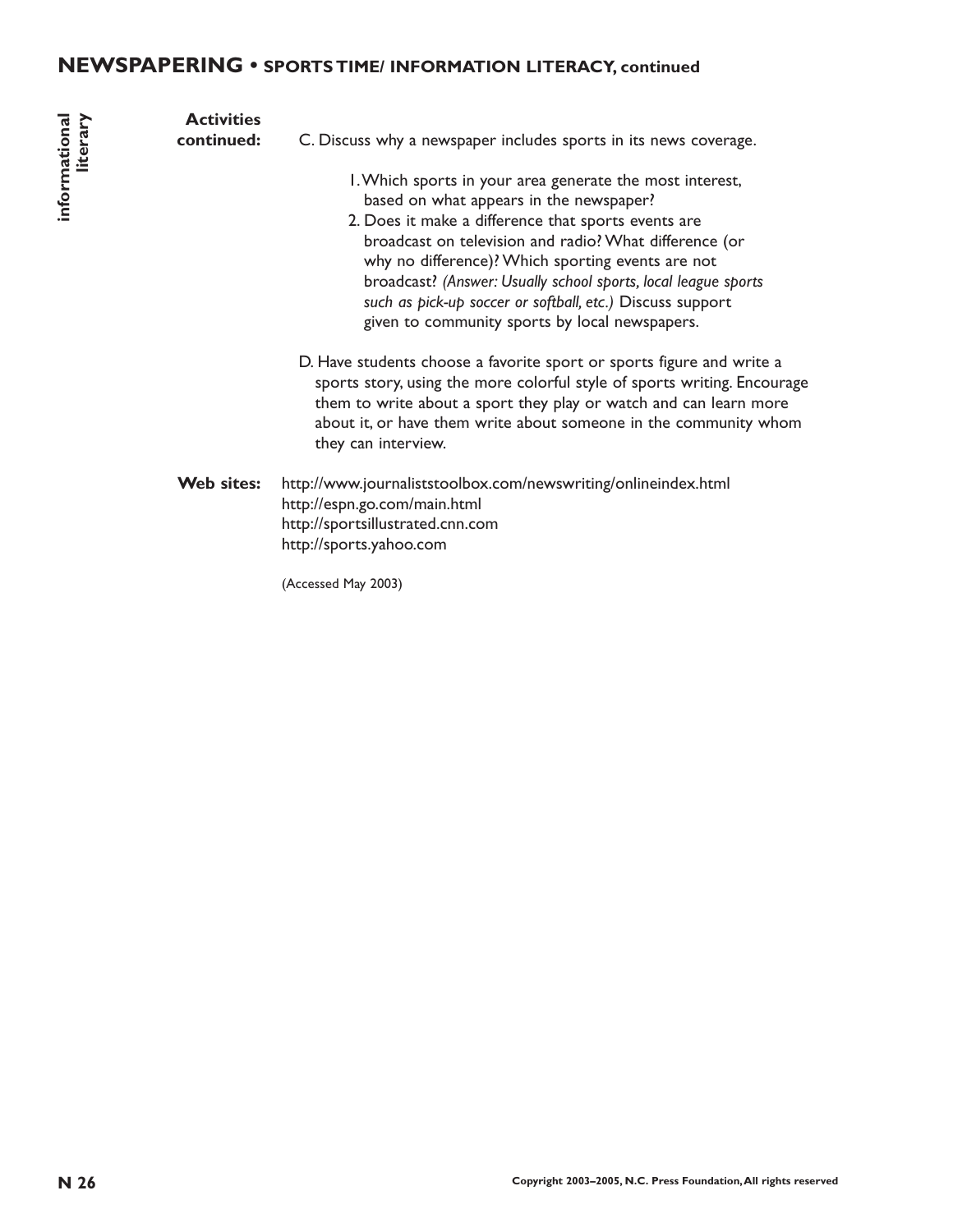# **NEWSPAPERING • The COMICS/ INFORMATION LITERACY**

**Goals:** To explore sources and formats for reading, listening and viewing purposes. To communicate reading, listening and viewing experiences.

#### **Preparation:** Have copies of both daily and Sunday newspapers available and provide the student worksheet N 27-4.

#### **Activities:** A. Have students pull out comics pages from their newspapers. Ask and discuss the following:

- 1. How many of them ever read the comics? Do their parents? (For many readers, the comics are one part of the paper they will always look for and always read.)
- 2. Do you have favorites? (When newspapers decide to stop running a particular comic strip, there is usually a lot of protest from fans of that strip.)
- 3.Who is depicted in those comic strips? What are they doing? *(Answer: Home life, animals, fantastic figures, kids, grown ups).*
- 4. Are all the strips funny? What kinds of things are happening in the strips that are not funny?
- 5. Are there any strips that do not use words? At one time, comics were used because not everyone could read very well. Can you think of situations where that might happen today?
- 6.What else is on the comic page *(Answer: Horoscopes? puzzles? Advice columns?)*?
- 7. Are there cartoons on other pages in the newspaper? Are those cartoons funny? Why are they on a different page? Editorial cartoons will be discussed more fully in the section on opinion.
- B. Have students pull out the comics section from the Sunday paper.
	- 1. Do you read the comics on Sundays? Do you read Sunday comics even if you don't read the daily comics? Are there comics that appear only on Sundays and not during the week?
	- 2. How are Sunday comics different from the daily comic strips? List several ways. *(Answer: Size, color, length, action, etc.)*
	- 3.What kinds of subjects appear in Sunday comics? Who appears and what are they doing?
	- 4. How are Sunday comic strips different from comic books? Are the differences similar to differences between a newspaper and a book? How?
	- 5. Are there other things in the Sunday comic section besides the "funnies" *(Answer: Puzzles, games? Are there ads? At whom are the ads aimed?)*?
- C. Discuss where they think the comic strips come from. Cartoonists are artists who create the cartoons on a big board with ink and sometimes colors. Some have assistants who know how to fill in details like patterns on dresses. Some use computer programs to help them draw.

**expressive literary**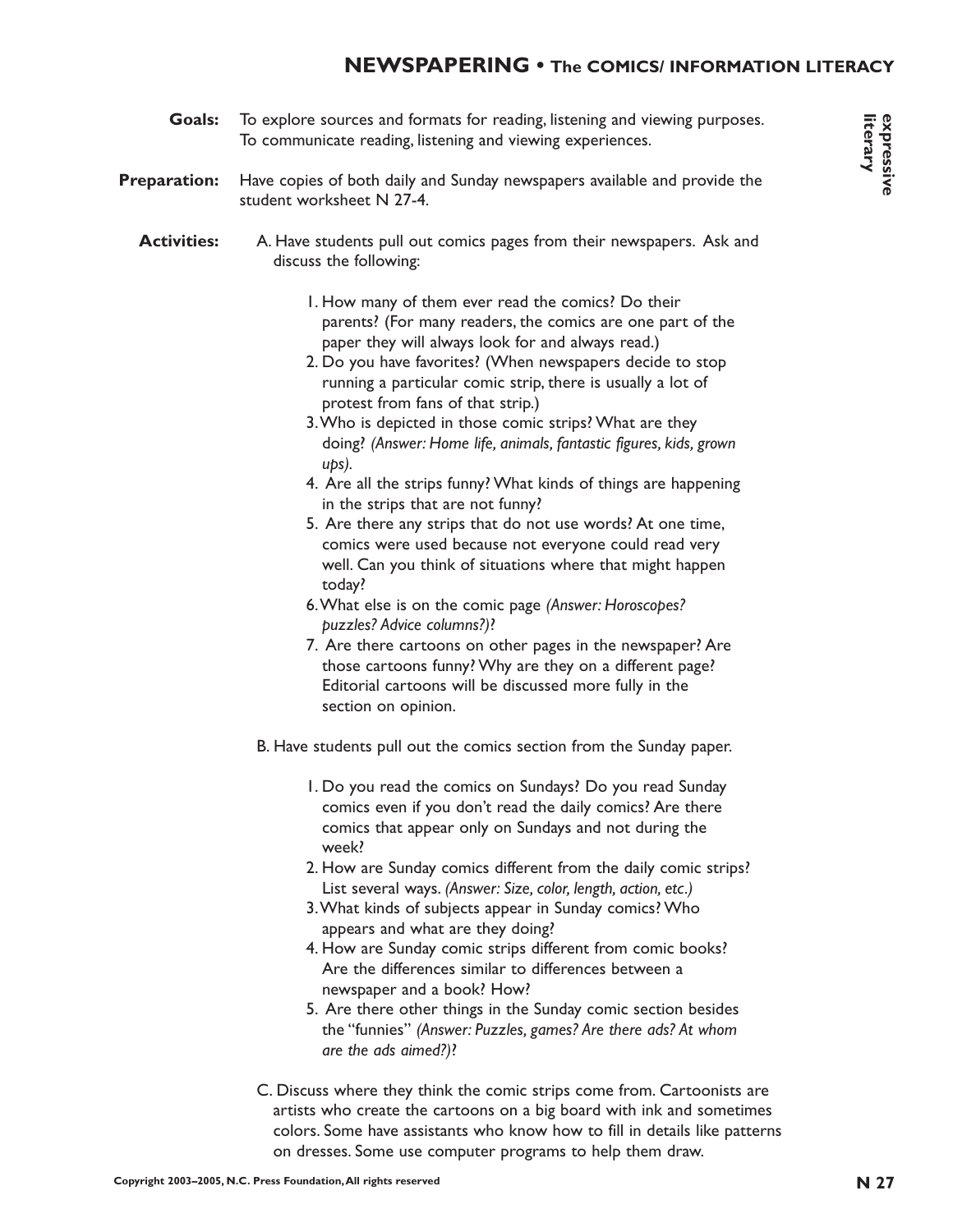# **NEWSPAPERING • The COMICS/ INFORMATION LITERACY, continued**

| expressive<br>literary | <b>Activities</b><br>continued:   | I. Are all the cartoons just outlines of figures or do some<br>have more detail? Compare daily with Sunday cartoons<br>regarding details.<br>2. How do you think the cartoonists get their cartoons to the<br>newspapers? (Explain that cartoonists sell their cartoons to<br>papers, usually by selling them to a syndicate, a company<br>that will distribute the cartoons to papers all over the<br>nation and even the world).<br>3. Who are the cartoonists? Find the notation in the cartoon<br>that says who creates and distributes the comic. Look for<br>the cartoonist's name and date and the name of a syndicate<br>or a newspaper where the cartoon originated.<br>3. Do you think cartoonists have deadlines like people who<br>work on the rest of the paper?<br>4. Have you ever tried to draw a comic? What was it about?<br>D. Have students create their own cartoon strip. It may be humorous, an<br>adventure, a drama or anything else. Provide the graphic organizer<br>N 27-4. |
|------------------------|-----------------------------------|---------------------------------------------------------------------------------------------------------------------------------------------------------------------------------------------------------------------------------------------------------------------------------------------------------------------------------------------------------------------------------------------------------------------------------------------------------------------------------------------------------------------------------------------------------------------------------------------------------------------------------------------------------------------------------------------------------------------------------------------------------------------------------------------------------------------------------------------------------------------------------------------------------------------------------------------------------------------------------------------------------|
|                        | Web sites -<br><b>Background:</b> | http://www.dereksantos.com/comicpage/comicpage.html<br>http://www.politicalcartoon.co.uk/html/history.html<br>http://www.comic-art.com/history.htm<br>http://www.kingfeatures.com/features/comics/comics.htm - A syndicate homepage                                                                                                                                                                                                                                                                                                                                                                                                                                                                                                                                                                                                                                                                                                                                                                     |
|                        | Web sites -<br>How-to's:          | http://www.garyharbo.com/activity.html<br>http://drawsketch.about.com/cs/cartooning<br>http://www.slylockfox.com/how_draw.html<br>http://www.tooning.com                                                                                                                                                                                                                                                                                                                                                                                                                                                                                                                                                                                                                                                                                                                                                                                                                                                |

(Accessed May 2003)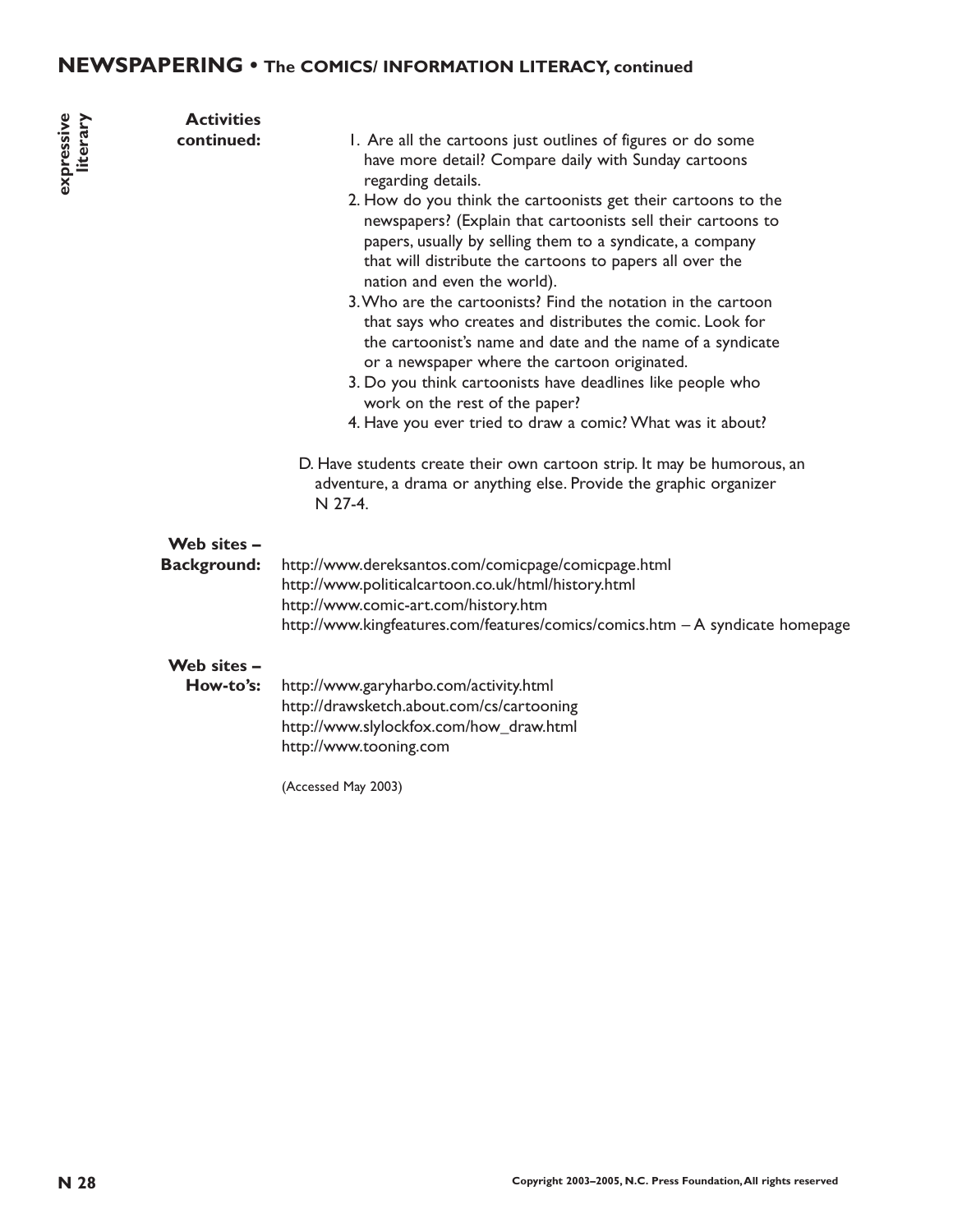#### **NEWSPAPERING • OTHER PARTS of the PAPER – WEATHER, BUSINESS, OBITUARIES/ INFORMATION LITERACY**

**Goals:** To explore sources and formats for reading, listening and viewing purposes. To communicate reading, listening and viewing experiences.

**Preparation:** Have copies of recent newspapers available.

- **Conder** To explore sources and formation process Foundation in the weather. The copyright and the state of the state of the state of the state of the state of the state of the state of the state of the state of the state **Activities:** A. Direct students to the front-page notation about the weather.That is usually just a few lines in one corner of the front page. Explain that before science and technology predicted the weather, the weather section recounted what the weather was yesterday or last week. As weather reporting improved, newspapers became able to insert a prediction before the deadline, as well as to talk about what happened yesterday in the weather. Discuss the following:
	- 1.Where does the jump for the weather report take you? *(Answer: It will usually be on an outside page or inside the front page or on the back page of one of the first sections because traditionally that page is the last to be composed, allowing the paper to get the latest information.)*
	- 2. Do you get your weather report from the newspaper? With broadcast media and the Internet, do most people keep up with the weather by other media?
	- 3.Why do some people still prefer the weather pages of a newspaper? What else appears with today's weather? *(Answer: Sunrise, moonrise, weather patterns, etc. One important function of the earliest newspapers was to be an almanac, giving farmers and other readers important information about the seasons, the sun and the moon, etc.)*
	- 4.What other things that don't seem immediately related to weather appear on your paper's weather page? *(Answer: Allergies, fuel consumption, etc.)* Why do you think the newspaper includes them? How does that help the community?
	- B. Direct students to the business section and the market reports. Explain that people buy and sell stocks and bonds during the day and that prices go up or down depending on how much people want to buy or sell them.The various stock and bond exchange reports tell what the prices were when the exchange closed. Ask students:
		- 1.Who do you think reads the stock market reports? Why do you think they read them?
		- 2. Do you recognize the names of any of the companies in the stories on the first pages of the business section? Why is it important to know what is happening to those companies?
		- 2. Are there many ads on these pages? What kinds of things are advertised?
		- 3. Look at the stock price section.What do you notice about the type? *(Answer: It is usually very small.)* Why do you think that is? *(Answer:There are so many of them that the section could be very large.)* What if errors appear in those numbers?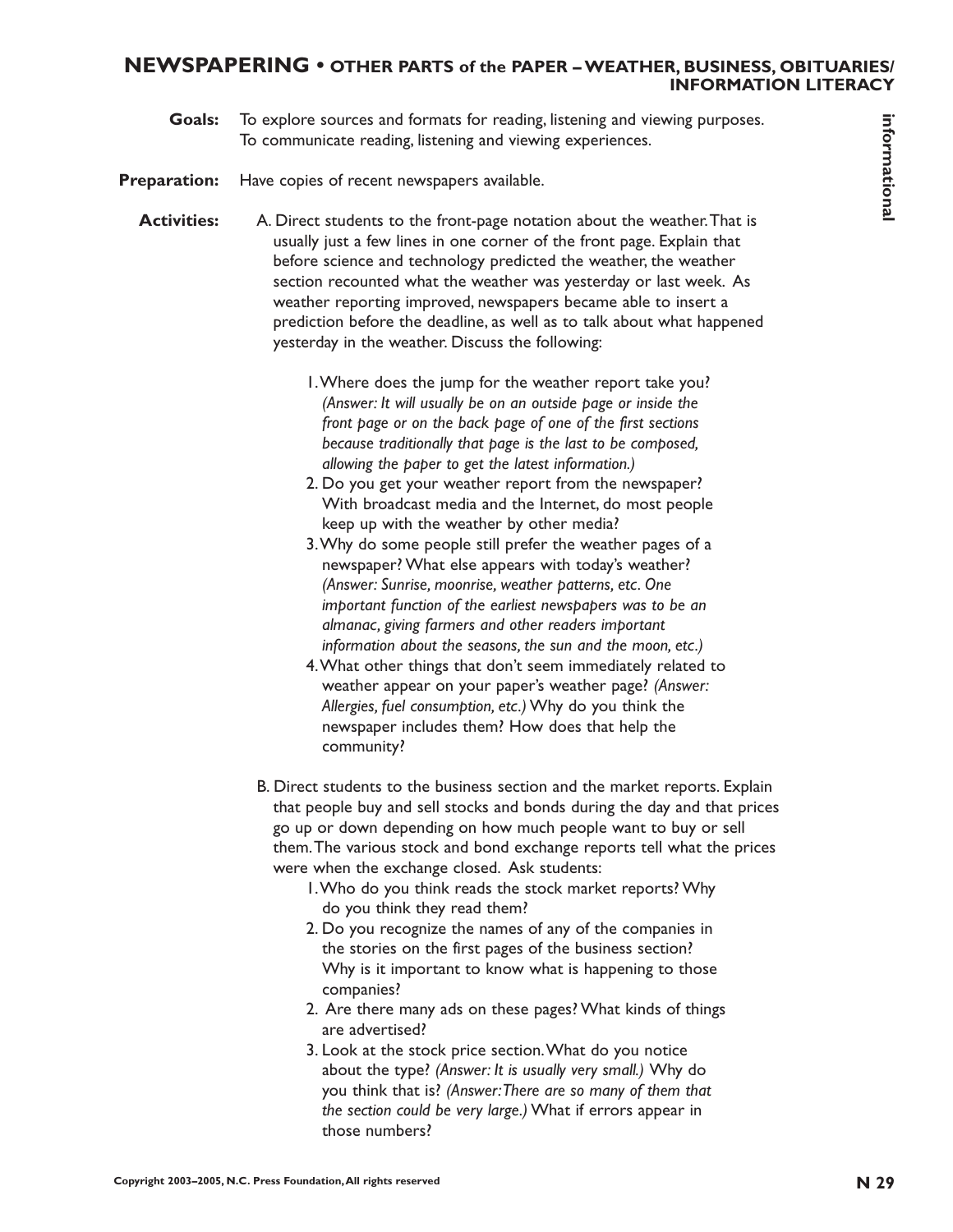#### **NEWSPAPERING • OTHER PARTS of the PAPER – WEATHER, BUSINESS, OBITUARIES/ INFORMATION LITERACY, continued**

**Activities**

**continued:**

- 4. Can you imagine having to set all those columns of numbers by hand into type, the way it used to be done? (Computers have made a big difference; all those figures can be sent via the Internet to local newspapers.That helps the paper meet its deadlines.The stock markets used to close early so that newspapers had time to set the columns, but now they open and close at different times.)
- 5. Are business information and stock prices online? What is the advantage of getting stock and bond prices online?
- C. Direct students to the obituary or deaths section and have them read one or two of the notices. Explain that sometimes obituaries are written by a funeral home based on information given by the family and sometimes they are written by a member of the family. Occasionally, if the person is famous, someone on the newspaper's staff will write the story, but it is usually a feature story instead of just a death notice. For a time, obituaries were supposed to conform to very strict rules and very dry language. Increasingly, families are writing much more elaborate notices (and sometimes they must pay the paper to publish them), in which they describe the person, his/her hobbies, etc., and say things about how other people regarded him/her. Discuss the following:
	- 1.Why do you think a newspaper publishes obituaries? Who likes to have them, and who likes to read them? Is that an important area of information for the community? Why?
	- 2.What kinds of information are included in an obituary? *(Answer: Usually, there is some biographical information, some family information and information about funeral or memorial arrangements. It is a matter of newspaper policy whether to include the cause of death or not.)* Why may the newspaper or the family decide not to include the cause of death?
	- 3.What else might appear in an obituary? Some people have said that the death notices are the only part of the newspaper where you meet real people. Look at the obituaries in your paper. Do you see people you might like to have known? What in their life made them interesting?
- D. Have students choose someone famous in the past (no longer living) and write a short obituary about him or her.

#### **Web sites –**

**Weather:** http://www.noaa.gov http://www.weather.com http://www.intellicast.com http://www.almanac.com/weather/index.php – from Old Farmers Almanac: http://www.almanac.com/index.php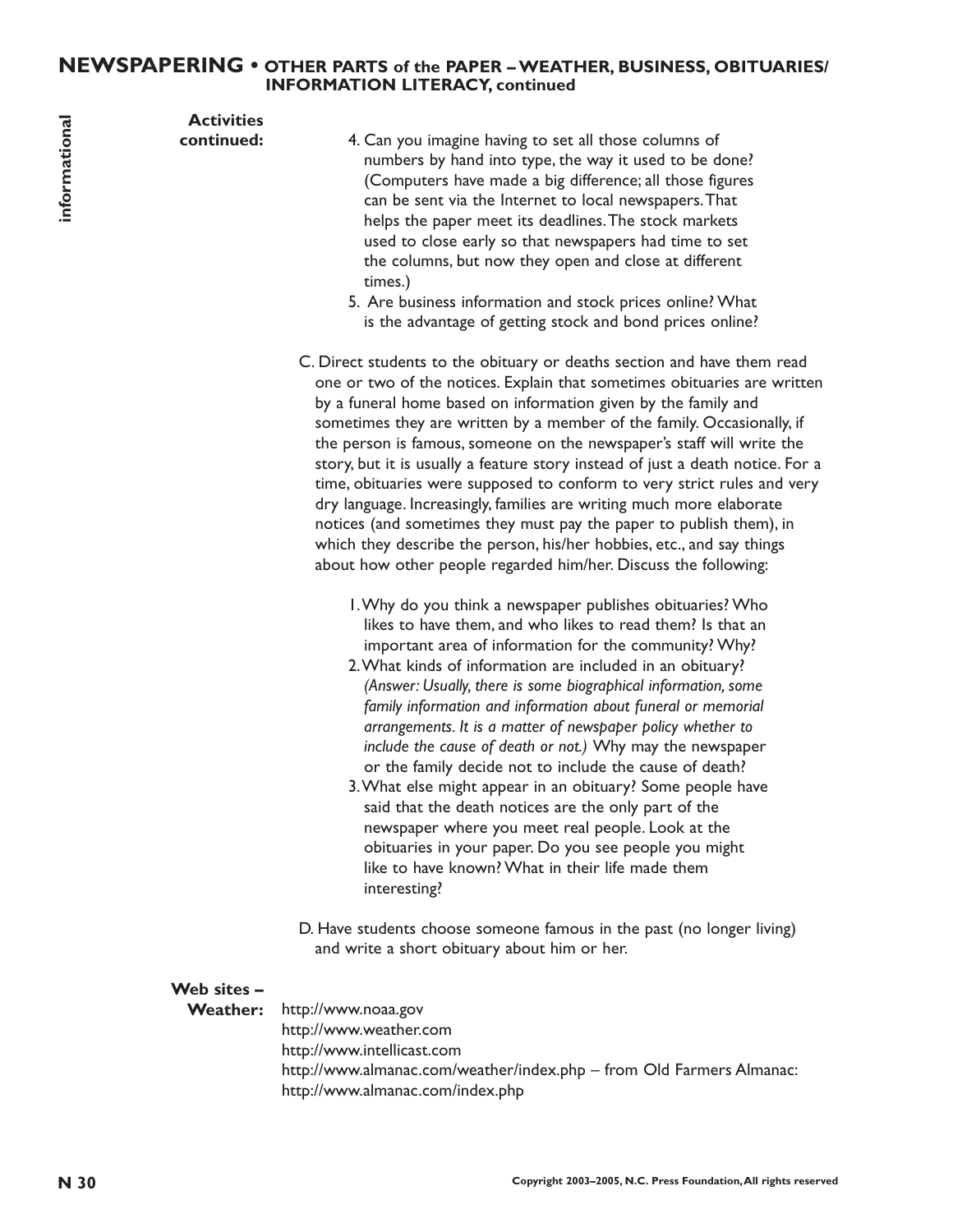# **NEWSPAPERING • OTHER PARTS of the PAPER – WEATHER, BUSINESS, OBITUARIES/ INFORMATION LITERACY, continued**

| Web sites -<br><b>Business:</b>                  | Dow Jones: http://indexes.dowjones.com/jsp/index.jsp<br>Wall Street Journal: http://www.wsj.com;<br>http://finance.yahoo.com/?u<br>http://www.forbes.com                              | informational |
|--------------------------------------------------|---------------------------------------------------------------------------------------------------------------------------------------------------------------------------------------|---------------|
| Web sites -<br>Obituaries,<br><b>Background:</b> | http://web.dailycamera.com/news/statewest/03lobits.html<br>http://www.claremont-courier.com/071702/myside071702.html<br>http://www.rootsweb.com/~ilstephe/Obituaries/SubmitObits.html |               |
| Web sites -<br>Obituaries,<br>How-to:            | http://www.nbardal.mb.ca/obitaryform.html<br>http://www.whoswho-online.com<br>http://www.biography.com<br>(Accessed May 2003)                                                         |               |
|                                                  | Copyright 2003-2005, N.C. Press Foundation, All rights reserved                                                                                                                       | <b>N31</b>    |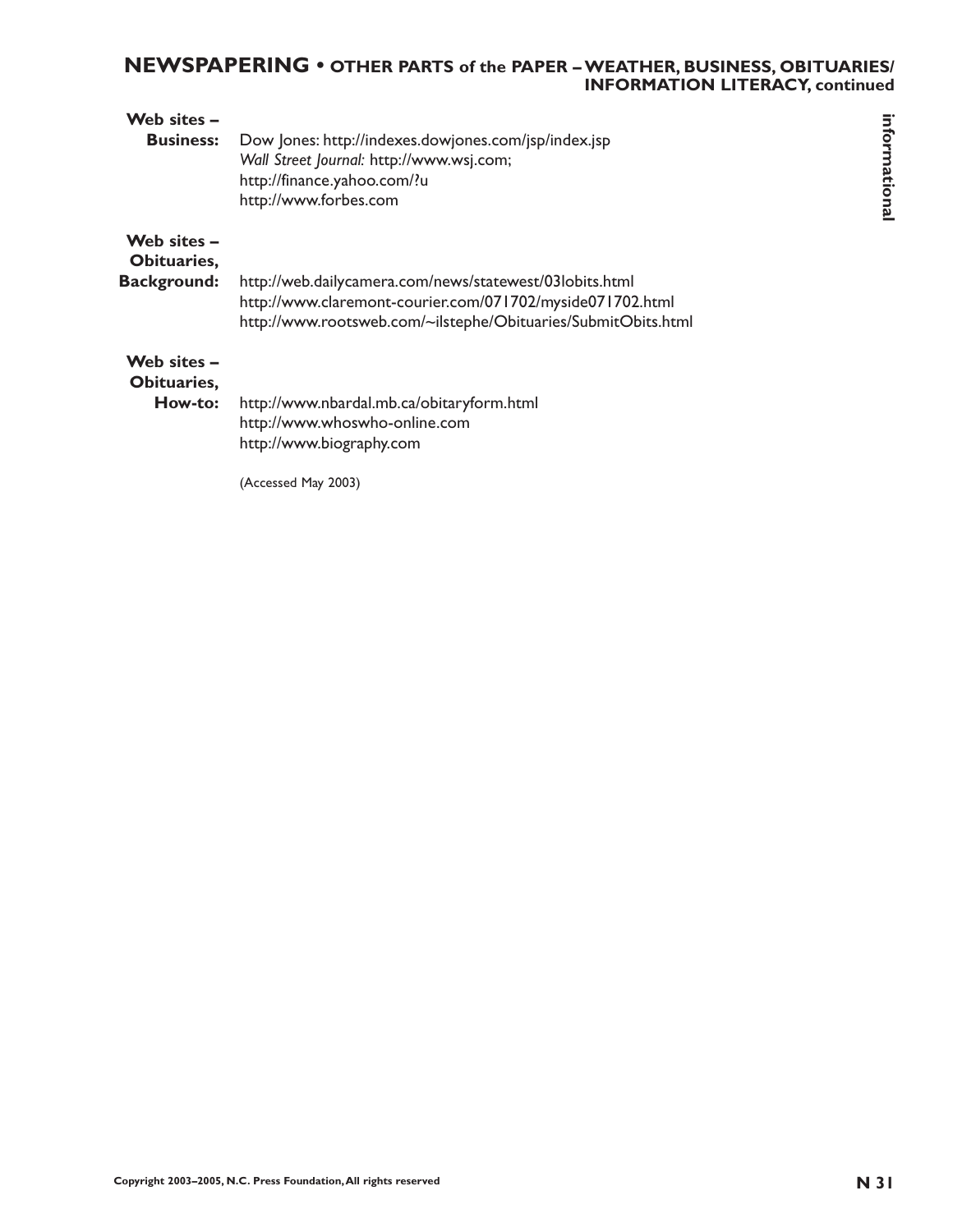#### **Goals:** To explore sources and formats for reading, listening and viewing purposes. To related ideas and information to life experiences. To communicate reading, listening and viewing experiences.

Preparation: Provide copies of newspapers. Write this definition on the board:

"Editor: one who plans or directs a publication; one who assembles the parts of a publication."

**N 32 Colairs contrast for restring for another stating experiments.** To explore the comparation term in the comparation of the supervisors of the comparation in the comparation of the supervisors of the denter stating c Explain that the supervisors and managers of the newsroom are called **editors.** Referring to the definition on the blackboard, explain that some editors are of the directing type, those who manage parts or all of the paper; some are of the assembling type, those who revise stories and plan the newspaper's layout. Generally, the larger the newspaper, the more editors it has. For a small town, the primary circulation area will probably be just the town and perhaps the surrounding smaller towns in the same county. Bigger city papers may have a primary circulation area that includes their city, its suburbs, much of the county and possibly nearby parts of other counties.

- A. Direct students to the masthead of the paper located on the editorial page. Have them identify the editor or editors. Explain the functions of the following editors. Not all papers have all types of editors, and not all the names of editors appear.
	- 1. Executive editor or editor-in-chief:The person with that title is in charge of the entire newsroom operation. He or she also may be the editor of the editorial page, the only editorial writer or a columnist. On a small newspaper, there may be only one editor. Sometimes the executive editor may be the publisher, that is, the person who decides all aspects of management of the paper, including hiring, sales, circulation, advertising, editorial policy and production. In rare cases at very small papers, the editor may also be both publisher and owner.
	- 2. Editorial page editor:This person is responsible for the content of the editorial pages. He or she usually writes editorials and edits editorials written by other writers.That editor may also be the op-ed (opposite the editorial page) or letters editor, who decides which letters or opinion pieces get published.
	- 3. Managing editor:This person is responsible for the day-today operation of the newsroom. He or she may play an important role in determining which stories run each day and how those stories are written. In larger papers, the managing editor may delegate most of that responsibility to others and oversee the work of editors below him or her.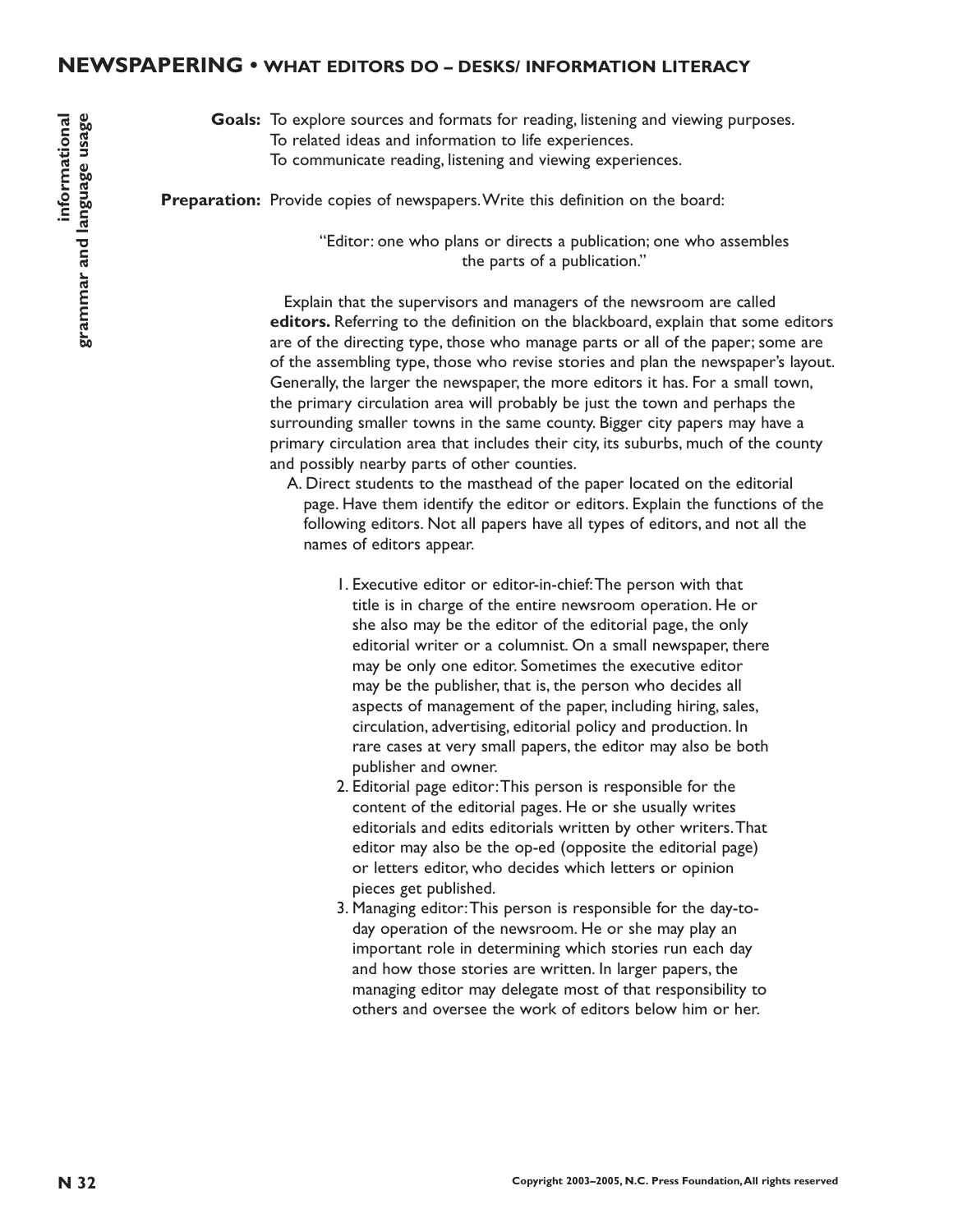# **Activities**

- **Copyrighton, detect**: How or show in charges of the dry or<br>privary colonistic area. The copyright and second and the driver matrix are educated in the second and the second and the second and language usage usage in the **continued:** 4. City /metro editor: He or she is in charge of the city or metro desk, which processes copy from the newspaper's primary circulation area.The city/ metro editor makes assignments, checks reporters' stories for proper organization and style, and finds holes (missing information) that need to be filled. He or she coordinates the activities and schedules of reporters and stays alert for story ideas. Ask students which beat or beats this editor covers in the newspaper they use as an instructional tool in their classroom (police, city government, county, schools, etc.).
	- 5. State editor: He or she has the same duties as the city/ metro editor, except that that person is responsible for the state desk, which handles stories about events and people outside the primary circulation area of the newspaper.Which reporters report to the state editor? What beats do they have? *(Answer: legislature, governor, etc.)*
	- 6. Editors of departments:The number of departments depends on the size of the paper and the number of sections. Department editors may include lifestyle or features editor, entertainment editor, sports editor, business editor, special projects editor, Sunday editor and books editor. Each has responsibility for smaller areas of coverage. In many newspapers, those editors also are reporters and writers. Ask students to count sections of the paper and guess how many department editors there are. Some sections may have more than one editor.
	- 7. News or wire editor:This person is responsible for the stories supplied by wire services each day. He or she decides which of the wire stories to use in the newspaper and edits them to fit local purposes and interests.
	- 8. Copy and art editors:They read stories for errors and style and lay out the newspaper.That involves assigning space to stories and art on dummies or sample pages, on which the advertising department has marked the space taken up in ads.They must "package" stories in a way that prevents confusion and is attractive. Copy editors also sometimes write headlines and sub-heads and determine size and style of type. Much of their work may be done on specially designed computer programs that help layout or create the pages of the paper.

Ask students the following questions:

- 1.Whom would you contact if you had an idea for a story about someone in your neighborhood?
- 2.Whom would you contact with a tip about a story in the next town?
- 3.Whom would you contact to get publicity for an event in another city?
- 4. If you were misquoted by a reporter, to whom would you register your complaint?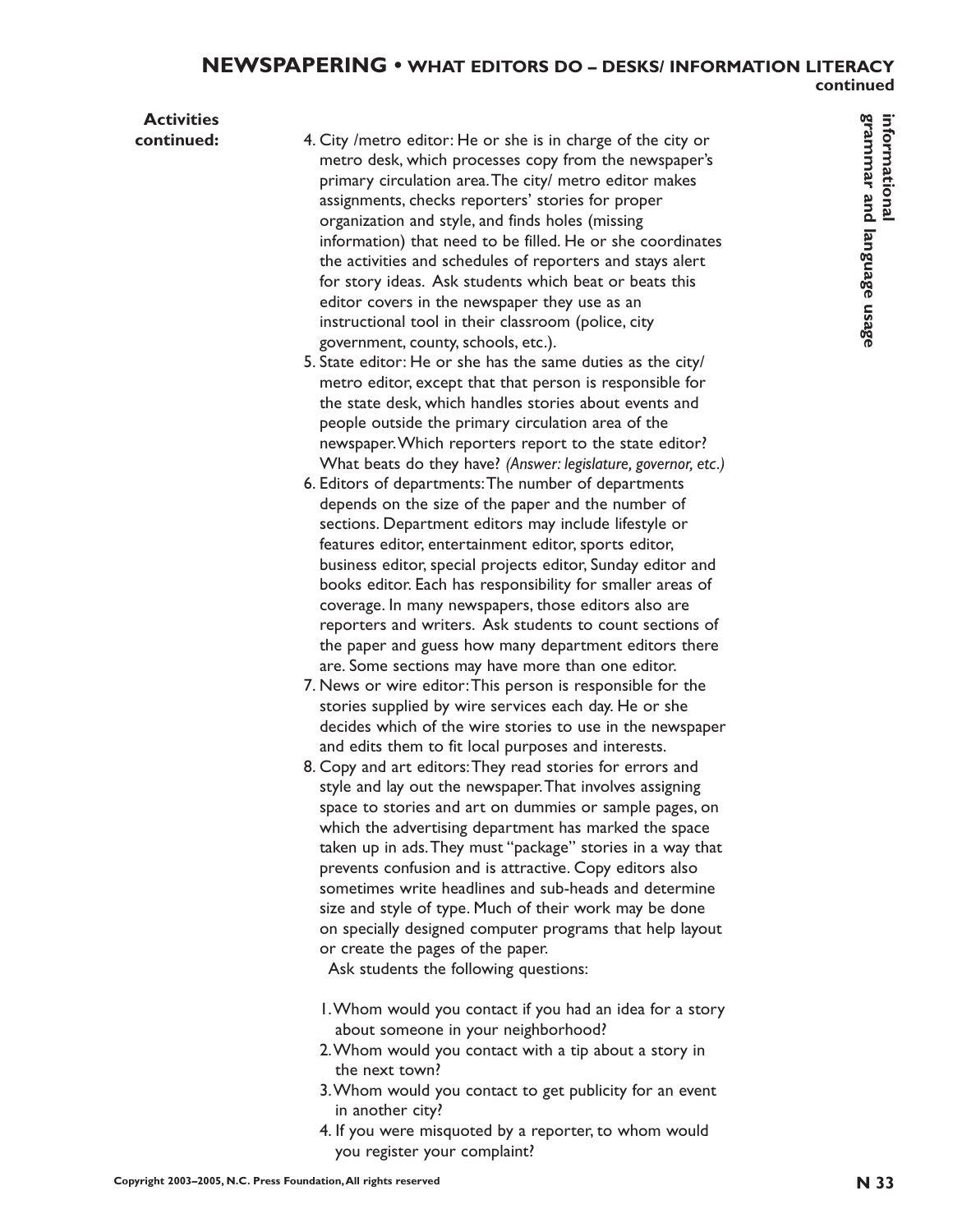# **NEWSPAPERING • WHAT EDITORS DO – DESKS/ INFORMATION LITERACY continued**

**Activities continued:**

5. If you wanted to express your view on an issue in the newspaper, where would you direct your statement?

B. Explain that every single day, a newspaper has a budget meeting with key editors. Instead of deciding how to spend their money, those people determine how to spend the space available for news in the newspaper. Each editor reports on the stories his or her reporters are doing. Decisions are made as to which are the most important stories and where stories should be placed in the newspaper.

Ask the students to list five to ten major stories that might be written about their school or their community. Have students role-play a budget meeting in which various editors are arguing for placement of their stories. In a large class, some students may take the role of reporters pitching their stories to their editors, and then their editors can, in turn, pitch the story at the budget meeting.

C. Group students into pairs. Direct each student to give his or her partner a story written for this or a previous exercise. Each becomes the other's editor and marks punctuation, spelling and grammatical errors. Editors also should make suggestions to improve the stories or to make them more complete. Direct students to rewrite their stories to incorporate the editors' suggestions that will improve their stories.

**N Continued:** 5. If you wanted to express your view on an issue in the contribute of the collapted provide properties and language users Foundation in the server press Foundation in the server of the server in the serve **Web sites:** http://www.ncpress.com – North Carolina Press Association http://spj.org – Society of Professional Journalists http://www.apme.com/index.shtml – Associated Press Editors http://www.ire.org http://www.copydesk.org – American Copy Editors Society http://www.aasfe.org – Association of Sunday and Feature Editors http://www.americanpressinstitute.org

(Accessed May 2003)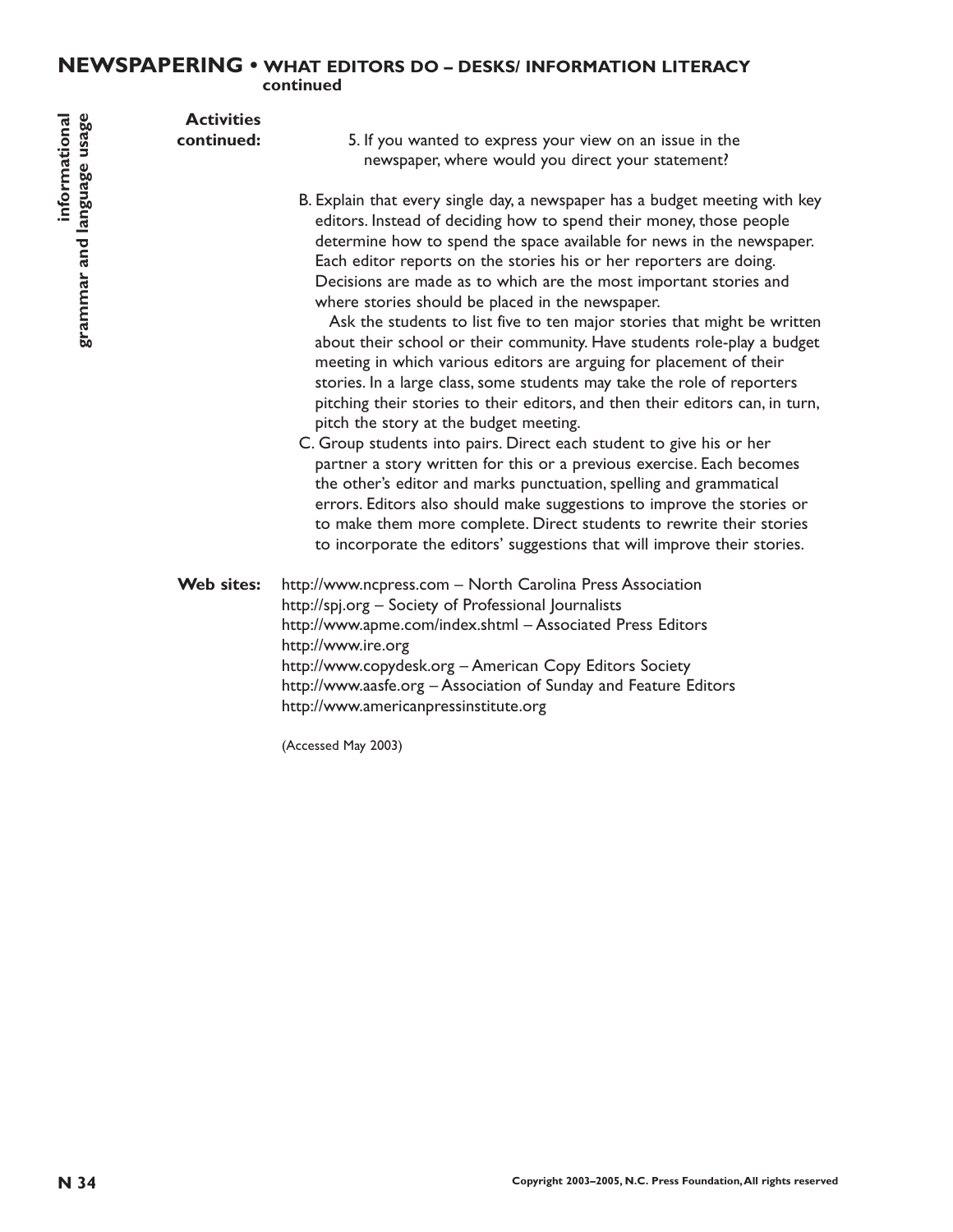- **Goals:** To explore sources and formats for reading, listening and viewing purposes. To communicate reading, listening and viewing experiences.
- **Preparation:** Provide copies of current newspapers.Write the following statement on the blackboard:

*"The longer I live the more I believe the value of editorials is not so much to carry the day, to convince everybody or to comfort the good and convert the evil ...The true and lasting value lies in getting people to think for themselves, to talk and to argue and finally to decide whatever they want to decide."* – Eugene Patterson, Editor of *The St. Petersburg Times*

For additional information about the editorial page, refer or have students refer to the annotated editorial page in the Appendix, A 6.

- **Activities:** A. Direct students to the editorial page. Have them survey the page. If the newspaper has one, have them also look at the **op-ed page,** the page opposite the editorial page, where columns appear that are written by other people such as syndicated columnists or local,"guest" columnists. Answer and discuss the following:
- **Coales** To explore sources and formulation for example, literating and viewing perposite.<br> **Preparation**: Provide copies of current newspaper. Write the following transmitten on the the state of state of the more *i* betw 1. Use the masthead to identify the publisher, editor-in-chief, managing editor, etc. Are other kinds of editors named? *(Answer:Technically, editorials present the opinion of the newspaper's publisher.They are written, however, by the editor of the paper or a person the editor has appointed.The publisher may exercise direct daily control over their content, may intervene only on issues of particular interest to him or may allow news/ editorial staffs to make independent decisions about what to publish.)*
	- 2.What is the difference between signed opinion pieces and unsigned **editorials?** *(Answer: Unsigned editorials represent the position of the newspaper and signed opinion pieces represent the opinion of the people who sign them.)*
	- 3.Whose opinions are on the op-ed page? *(Answer: Newspapers run syndicated and locally produced columns on op-ed pages. Depending on space, letters to the editor and editorial cartoons may run on op-ed pages.)*
	- 4.Why do you think newspapers include opinions? Why do they use both editorials and op-ed pieces? The purpose of editorials and columns is to offer opinions and stimulate thinking. Is that a bad or unfair thing?

Refer to Patterson's quote above. Discuss the relationship between the newspaper and the community and the value of having issues aired in the "marketplace."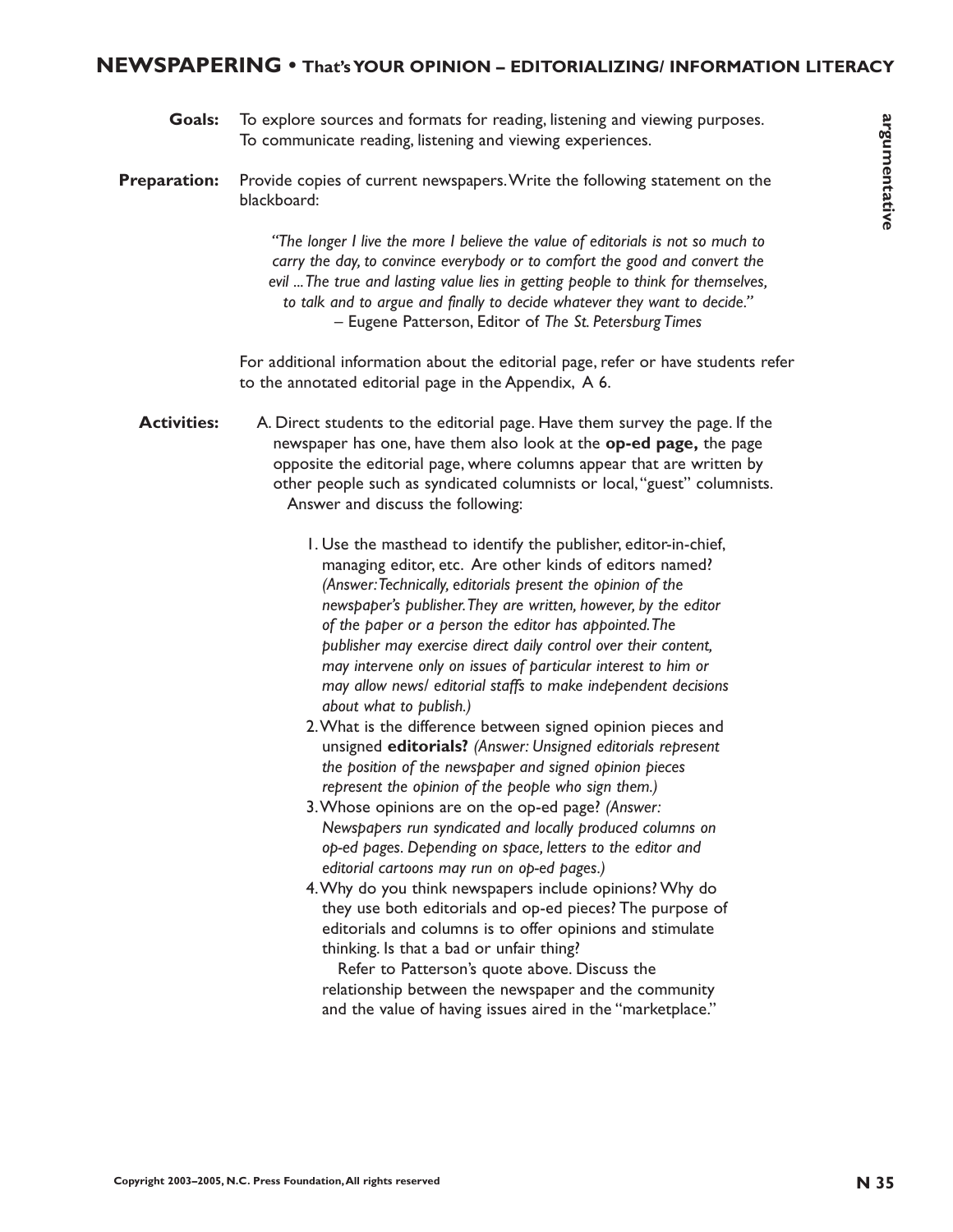# **NEWSPAPERING • That's YOUR OPINION – EDITORIALIZING/ INFORMATION LITERACY, continued**

**Activities**

**continued:** B.The Editorial: Read aloud an editorial that takes a position on an issue in the news (or have separate groups consider different pieces) and ask the following questions:

- 1.What are the issues?
- 2.What conclusion does the editorial or the opinion piece draw? Is the writer directing the remarks to the readers or to someone else such as the mayor, the governor, the school board, etc.?
- 3. Is it informative? Does it go beyond providing information? *(Answer:A good editorial will explain enough about the issue to help the reader understand the opinion.)*
- 4. How do you know this is an opinion? What specific words are used in the editorial that you probably would not find in a news story except in a quotation?
- 5.What do those words have in common? Are they objective or do they reflect an opinion or bias (stated point of view)? Is the argument balanced, i.e. are other points of view considered? Is bias or lack of balance bad in an editorial or an opinion column? *(Answer:The purpose of editorials is to offer and defend the newspaper's opinions.)*
- 6. Is it persuasive? Whether or not you accept the writer's conclusion, does it make you think about the issues and help you evaluate them? (Refer to Patterson's quote.)
- C. Direct students to editorials that do not argue one particular side of a controversial issue. Note that editorials also argue for reform, support causes, give praise or scold, and make humorous observations. Have students find editorials that fit into those categories and answer the same questions above.
- **Activities**<br> **N Control** content in the same of the same of the same of the same of the same of the same of the same of the same of the same of the same of the same of the same of the same of the same of the same of the D. Personal Columns: Explain that sometimes personal columns defy definition.Their primary characteristic is the degree to which they reflect the personal style and opinions of the writer.That is why they are signed and why the columnist's picture usually runs with the column. Columnists are free to write about anything, including social trends, origins of words, personalities, personal experience and nostalgia.The columnist creates his or her own style and subject matter. Some newspaper columnists become local or national celebrities. Some appear on radio and television, make lectures and write books.

Direct attention to personal (signed) columns on the editorial and op-ed pages and ask the following questions: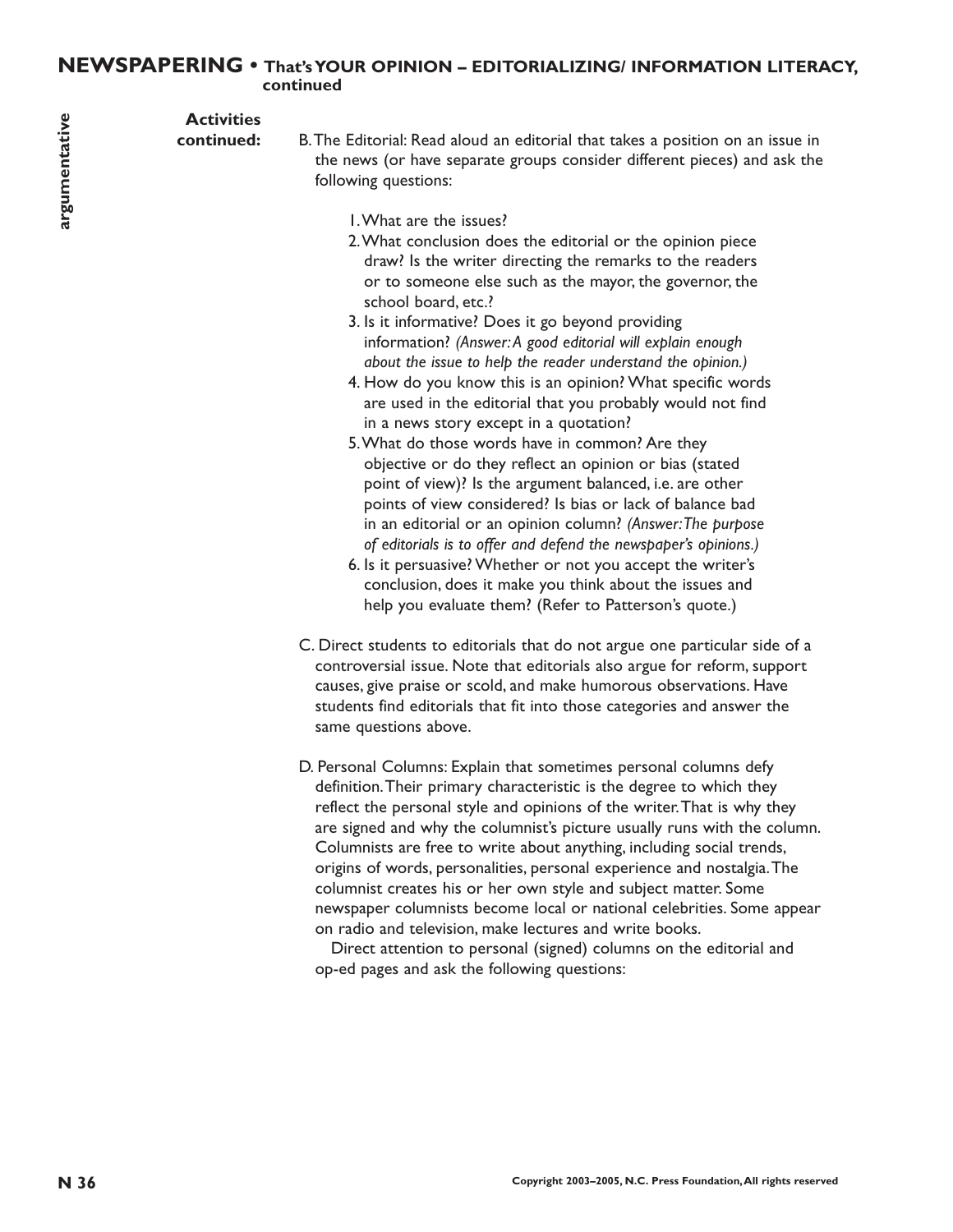| <b>Activities</b><br>continued | I. Who wrote the signed columns? Do those writers work                                                                                                                                                                                                                                                                                                                                                                                                                                                                                                                                                                                                                                                                                                                                                                                         |               |
|--------------------------------|------------------------------------------------------------------------------------------------------------------------------------------------------------------------------------------------------------------------------------------------------------------------------------------------------------------------------------------------------------------------------------------------------------------------------------------------------------------------------------------------------------------------------------------------------------------------------------------------------------------------------------------------------------------------------------------------------------------------------------------------------------------------------------------------------------------------------------------------|---------------|
|                                | for your newspaper or is the column syndicated? How<br>can you tell? Are there pictures of the columnists?<br>(Answer: Labels such as "staff writer" identify columns<br>produced by writers from your newspaper. If you read the<br>newspaper regularly, you are likely to become familiar with<br>local and syndicated columnists.)                                                                                                                                                                                                                                                                                                                                                                                                                                                                                                          | argumentative |
|                                | 2. Do personal columns appear elsewhere in the newspaper?<br>(Answer: A personal column may appear anywhere in the<br>newspaper, from the front page to the comics page. They often<br>are found on section fronts, such as the sports section or<br>feature sections.) What kinds of columns do you find?<br>3. Why do you think the paper chose to run the columns?<br>Because they agree with the writers? To show other sides<br>of an issue? (Answer: Many columnists voice opinions on<br>political issues. Some newspapers deliberately subscribe to<br>syndicated columnists who express a range of political<br>positions, from conservative to liberal, to provide a variety of<br>viewpoints.)                                                                                                                                      |               |
|                                | E. Letters to the Editor: Direct students to a letter, or have different<br>groups consider different letters, and ask the following questions:                                                                                                                                                                                                                                                                                                                                                                                                                                                                                                                                                                                                                                                                                                |               |
|                                | I. Who wrote the letter? Examine the letter for information<br>other than the name and address.<br>2. What viewpoint does the writer express?<br>3. Does he or she disagree with something he or she has<br>read in the newspaper? Is he or she answering an<br>editorial, or arguing with another letter-writer, or<br>criticizing something the paper has done? Or is he or she<br>writing about something not in the paper before?<br>4. Is the writer's viewpoint affected in some way by who he/<br>she is or what he/she does?<br>5. What are the newspaper's guidelines for printing a letter<br>to the editor?<br>6. Why does a newspaper print letters to the editor?<br>Consider the special relationship between a local<br>newspaper and a community.<br>F. The Editorial Cartoon: Have students find an editorial cartoon and ask |               |
|                                | these questions:<br>I. What is the topic of the cartoon? Does it express an<br>opinion about that topic? What is the opinion?                                                                                                                                                                                                                                                                                                                                                                                                                                                                                                                                                                                                                                                                                                                  |               |
|                                |                                                                                                                                                                                                                                                                                                                                                                                                                                                                                                                                                                                                                                                                                                                                                                                                                                                |               |
|                                | Copyright 2003-2005, N.C. Press Foundation, All rights reserved                                                                                                                                                                                                                                                                                                                                                                                                                                                                                                                                                                                                                                                                                                                                                                                | <b>N</b> 37   |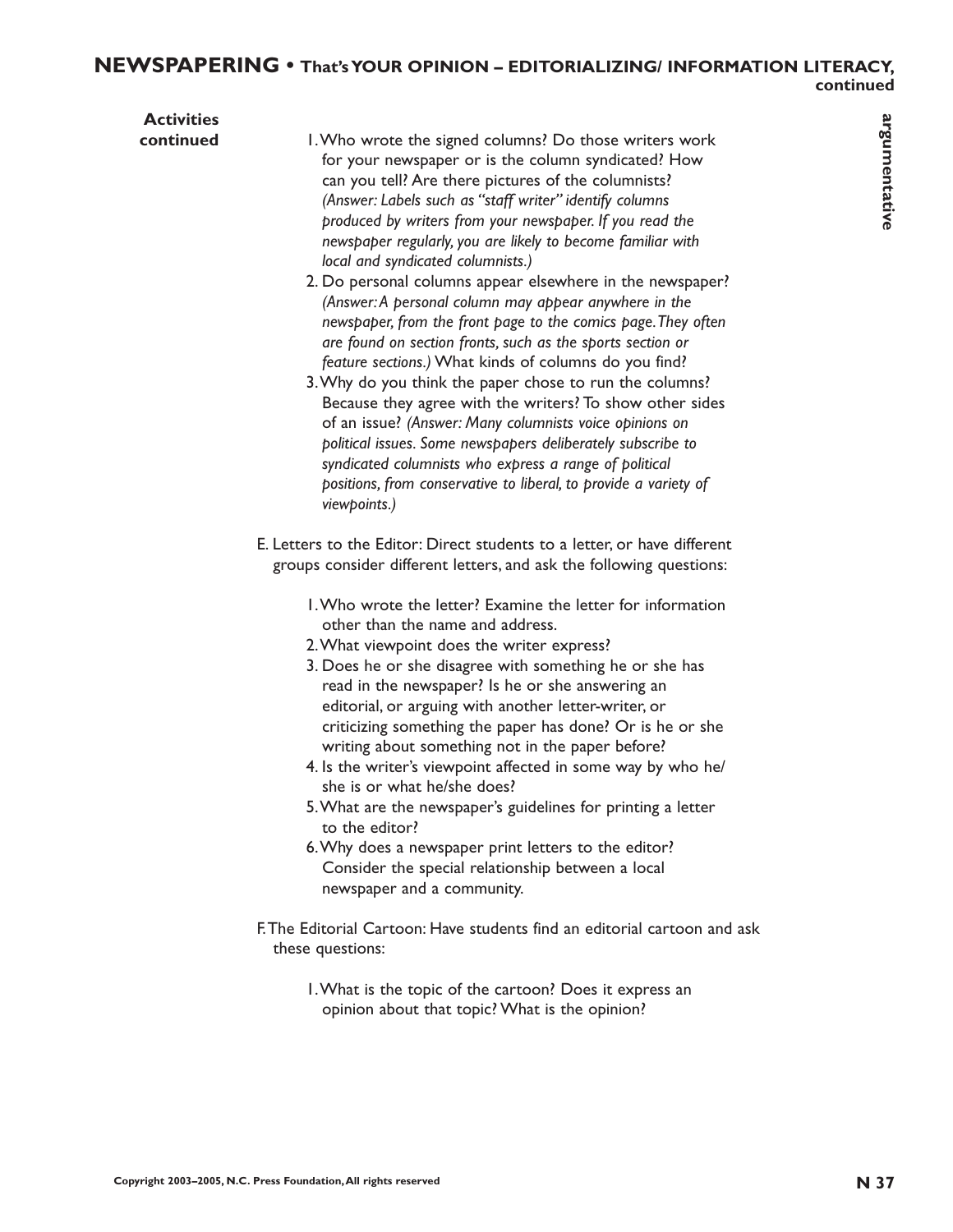# **NEWSPAPERING • That's YOUR OPINION – EDITORIALIZING/ INFORMATION LITERACY, continued**

| <b>Activities</b><br>argumentative<br>continued: | 2. How is that opinion expressed in a cartoon? Do cartoons<br>have to have words to express the opinion? (Answer:<br>Verbal expression: in a balloon, words that appear above the<br>head of a character indicating his comment; captions; labels on<br>elements in the cartoon. Non-verbal expression: through<br>caricature, an exaggeration of features and expressions;<br>concept, the total idea presented by the cartoon.)<br>3. Who drew the cartoon? Does the cartoonist work for<br>your newspaper or is he or she a syndicated cartoonist,<br>one whose work is distributed to a number of<br>newspapers? (Answer: The cartoonist signs each cartoon, and<br>the cartoon identifies whether another paper or a wire service<br>or syndicate provides the cartoon.)<br>4. Some regard editorial cartoons as the most outspoken<br>and critical comment on the editorial page. Is this cartoon<br>critical? Does it make the central character look<br>ridiculous? Is it effective?<br>5. Some strip cartoons appear on the op-ed pages instead of<br>on the regular cartoon pages. Why does that happen? Do<br>you think having certain comic strips on the opinion pages<br>is a good idea?<br>G. Have students write an editorial, a column or a letter to the editor or<br>draw a cartoon that comments on an issue in their school or<br>community. |
|--------------------------------------------------|-------------------------------------------------------------------------------------------------------------------------------------------------------------------------------------------------------------------------------------------------------------------------------------------------------------------------------------------------------------------------------------------------------------------------------------------------------------------------------------------------------------------------------------------------------------------------------------------------------------------------------------------------------------------------------------------------------------------------------------------------------------------------------------------------------------------------------------------------------------------------------------------------------------------------------------------------------------------------------------------------------------------------------------------------------------------------------------------------------------------------------------------------------------------------------------------------------------------------------------------------------------------------------------------------------------------------------------------------------------------|
| Web sites:<br>Web sites,<br>How-to:              | http://www.ncpress.com - North Carolina Press Association<br>http://spj.org - Society of Professional Journalists<br>http://www.apme.com/index.shtml - Associated Press editors<br>http://www.ire.org<br>http://www.americanpressinstitute.org<br>http://cagle.state.msn.com - Professional Cartoonists Index<br>http://www.westmount.ci.yrdsb.edu.on.ca/editorials.html<br>http://projects.edtech.sandi.net/montgomery/sandiegowatershed/<br>how_to_write_an_editori al.htm<br>http://library.thinkquest.org/50084/editorials/?tqskip1=1&tqtime=0503<br>(Accessed May 2003)                                                                                                                                                                                                                                                                                                                                                                                                                                                                                                                                                                                                                                                                                                                                                                                      |
| N 38                                             | Copyright 2003-2005, N.C. Press Foundation, All rights reserved                                                                                                                                                                                                                                                                                                                                                                                                                                                                                                                                                                                                                                                                                                                                                                                                                                                                                                                                                                                                                                                                                                                                                                                                                                                                                                   |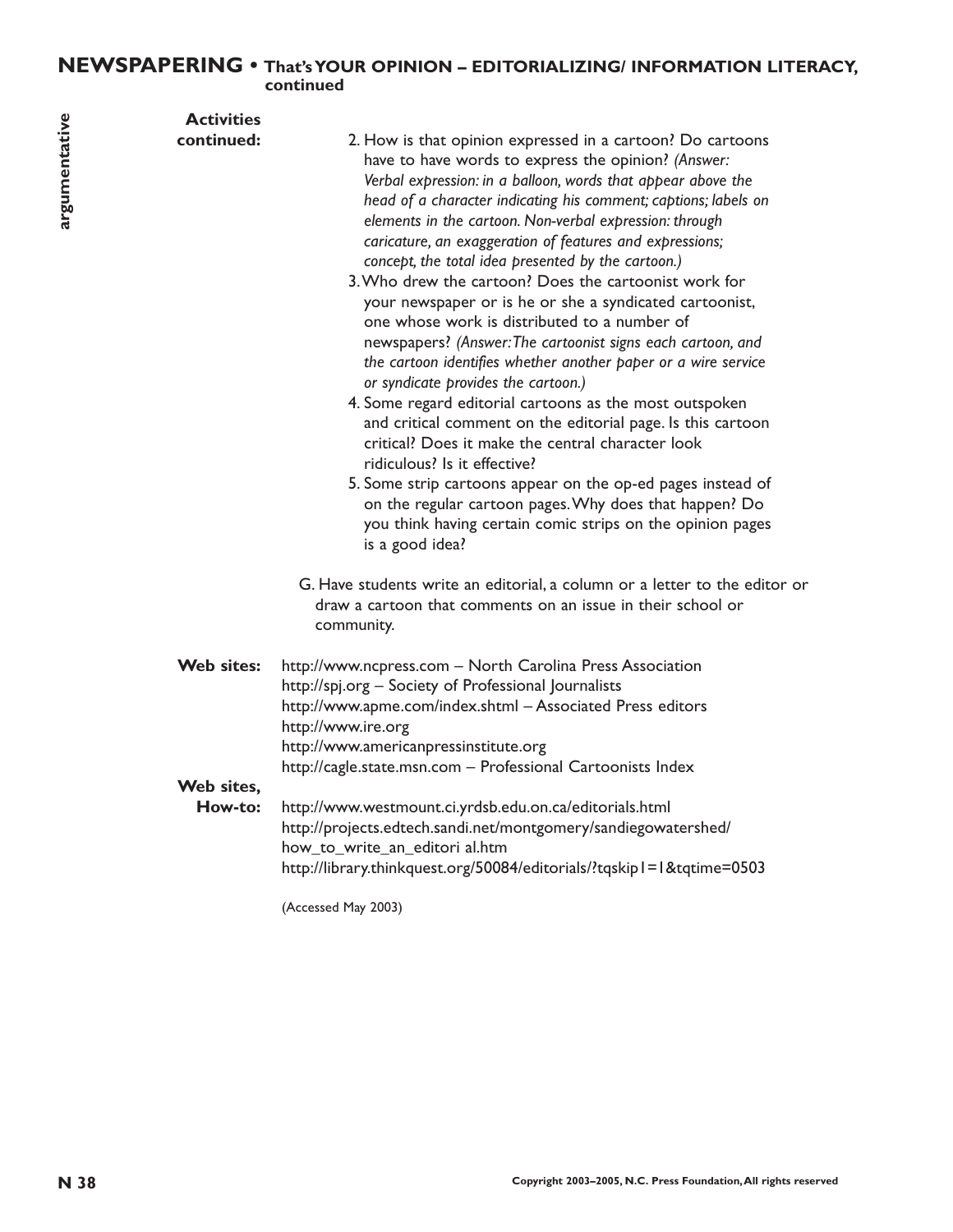# **NEWSPAPERING • MAKING CHOICES about the NEWS/ INFORMATION LITERACY**

**Goals:** To explore sources and formats for reading, listening and viewing purposes. To identify and use criteria for excellence to evaluate information and formats.

**Preparation:** Provide copies of current newspapers and the graphic organizer N 39-5.

**Activities:** A. Ask students what complaints they have or have heard about newspapers. In some form, they probably will mention the most common criticisms. Discuss each of these criticisms.

- 1. Newspapers print only bad or sensational news."If it bleeds, it leads."
- 2. Newspapers don't tell the truth (stories are inaccurate) or the whole truth (stories leave out important things).
- 3. Newspapers are biased (stories are distorted in favor of certain agendas or causes).
- 4.They print information that is harmful to the government or is not good for people to know.
- B. Direct students to the front page or the front of the section that focuses on local news. Have them divide the stories into categories of bad news, good news or neutral news. Provide the graphic organizer N 39-5. Ask the following questions:
	- 1.What is news? *(Answer: News, by definition, is something out of the ordinary. It should also be related to public interest or public concerns. Note that it is not news if the Jones family had a nice meal together, watched television and retired early. It is news if while they sat talking at dinner, a fire erupted on the stove and the house burned down.)*
	- 2. Is there more bad news than good? Why does it sometimes seem that newspapers reflect more bad news than good? *(Answer: Fires, accidents, crashes and shootings often make the front page."If it bleeds, it leads.")*
	- 3. How many stories did you find in each category: bad news, good news and neutral news?
	- 4. Skim the bad-news stories: Is it in the public interest for them to be printed? Should any be left out because the news is bad?
	- 5. Skim the good news stories.Why do you think they are included? *(Answer: Often good news offers human interest or personal profiles. Some may be informational, such as the promise of cures for disease.)*
- **Coales** To explore sources and formulation for excited the generation and the excellent of the system of the system of the system of the system of the system of the system of the system of the system of the system of the 6. Skim the neutral stories.Why do you think they are included? *(Answer: Often these stories are informational announcements or sometimes purely educational, such as how farmers can irrigate in times of drought. Communities may need this information as background to understand other issues that may be more controversial.)*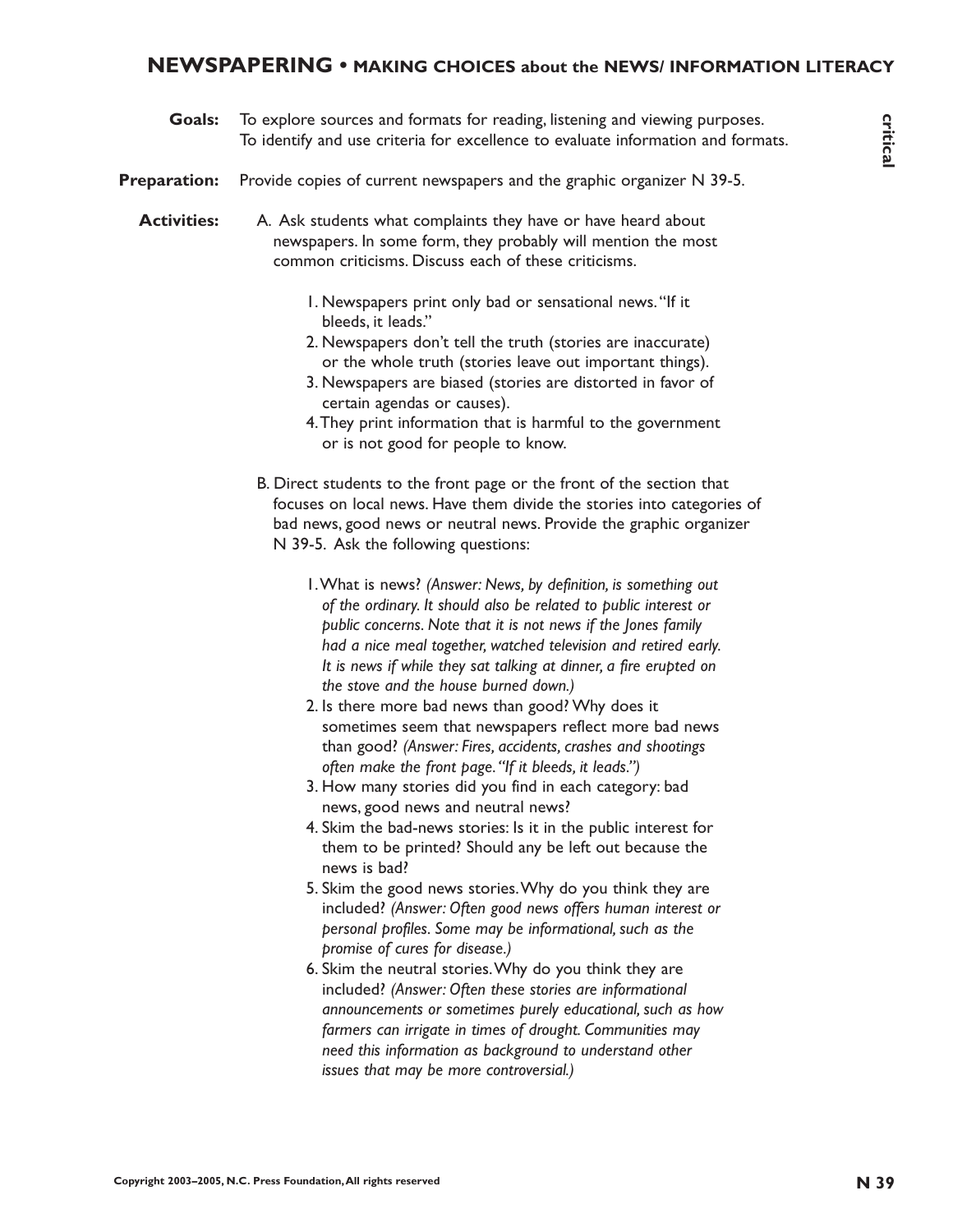# **NEWSPAPERING • MAKING CHOICES about the NEWS/ INFORMATION LITERACY, continued**

**Activities,**

**continued:** C. Note that statements of fact are either true or false, but interpretations and the significance assigned to facts vary. Reporters and editors make decisions that determine what appears in print and how it appears. For most, it is a point of professional honor not to let personal opinion or bias warp the news. But bias can occur, often inadvertently. By being aware of that possibility and by consulting more than one source of information, writers and readers can become good bias detectors.

Discuss with students the following ways bias might occur (you may wish to list underlined words on the board):

- 1. By word choice and tone:Ask students to examine a news story for loaded or emotionally charged words and discuss whether the use of those words is justified.
- **N 40 C** Note that the more than an entirely the results reserved from the more friend that the more than the system of the more than the properties are the pressure in periodic and the more than the more than the more t 2.Through labels: People, especially those who are politically active, attract charged labels like "reactionary" or "extremist" or even "liberal" and "conservative" that may not always be accurate. A moderate senator, for instance, who has taken a non-conservative stand on one issue, may be called a liberal even though on everything else, the senator has voted with moderates or conservatives. Ask students to look for examples of such labels in political stories. Discuss their effect and whether those are justified.
	- 3.Through selection and omission: Note that both are essential in publishing a newspaper. Reporters must select which details to include in stories and editors must decide which stories to print and which to kill (eliminate). Using a news story from today's newspapers, discuss how the omission of certain details changes the meaning of the story. Discuss how the omission of news about certain groups of people such as minorities, young people and old people results in a distorted view.
	- 4.Through placement: Readers judge front page stories as more significant than those buried in inside pages. Have students find an inside story, one that is not prominently displayed, and imagine switching it with the top story of the day. Ask whether that alters their understanding of the two stories.
	- 5.Through choice of sources: Choosing sources who only support one view may create biased reporting. Prominent and repeated reporting of opinions held by a small group or single organization, just to give an opposing viewpoint, may also skew the report. Direct students to a story using several sources and discuss the sources' qualifications and motives. Determine whether sources agree or disagree with each other.What if there is no disagreement? Does that necessarily indicate bias is present?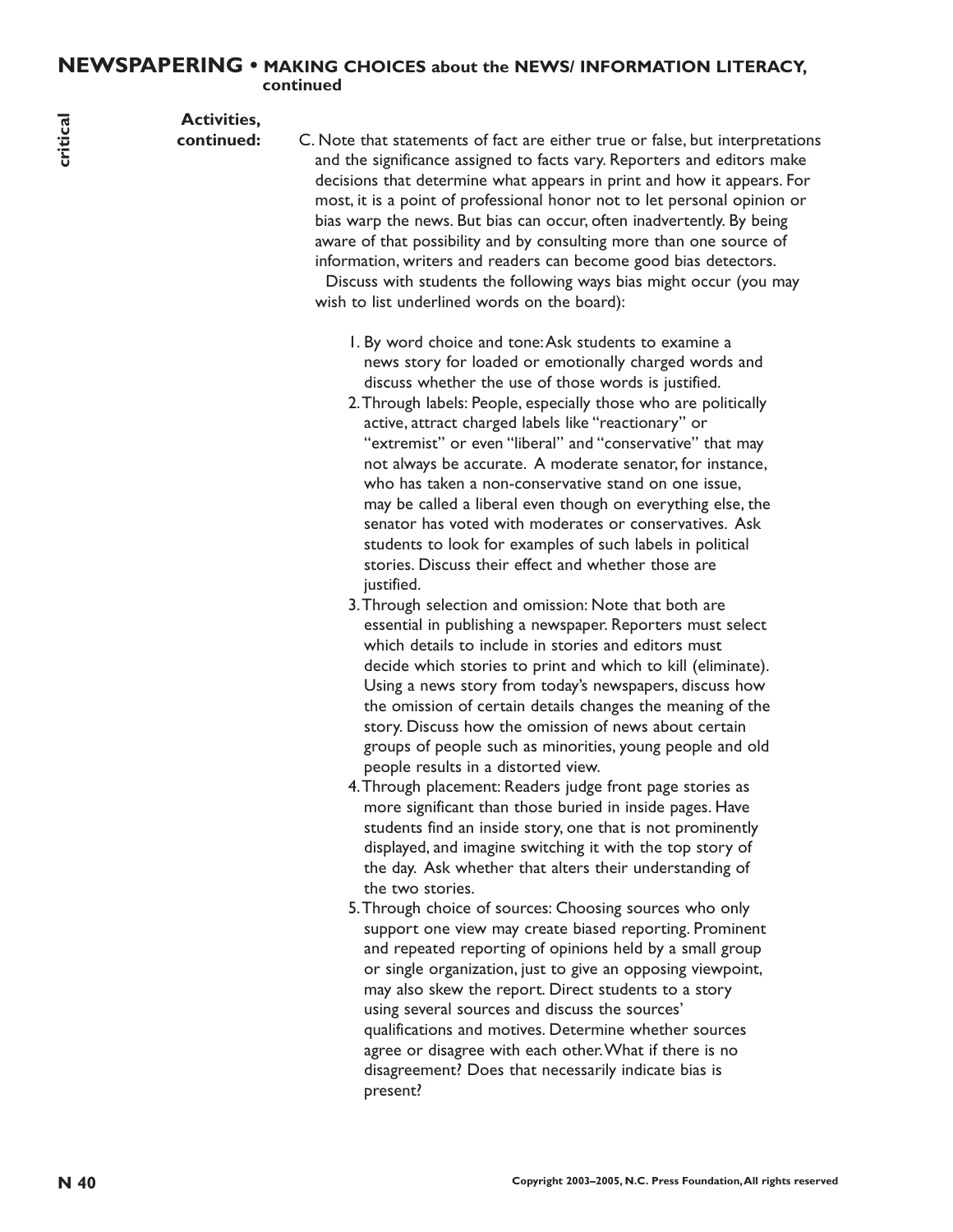# **NEWSPAPERING • MAKING CHOICES about the NEWS/ INFORMATION LITERACY, continued**

| <b>Activities</b> |                                                                                                                                                                                                                                                                                                                                                                                                                                                                                                                                                                                                                                                                                                                                                                                                                                                                                                                                                                                                                                                                                                |             |
|-------------------|------------------------------------------------------------------------------------------------------------------------------------------------------------------------------------------------------------------------------------------------------------------------------------------------------------------------------------------------------------------------------------------------------------------------------------------------------------------------------------------------------------------------------------------------------------------------------------------------------------------------------------------------------------------------------------------------------------------------------------------------------------------------------------------------------------------------------------------------------------------------------------------------------------------------------------------------------------------------------------------------------------------------------------------------------------------------------------------------|-------------|
| continued:        | 6. Through photographs: Some pictures flatter; others<br>emphasize a person's worst features or may catch him or<br>her in an uncharacteristic scowl. Consistent use of<br>unflattering images of a political candidate can contribute<br>to the candidate's defeat. Ask students to find unflattering<br>pictures in today's newspapers and to discuss whether<br>they may reflect bias.<br>7. Through statistics and crowd counts: Judging a crowd size<br>is difficult and has become a topic of increasing debate.<br>Reporters sometimes must rely on their own estimates<br>or the estimates of the organizers. Ask students why<br>overestimating or underestimating a crowd may reflect<br>bias (e.g., covering an anti-war or other activist<br>demonstration). Numbers, as many people have noted,<br>may be used to support almost any contention, depending<br>on the method used to get the figures. Direct students to<br>find a story in which numbers are used to measure<br>crowds or other groups and discuss whether the source<br>of the figures is likely to be reliable. | critical    |
| Web sites:        | https://bostonglobe.com/newsroom/faq/newsfaq.stm<br>http://spj.org<br>http://www.journalism.org<br>http://www.poynter.org<br>http://www.freedomforum.org<br>http://www.reporters.net/nfoic/web/resource/northcar/northcar.htm                                                                                                                                                                                                                                                                                                                                                                                                                                                                                                                                                                                                                                                                                                                                                                                                                                                                  |             |
|                   | (Accessed May 2003)                                                                                                                                                                                                                                                                                                                                                                                                                                                                                                                                                                                                                                                                                                                                                                                                                                                                                                                                                                                                                                                                            |             |
|                   |                                                                                                                                                                                                                                                                                                                                                                                                                                                                                                                                                                                                                                                                                                                                                                                                                                                                                                                                                                                                                                                                                                |             |
|                   |                                                                                                                                                                                                                                                                                                                                                                                                                                                                                                                                                                                                                                                                                                                                                                                                                                                                                                                                                                                                                                                                                                |             |
|                   |                                                                                                                                                                                                                                                                                                                                                                                                                                                                                                                                                                                                                                                                                                                                                                                                                                                                                                                                                                                                                                                                                                |             |
|                   |                                                                                                                                                                                                                                                                                                                                                                                                                                                                                                                                                                                                                                                                                                                                                                                                                                                                                                                                                                                                                                                                                                |             |
|                   |                                                                                                                                                                                                                                                                                                                                                                                                                                                                                                                                                                                                                                                                                                                                                                                                                                                                                                                                                                                                                                                                                                |             |
|                   |                                                                                                                                                                                                                                                                                                                                                                                                                                                                                                                                                                                                                                                                                                                                                                                                                                                                                                                                                                                                                                                                                                |             |
|                   | Copyright 2003-2005, N.C. Press Foundation, All rights reserved                                                                                                                                                                                                                                                                                                                                                                                                                                                                                                                                                                                                                                                                                                                                                                                                                                                                                                                                                                                                                                | <b>N</b> 41 |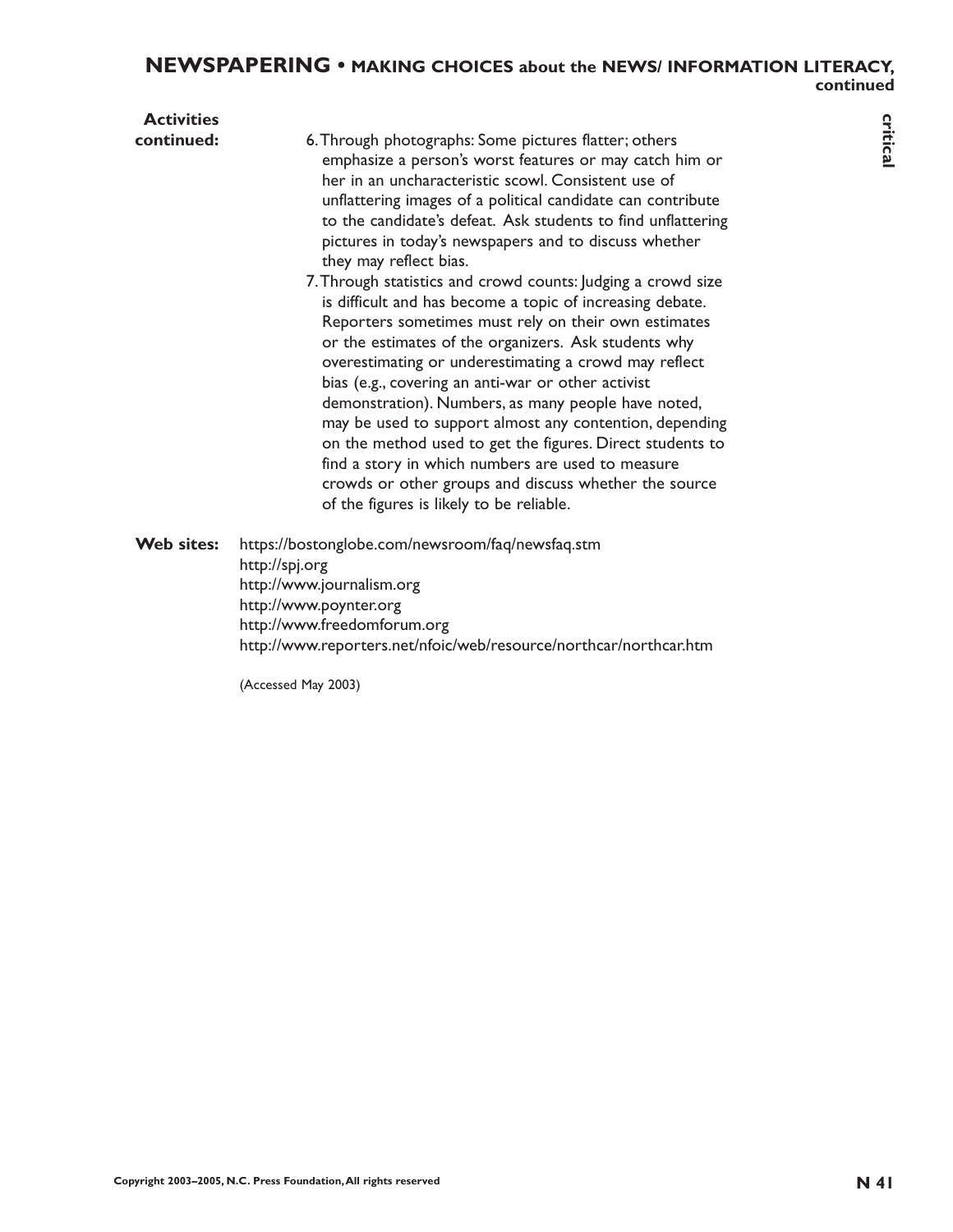- **Goals:** To explore sources and formats for reading, listening and viewing purposes. To identify and use criteria for excellence to evaluate information and formats. To relate ideas and information to life experiences.
- **Preparation:** Provide copies of several issues of the newspaper.
- **Notice** the end formula for reading iteration to the endomy and several properties.<br>
The indeed between the control of the energiese.<br> **Preparation:** Preside copies of several inserved inserved inserved inserved inserved **Activities:** A. Explain that newspapers are made by people and that people are subject to errors. All newspapers make errors, and all adopt policies and a format for correcting errors. Discuss with students why newspapers need to correct errors. Refer the discussion to the need for accurate, reliable information.The community must be able to depend on newspapers to give them accurate information. If newspaper errors result in harm, newspapers can be held accountable in the legal system. Have students find a correction in the newspaper and answer these questions:
	- 1.What headline appears on the correction? *(Answer: "Correction;""Beg your pardon;""Sorry")*
	- 2.What kind of error was made? Can you tell whether it was a wrong name, misinformation, misspelling, etc.? *(Answer: Misspellings of people's names are often corrected but simple typos are not.)*
	- 3. Is the correction clear? (Sometimes papers do not say what the error was but just give the correct information. They believe if they repeat the wrong information, it may confuse readers.)
	- 4. On what page does the correction appear? Are all corrections on this page? Why or why not?
	- 5. Do you think a newspaper makes any mistakes that do not need correcting? *(Answer: Errors that do not affect meaning or confuse identification, such as misspellings, punctuation problems, omitted words, typos.)*
	- 6. Does the presence of corrections make you doubt the reliability of your newspaper? *(Answer: Newspapers that carry a reasonable number of corrections may be more willing to acknowledge error than those that run very few corrections. In that sense, newspapers with regular corrections may be more conscientious and generally reliable.)*
	- B.Write the word "libel" on the board, followed by a grade-appropriate definition. Generally, libel is false communication that damages a person's or organization's reputation (see *North Carolina Media Law Handbook,* 2001). Explain that libel is the most expensive and damaging error a newspaper can make because it not only casts doubt on the newspaper's credibility, it can draw expensive lawsuits. Proving libel in a lawsuit involves six elements: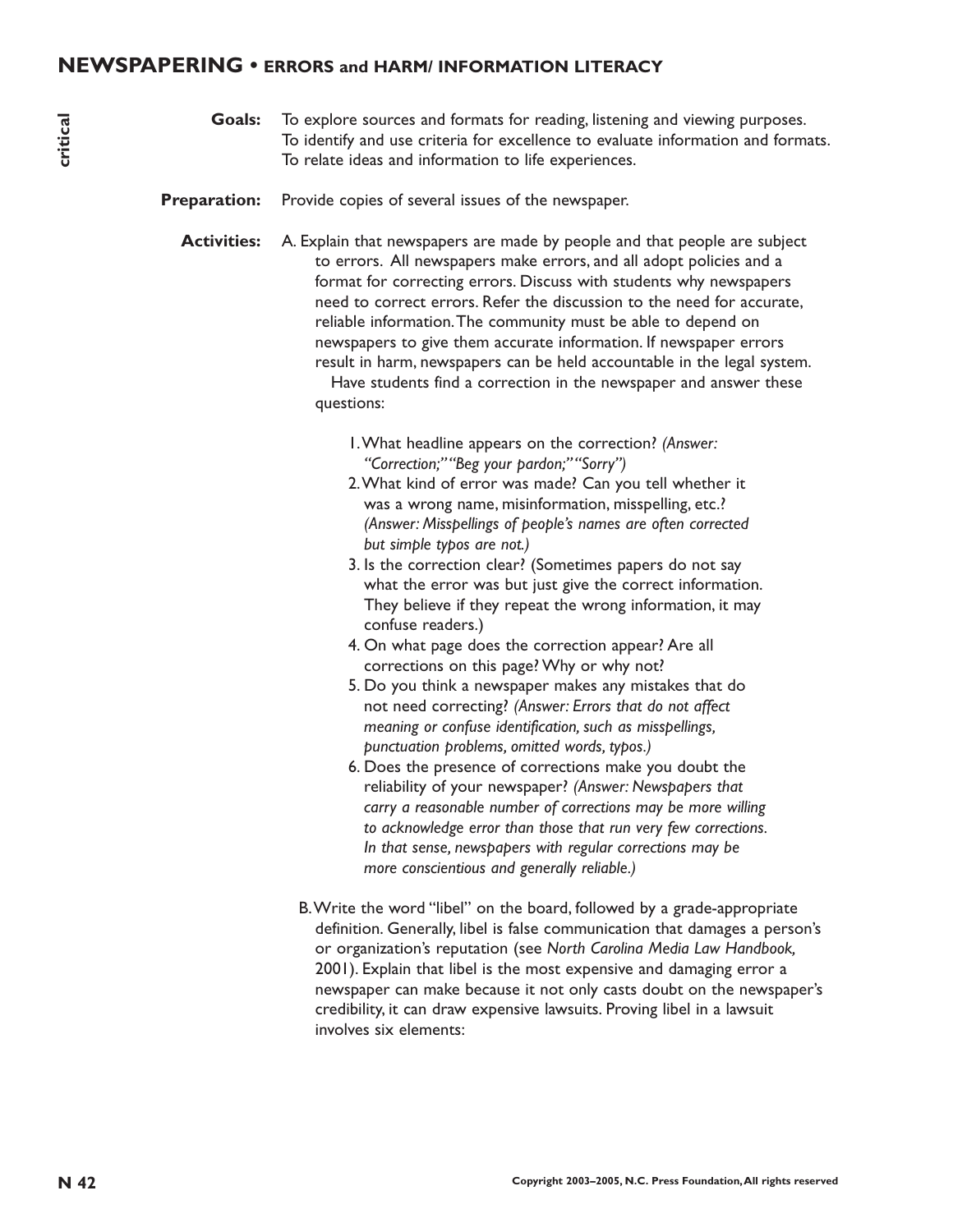| <b>Activities</b> |                                                                                                                                                                                                                                                                                                                                                                                                                                                                                                                                                                                                                                                                                                                                                                                                                                                                                                                                                                                                                                                                                                                                                                                                                                                                                                                                                                                                                                                                                                                                                                                                                                                                                                                                                                                                                                                                                                                                                                                                                                                                                                                                                                                                                                                                                                                                                                                                                                                                                                                                                                                                                                                                                                                                                             |             |
|-------------------|-------------------------------------------------------------------------------------------------------------------------------------------------------------------------------------------------------------------------------------------------------------------------------------------------------------------------------------------------------------------------------------------------------------------------------------------------------------------------------------------------------------------------------------------------------------------------------------------------------------------------------------------------------------------------------------------------------------------------------------------------------------------------------------------------------------------------------------------------------------------------------------------------------------------------------------------------------------------------------------------------------------------------------------------------------------------------------------------------------------------------------------------------------------------------------------------------------------------------------------------------------------------------------------------------------------------------------------------------------------------------------------------------------------------------------------------------------------------------------------------------------------------------------------------------------------------------------------------------------------------------------------------------------------------------------------------------------------------------------------------------------------------------------------------------------------------------------------------------------------------------------------------------------------------------------------------------------------------------------------------------------------------------------------------------------------------------------------------------------------------------------------------------------------------------------------------------------------------------------------------------------------------------------------------------------------------------------------------------------------------------------------------------------------------------------------------------------------------------------------------------------------------------------------------------------------------------------------------------------------------------------------------------------------------------------------------------------------------------------------------------------------|-------------|
| continued:        | 1. The statement, whether made by a reporter or quoting<br>someone else, must be published in the paper. Make clear<br>that libel refers to publishing a damaging untruth about<br>someone, not just speaking it out loud (slander refers to<br>spoken, damaging untruths).<br>2. Someone libeled in a paper must be identifiable.<br>Identification can occur even if names are not used. People<br>can be identified through pictures, sketches, pen names,<br>nicknames, initials and even descriptions. Someone who is a<br>member of a large group that is libeled cannot be identified,<br>for example, a basketball team.<br>3. The person identified in the libelous statement must be<br>defamed, meaning his or her reputation was damaged by the<br>statement. The defamation can occur if the statement is<br>obviously defamatory or if there are two reasonable<br>interpretations, (one being defamatory), or if taken in<br>particular context, connected with innuendo.<br>4. The statement must be false. In a lawsuit, falsity must be<br>proved if the statement involves a matter of public concern.<br>Public officials carry the greater burden of proof.<br>5. Under the most common circumstances, a libel plaintiff must<br>prove harm, defined as "impairment of reputation and<br>standing in the community, personal humiliation and mental<br>anguish and suffering." (Media Law Handbook)<br>6. The reporter or publication must be at fault. In some special<br>circumstances involving public figures, the plaintiff must prove<br>that the newspaper was at fault because the defamatory<br>statement was published with knowledge it was false or with<br>reckless disregard for the truth, a fault level termed "actual<br>malice." Actual malice does not mean with bad feelings but<br>has a different, special legal meaning involving the disregard<br>for truth. The average, private person in North Carolina,<br>however, usually needs to prove only negligence $-$ that is, a<br>failure to exercise ordinary or reasonable care.<br>Have each student choose a person well known to him or her<br>(teacher, parent, actor, singer, etc.) and come up with statements about<br>the person that are true and not harmful. Then have them think about<br>statements that may be untrue but not harmful. Then have them think<br>about statements that may be untrue and harmful and that the person<br>may be able to sue a newspaper for. How would the statement hurt the<br>person?<br>C. Note celebrities and public figures in your classroom newspaper. Explain<br>that actual malice must be proven when stories involve public figures,<br>public officials and people who thrust themselves into public | critical    |
|                   | controversies (see #6 above). When such public figures think they are<br>libeled, they must prove that the libelous material was published with<br>knowledge of its falseness or with reckless disregard for the truth.<br>Ask the students if they have ever read any of the tabloids such as the<br>National Enquirer. The reason those papers can publish somewhat                                                                                                                                                                                                                                                                                                                                                                                                                                                                                                                                                                                                                                                                                                                                                                                                                                                                                                                                                                                                                                                                                                                                                                                                                                                                                                                                                                                                                                                                                                                                                                                                                                                                                                                                                                                                                                                                                                                                                                                                                                                                                                                                                                                                                                                                                                                                                                                       |             |
|                   | outrageous stories is that they deal only with public figures, who have a                                                                                                                                                                                                                                                                                                                                                                                                                                                                                                                                                                                                                                                                                                                                                                                                                                                                                                                                                                                                                                                                                                                                                                                                                                                                                                                                                                                                                                                                                                                                                                                                                                                                                                                                                                                                                                                                                                                                                                                                                                                                                                                                                                                                                                                                                                                                                                                                                                                                                                                                                                                                                                                                                   |             |
|                   | Copyright 2003-2005, N.C. Press Foundation, All rights reserved                                                                                                                                                                                                                                                                                                                                                                                                                                                                                                                                                                                                                                                                                                                                                                                                                                                                                                                                                                                                                                                                                                                                                                                                                                                                                                                                                                                                                                                                                                                                                                                                                                                                                                                                                                                                                                                                                                                                                                                                                                                                                                                                                                                                                                                                                                                                                                                                                                                                                                                                                                                                                                                                                             | <b>N</b> 43 |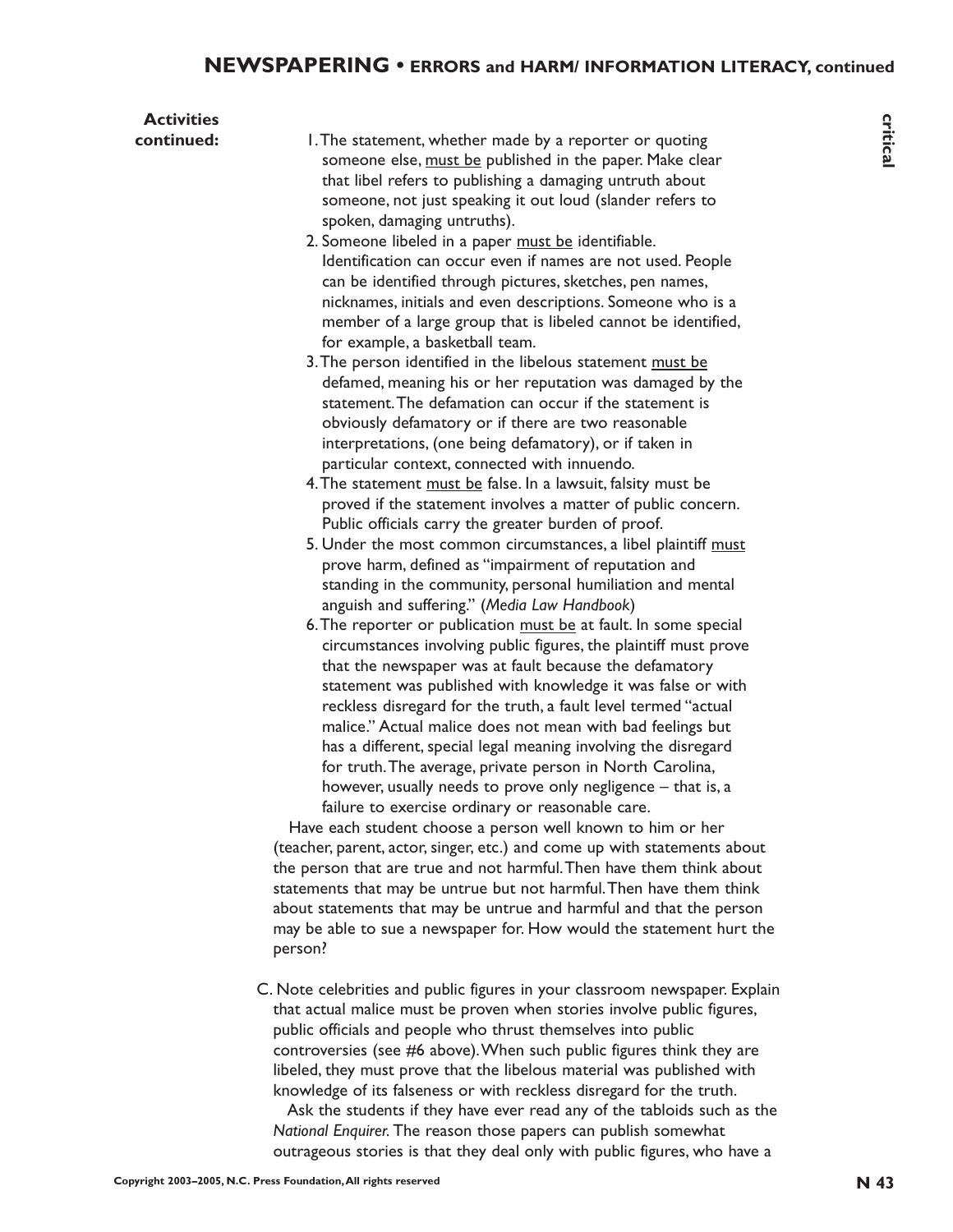# **Activities**

**continued:**

much more difficult time proving libel. Ask students if they agree there should be a difference in how public figures are treated compared to private citizens.

- D. Explain that libelous statements generally imply immorality, criminality, poor character, affliction with a loathsome disease, association with a group held in low esteem or actions unbefitting one's occupation or profession. Have students think of some words that seem libelous.Write a list on the board. Examples are "cheat," "swindler," "imbecile," "murderer." Ask the following questions:
	- 1.What do those words have in common? *(Answer:They make a judgment rather than state a fact or describe an act.)*
	- 2. Can getting a person's name, address, or occupation wrong result in libel? Why or why not? *(Answer: Not usually, unless the occupation is a discredited one or if someone arrested gives a false address.)*
	- 3. Can a statement be libelous when applied to one person but not to another? *(Answer:To say someone always has dirty fingernails is not libelous unless it applies to a dentist or a short-order cook. Printing the statement that a doctor "can't see" or "doesn't know anything about medicine" can be libelous.)* Are the same things libelous if applied to a musician? *(Answer: Being blind and not knowing medicine are not important for a musician, so the statements are not defamatory, even if untrue.)*
	- 4. A newspaper can withdraw or correct a libelous statement and lessen, though not eliminate, the risk that the person can collect large sums of money. Do students think withdrawing the statement is enough? Other than the risk of a legal judgment, why should newspapers be careful about what they print? Why is reliability so important to a newspaper?
- E. Newspapers have learned to be careful never to say someone is a criminal until and unless he or she has been convicted of something, so they frequently use words such as "alleged" and "allegedly." But remember, even printing a defamatory statement made by someone else ("according to a neighbor, the man was a murderer") is still libel.

**A contribute is the control of the state in the state of the state of the state of the state of the state of the state of the state of the state of the state of the state of the state of the state of the state of the stat** Direct students to find a story that describes an arrest or a court trial. Have them underline words or sentence constructions that avoid libel. (Examples:The word "alleged" should refer to attribution to public sources, court records, police records or to unnamed sources and avoid direct accusation; the sentence "John Doe was arrested on a charge of burglary" describes an act based on the arrest warrant, while the statement "John Doe was arrested for burglary" makes an accusation.)

Ask students why the newspapers have to be so careful.

For example:What if you were arrested because you were next to a store that is robbed and the police think you committed the crime? What if the newspaper reported on the arrest?

**Web sites:** http://www.ldrc.com/LDRC\_Info/libelfaqs.html – Libel FAQs http://www.hfac.uh.edu/comm/media\_libel/ – Cases http://www.utsystem.edu/ogc/intellectualproperty/libelfrm.htm – Checklist http://www.law.cornell.edu/topics/media.html http://bailiwick.lib.uiowa.edu/journalism/mediaLaw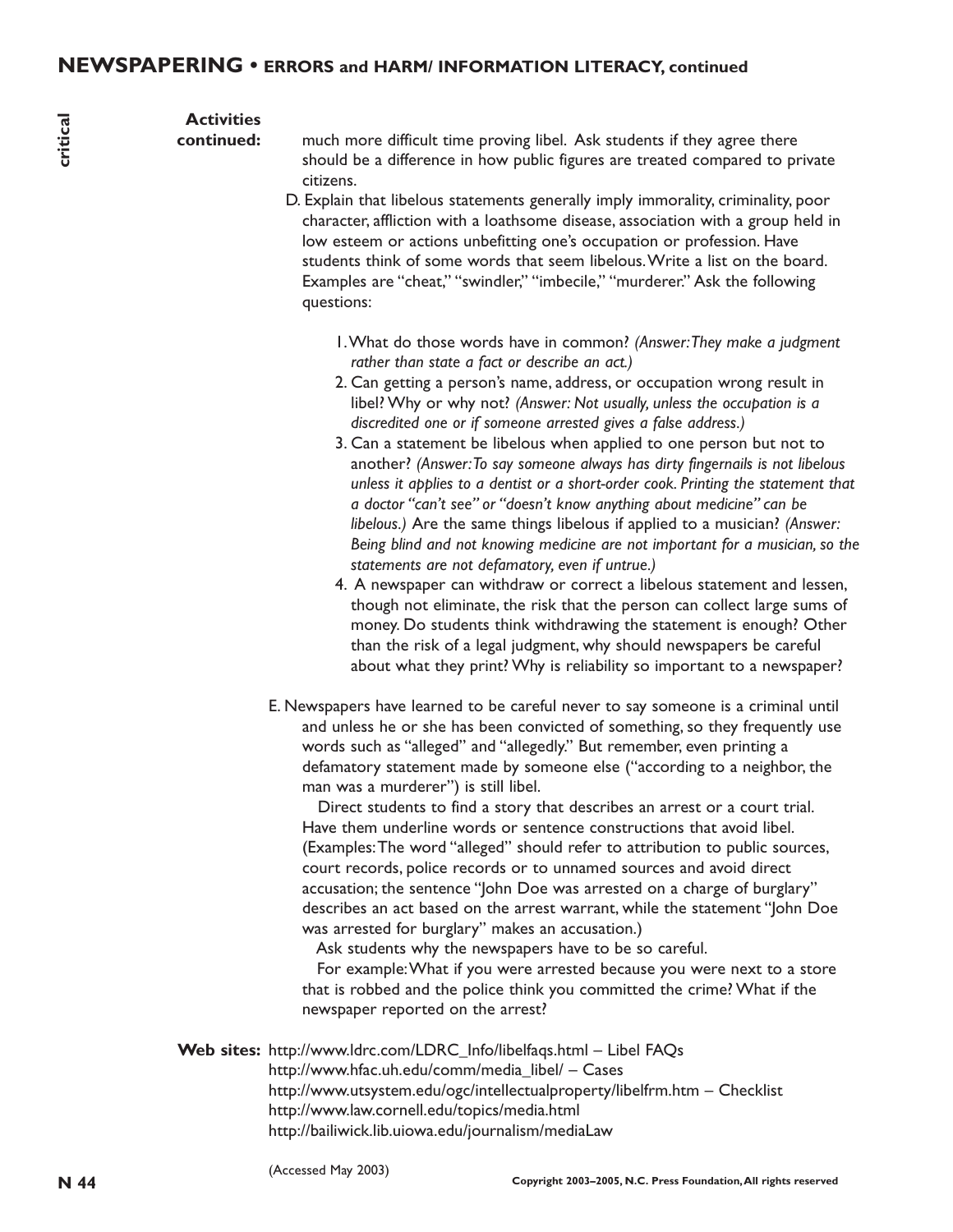# **NEWSPAPERING • PUBLIC INTEREST: CONTROVERSY, DISSENT and CONTROL/ INFORMATION LITERACY**

- **Goals:** To explore sources and formats for reading, listening and viewing purposes To identify and use criteria for excellence to evaluate information and formats.
- Preparation: Provide copies of several recent issues of the newspaper, preferably with some discussion of a local controversy.Write on the board the text of the First Amendment:

*Congress shall make no law respecting an establishment of religion, or prohibiting the free exercise thereof; or abridging the freedom of speech, or of the press; or the right of the people peaceably to assemble, and to petition the Government for a redress of grievances.*

Also provide the student worksheet N 45-6.

- **Activities:** A. Read aloud the statement on the board and discuss the following questions:
	- 1.Why do you think Congress made that the very first amendment to the Constitution?
	- 2.Why are the freedoms important to the principles of a democratic government?
	- 3.What do speech, the press, assemblies and religion have to do with one another?

**Coals:** To explore sources and formulae for reading the entropyright procedure of entropyright and tax critical reserved by example profer to the entropyright profer by well and the entropyright profer to the entropyright Discuss with students the Western notion that a "marketplace of ideas" allows various ideas to compete for acceptance in hope that the truth will emerge. In a democracy, people govern themselves by voting, but voters must be informed about important issues and about the activities of those governing in their name. Exchange of information and ideas can take place in many places (including houses of worship and public meetings), and newspapers are a particularly efficient way of providing information and facilitating exchange of ideas.

Explain that, in general, the press is permitted freedom to report on anything of public interest, defined loosely as matters people should know about and matters people want to know about.

Based on their examination of stories in the newspapers, have students identify events and issues of current public interest. Have the students group them by "[the public] should know" and "[the public might] want to know" categories. Have them notice particular stories about public meetings, such as town or school board meetings. Discuss with them the value of having such meetings open to the public and the press. Provide the graphic organizer N 45-6.

B.When there is disagreement about an issue, a controversy is created. Direct students to examine newspapers for examples of controversial ideas in news columns, on the editorial page and in letters to the editor. Discuss how the newspaper offers "a marketplace of ideas." Discuss the following:

1.Which part of the paper do you think offers the most lively part of that "marketplace"? *(Answer: Probably the letters section.)*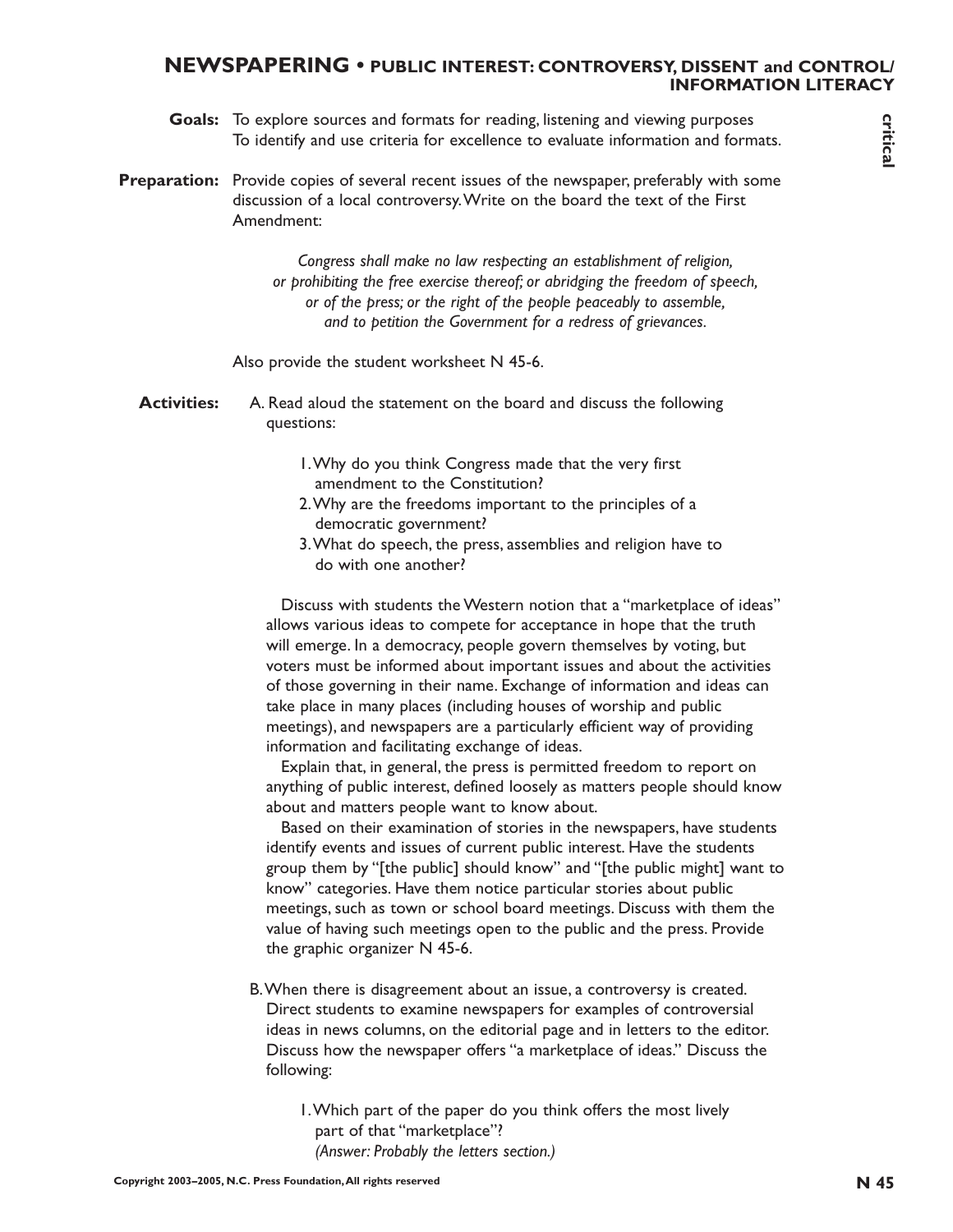# **NEWSPAPERING • PUBLIC INTEREST: CONTROVERSY, DISSENT and CONTROL/ INFORMATION LITERACY, continued**

| critical | <b>Activities,</b><br>continued: | 2. What happens to the "marketplace" if the paper does not<br>publish opposing views, for example on a referendum on                                                                                                                                                                                                                                                                                                                                                                                                                                                                                                                                                                                                   |
|----------|----------------------------------|------------------------------------------------------------------------------------------------------------------------------------------------------------------------------------------------------------------------------------------------------------------------------------------------------------------------------------------------------------------------------------------------------------------------------------------------------------------------------------------------------------------------------------------------------------------------------------------------------------------------------------------------------------------------------------------------------------------------|
|          |                                  | the ballot for a coming election?<br>3. Do you think all newspapers should be required to print<br>all sides of an issue? What about papers owned by<br>particular organizations (e.g., churches)? What if there are<br>more than two or three sides to the story? (Answer:<br>Having more than one source for information on matters of<br>public interest can help the public learn important information.<br>Part of a newspaper's job is to decide which are the most<br>important issues.)                                                                                                                                                                                                                        |
|          |                                  | C. Have students choose one of the stories involving controversy and ask<br>the following questions:                                                                                                                                                                                                                                                                                                                                                                                                                                                                                                                                                                                                                   |
|          |                                  | I. What are the controversial elements?<br>2. Do those involve libelous elements?<br>3. Does the newspaper let all the people involved tell their<br>side of the story?<br>4. Does one side get more space than another?                                                                                                                                                                                                                                                                                                                                                                                                                                                                                               |
|          |                                  | Note that if the stakes are high enough or the need for the public to<br>know great enough, a reputable newspaper may be willing to risk a<br>potential libel suit. Stories that raise that possibility usually are read and<br>discussed by several editors, the publisher and the newspaper's lawyer<br>before a decision to print is made. Ask:                                                                                                                                                                                                                                                                                                                                                                     |
|          |                                  | I. Can you think of instances where a newspaper might take<br>a chance on libel? (Answer: To uncover government corruption<br>with far-reaching results.)<br>2. Have you heard of newspapers being sued for libel?<br>(Answer: The National Enquirer, for instance, has been sued<br>repeatedly for libel.)                                                                                                                                                                                                                                                                                                                                                                                                            |
|          |                                  | D. Review with students what they think the "watchdog" function of<br>newspapers means with respect to the government (the job of<br>monitoring and reporting government actions). Freedom of the press<br>was guaranteed in part to allow the press to monitor and report on<br>government's actions. Explain that in some societies, the government<br>controls the press either through censorship, where the government can<br>veto publication or certain information, or through direct ownership,<br>where the government decides everything that is or is not published.<br>Ask the students to find news stories that may not have been<br>published here if the government controlled or censored the press. |
|          |                                  |                                                                                                                                                                                                                                                                                                                                                                                                                                                                                                                                                                                                                                                                                                                        |
| N 46     |                                  | Copyright 2003-2005, N.C. Press Foundation, All rights reserved                                                                                                                                                                                                                                                                                                                                                                                                                                                                                                                                                                                                                                                        |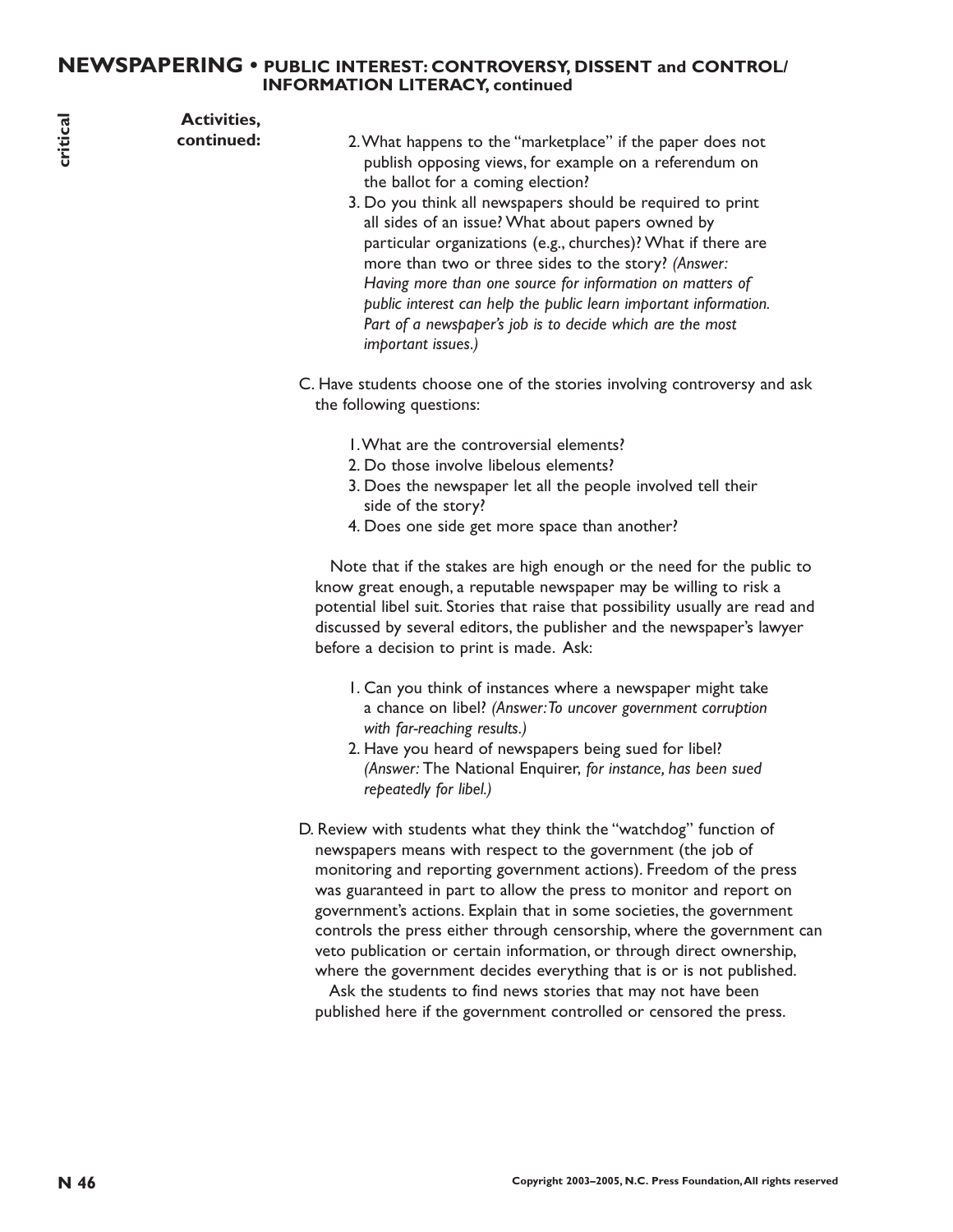# **NEWSPAPERING • PUBLIC INTEREST: CONTROVERSY, DISSENT and CONTROL/ INFORMATION LITERACY, continued**

| <b>Activities</b> |                                                                                                                                                                                                                                                                                                                                                                                                                                                                                                                                                                                                                                                                                                                                                                                                                                                                                                                                                                                                                                                                                                                                              |             |
|-------------------|----------------------------------------------------------------------------------------------------------------------------------------------------------------------------------------------------------------------------------------------------------------------------------------------------------------------------------------------------------------------------------------------------------------------------------------------------------------------------------------------------------------------------------------------------------------------------------------------------------------------------------------------------------------------------------------------------------------------------------------------------------------------------------------------------------------------------------------------------------------------------------------------------------------------------------------------------------------------------------------------------------------------------------------------------------------------------------------------------------------------------------------------|-------------|
| continued:        | I. Talk about newspapers in other eras in times of dissent,<br>for example, before the American Revolution when the<br>colonists disagreed with what King George was doing<br>(taxing them without representation, etc.), before WW II<br>(when there was some debate about entering the war),<br>during the hearings regarding suspected Communists in<br>the 1950s, or during the Vietnam War era. Why did<br>newspapers of that time cover stories about dissent or<br>publish dissenting opinions? Why do you think the<br>government might have wanted to stop coverage of<br>dissent?<br>2. What sort of stories may a government want to censor?<br>(Answer: Those might range from stories about corruption or<br>errors in the government to troop movements in a war.)<br>3. What should be available to someone who disagrees with<br>what the government is doing? Should people who<br>disagree with the government be able to have their views<br>published? Why? (Answer: Revisit the "marketplace" idea as<br>well as the "watchdog" function of the press.)<br>4. Find examples of stories about national security, foreign | critical    |
|                   | policy or the military. Can you think of things that may be<br>withheld from the story? Why should such information be<br>withheld?<br>5. Find stories (those may be some of the same stories)                                                                                                                                                                                                                                                                                                                                                                                                                                                                                                                                                                                                                                                                                                                                                                                                                                                                                                                                               |             |
|                   | citing unidentified sources. Discuss whether newspapers<br>should print information they cannot or do not attribute.<br>Note that government officials often deliberately leak<br>information to the press but do not wish to have that<br>information associated with their names.                                                                                                                                                                                                                                                                                                                                                                                                                                                                                                                                                                                                                                                                                                                                                                                                                                                          |             |
|                   | E. Note that the U.S. press is not entirely free at all times. Ask students<br>when they think there may be controls on the press? When should<br>there be controls? When shouldn't there be controls?                                                                                                                                                                                                                                                                                                                                                                                                                                                                                                                                                                                                                                                                                                                                                                                                                                                                                                                                       |             |
|                   | I. What about libel (see Lesson 15) and invasion of privacy?<br>Answer: See North Carolina Media Law Handbook. (The<br>press cannot use any person's name or likeness for trade or<br>business purposes, intrude in his private affairs or concerns,<br>publish truthful but embarrassing private facts or portray a<br>person in a "false light," defined as highly offensive to a<br>reasonable person and not of legitimate concern to the<br>public.)<br>2. What about national security, for example, in times of war<br>or terror threat? (Answer: Congress enacted the Freedom of<br>Information Act (FOIA) in 1966, which presumes that the<br>public has a fundamental right to government-generated<br>information. However, Congress made certain specific<br>exceptions for matters affecting national security or for records<br>that are sensitive for reasons of privacy.)                                                                                                                                                                                                                                                    |             |
|                   | Copyright 2003-2005, N.C. Press Foundation, All rights reserved                                                                                                                                                                                                                                                                                                                                                                                                                                                                                                                                                                                                                                                                                                                                                                                                                                                                                                                                                                                                                                                                              | <b>N</b> 47 |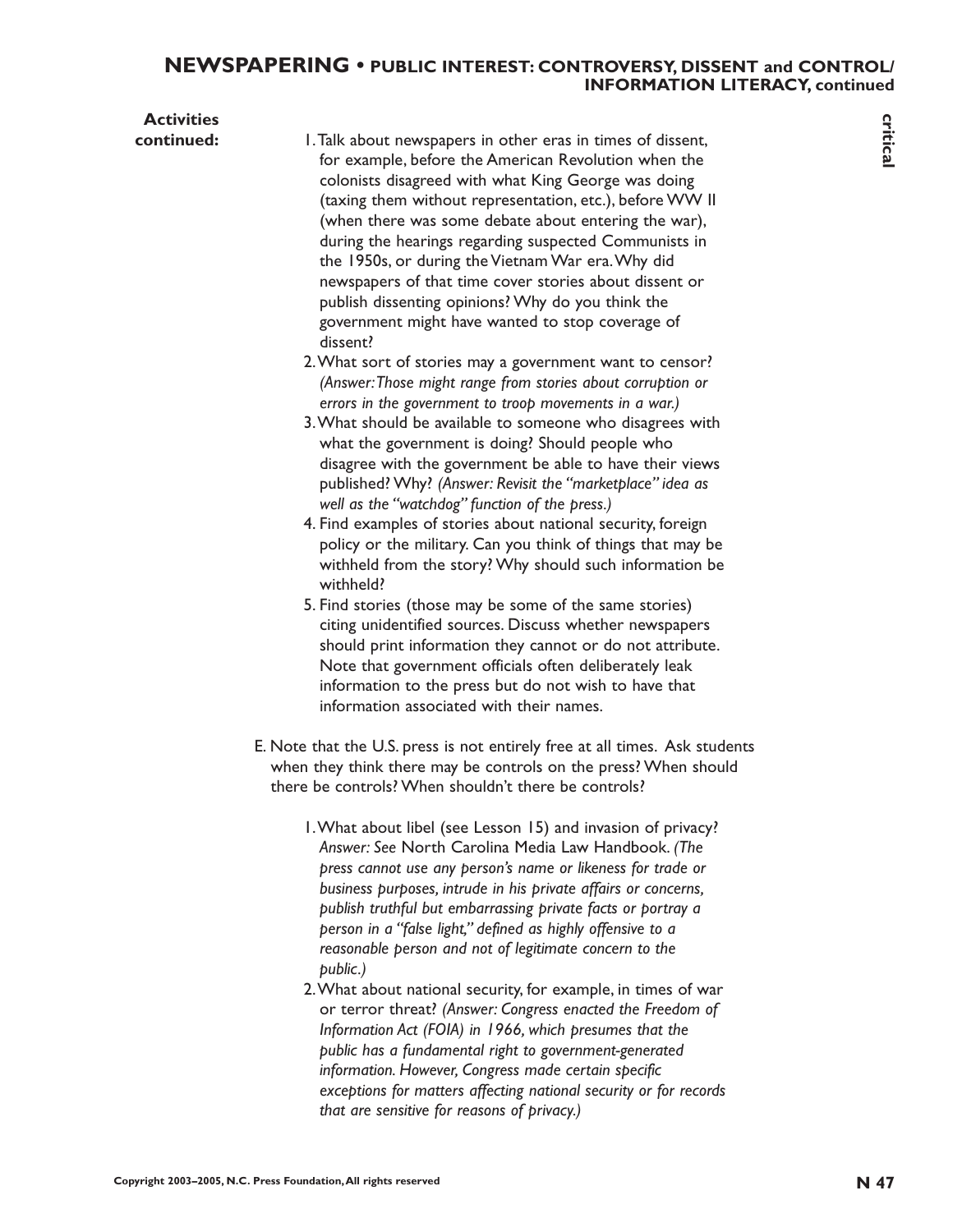# **NEWSPAPERING • PUBLIC INTEREST: CONTROVERSY, DISSENT and CONTROL/ INFORMATION LITERACY, continued**

| critical | <b>Activities</b><br>continued: | 3. What about covering activities that affect the community,<br>the voters or the public, such as town meetings, school<br>board meetings, etc.? (Answer: Like many states, North<br>Carolina has laws requiring public records and public meetings<br>to be available and open to anyone, including the press.)<br>4. What happens when the government wants to discover<br>who has been giving information to the press? (Answer:<br>Many news agencies claim that a right of confidentiality<br>protects the identity of unidentified news sources. Some states,<br>such as North Carolina, have shield laws to protect reporters<br>who use unidentified sources. North Carolina trial courts<br>impose a rigorous test before requiring disclosure of sources.)<br>5. There are more difficult issues: When advertisers in the<br>paper do not want something published, how should that<br>be handled? What if the newspaper will lose advertising<br>money if it covers unfavorable news about an advertiser?<br>What if the owner of the newspapers gets involved in the |
|----------|---------------------------------|----------------------------------------------------------------------------------------------------------------------------------------------------------------------------------------------------------------------------------------------------------------------------------------------------------------------------------------------------------------------------------------------------------------------------------------------------------------------------------------------------------------------------------------------------------------------------------------------------------------------------------------------------------------------------------------------------------------------------------------------------------------------------------------------------------------------------------------------------------------------------------------------------------------------------------------------------------------------------------------------------------------------------------------------------------------------------------|
|          | Web sites:                      | controversy? What are the advantages of having a<br>reporter act independently, without the influence of<br>advertisers and owners? What system of accountability do<br>you think works best for all parties - reporters, readers,<br>advertisers and owners?<br>http://www.freedomforum.org<br>http://spj.org                                                                                                                                                                                                                                                                                                                                                                                                                                                                                                                                                                                                                                                                                                                                                                   |
|          |                                 | http://www.journalism.org<br>http://www.poynter.org<br>http://www.reporters.net/nfoic/web/resource/northcar/northcar.htm - Freedom<br>of Information Act (FOIA)<br>http://www.spj.org/foia.asp - FOIA<br>http://spj.org/foia_tools_filing_letter l.asp - FOIA<br>http://www.fair.org/index.html                                                                                                                                                                                                                                                                                                                                                                                                                                                                                                                                                                                                                                                                                                                                                                                  |
|          |                                 | (Accessed May 2003)                                                                                                                                                                                                                                                                                                                                                                                                                                                                                                                                                                                                                                                                                                                                                                                                                                                                                                                                                                                                                                                              |
|          |                                 |                                                                                                                                                                                                                                                                                                                                                                                                                                                                                                                                                                                                                                                                                                                                                                                                                                                                                                                                                                                                                                                                                  |
| N 48     |                                 | Copyright 2003-2005, N.C. Press Foundation, All rights reserved                                                                                                                                                                                                                                                                                                                                                                                                                                                                                                                                                                                                                                                                                                                                                                                                                                                                                                                                                                                                                  |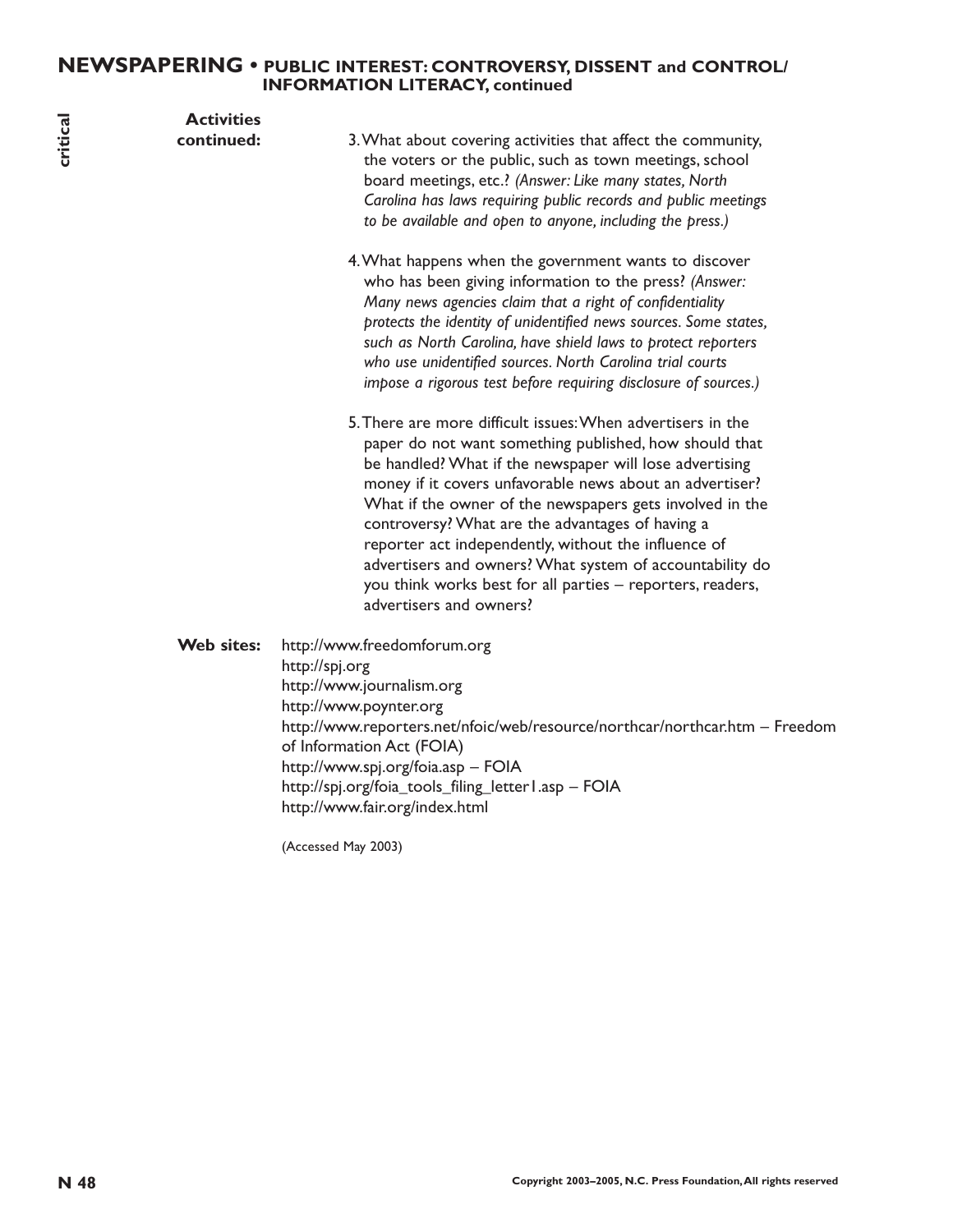- **Goals:** To identify and use criteria for excellence to evaluate information and formats. To relate ideas and information to life experiences. To communicate reading, listening and viewing experiences.
- **Preparation:** Provide copies of several issues of the newspaper and the student worksheet N 49-7.Write the following on the board (from the Code of Ethics of the Society of Professional Journalists, found at http://spj.org/ethics\_code.asp):

Seek Truth and Report It Minimize Harm Act Independently Be Accountable

- (Note: National Journalism Ethics Week is the last week of April.)
	- A. Explain that journalists try to act according to strict standards because they are professionals (and not just to avoid lawsuits). As professionals, their job is to report information to the public and the community as accurately and fairly as possible. In the process of collecting that news, they must also act professionally. Acting professionally entails observing certain kinds of ethics. Ethics are a set of values that define some behaviors as bad or harmful to society and other behaviors as good and beneficial to society. Discuss the four elements listed on the board (explain that there are many versions of a code of journalistic ethics; the one used below comes from the Society of Professional Journalists).
		- **1.Truth:** Why is it important for our democracy to be able to rely on journalists to "seek truth and report it"? (Revisit the First Amendment and the "marketplace of ideas" and the "watchdog" function of the press. ) What happens if a journalist starts making up details or facts, or if a newspaper prints a distortion of something? What happens to public trust? What happens to the ability of the community to make good decisions?
- **Coales To identify and the created for the consistence of exhibition and formation, and the communication of the company interest of the company of the based of the model of the model of the state of the model of the mode 2. Harm:** When news is incorrect, everyone is harmed. What are some examples of incorrect news that may hurt the public? But is anyone ever harmed by truthful news? *(Answer: People who commit crimes, people who have secrets about things that would hurt the public, people who don't want others to know about some problem in their lives.)* Is anyone ever harmed by journalists who are collecting news? *(Answer: invasion of privacy, a breech in confidentiality.)* Remember what libel is and how it harms both the person libeled and the newspaper. Journalists have codes to help them keep from hurting anyone unfairly or unnecessarily.What would happen if journalists didn't care about harming anyone? *(Answer: paparazzi chasing celebrities, untrue stories about people.)*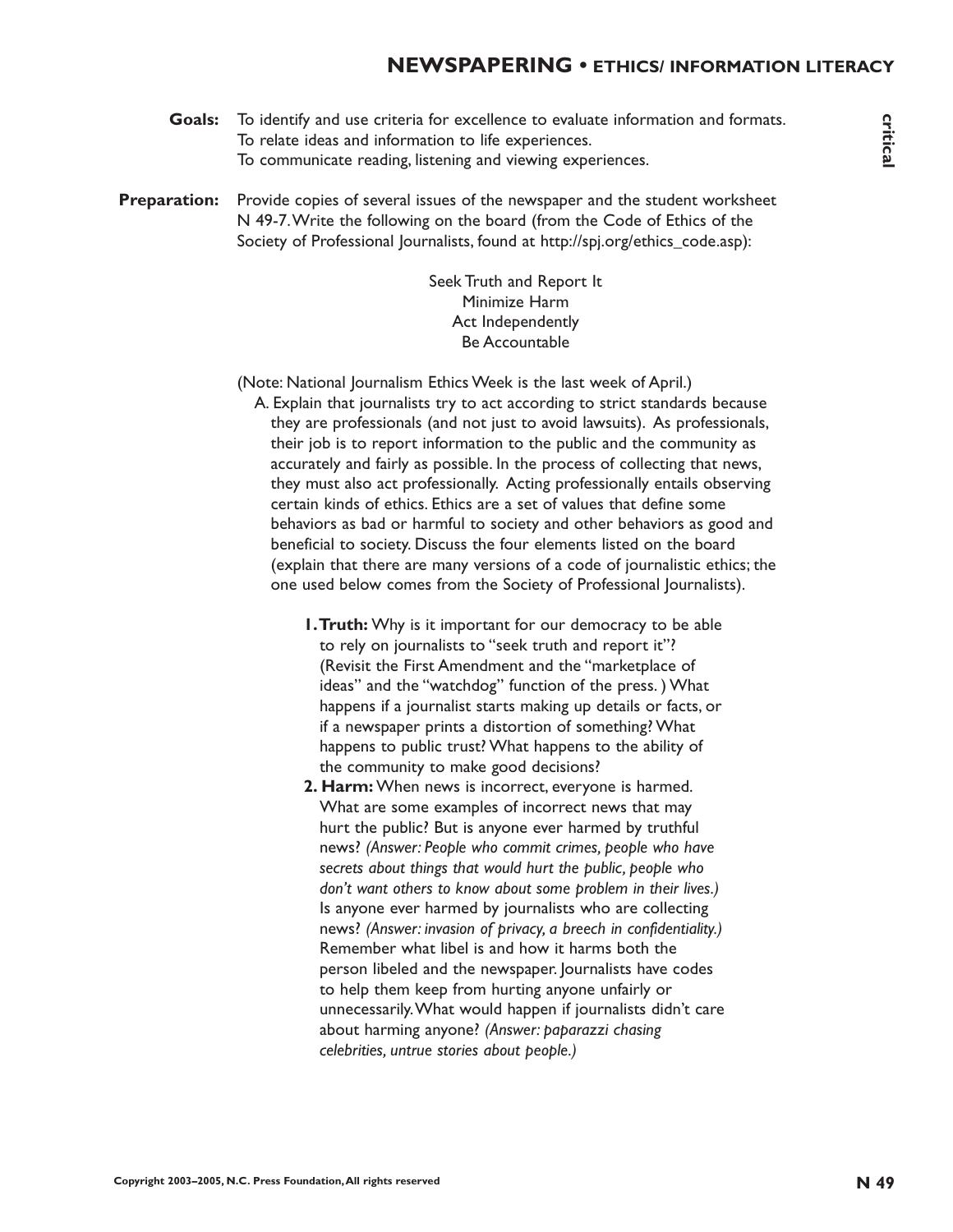**Activities,**

- **N 50 Copyright 2003–2005, N.C. Press Foundation,All rights reserved critical continued: 3. Independence:** What happens if journalists and editors can be told what to write and what not to write? Who else might try to control what is covered and what is written? *(Answer: government, advertisers, special interest groups, owners.)* What happens to the marketplace of ideas if the press are told what they can write about? How would you react if you learned that someone — a government official, an advertiser or big corporate executives — got an editor to "kill" an unflattering story about him or her? Why?
	- **4. Accountability:** What should happen if the newspaper makes a mistake in a story? What if a reporter libels or otherwise harms someone while investigating and reporting a news story? What if nothing happens at all? Will the paper and newspaper just go on to make more mistakes? Should the reporter keep his job? *(Answer:The public needs to be sure that there is a penalty and a remedy if journalists do not behave professionally — either by accident or on purpose. Codes of ethics help journalists take responsibility for themselves and each other.)*
	- B. Here are some situations (cases) in which there are ethical problems. You may wish to choose some cases and not others. Students should use the four principles (truth, harm, independence, accountability) and think about what the public needs to know as well as what they want to know. Students may be separated into groups to discuss and present different situations.Tell students to answer:What would you do? Answers will not be clear or simple, and situations do not call for one right answer.
		- 1.You hear on the police scanner that there has been a death in the downtown area.When you reach the site, you learn that the death is a suicide and that the person committed suicide because he had a terminal disease and was facing a difficult end of life. He had a young pregnant wife with two other children. Is this a story that should be reported? Does it make a difference if the man were the mayor of the town? Do you report all the details?
		- 2.You get an anonymous phone call saying that a member of the school board was drunk at a party the night before and told everyone that he planned to vote against any improvement to the schools.You are close to deadline on a story about the poor conditions of the schools. Should you include the story? Do you have enough reliable information? What should you do with the information from the phone call? Are there others you should call?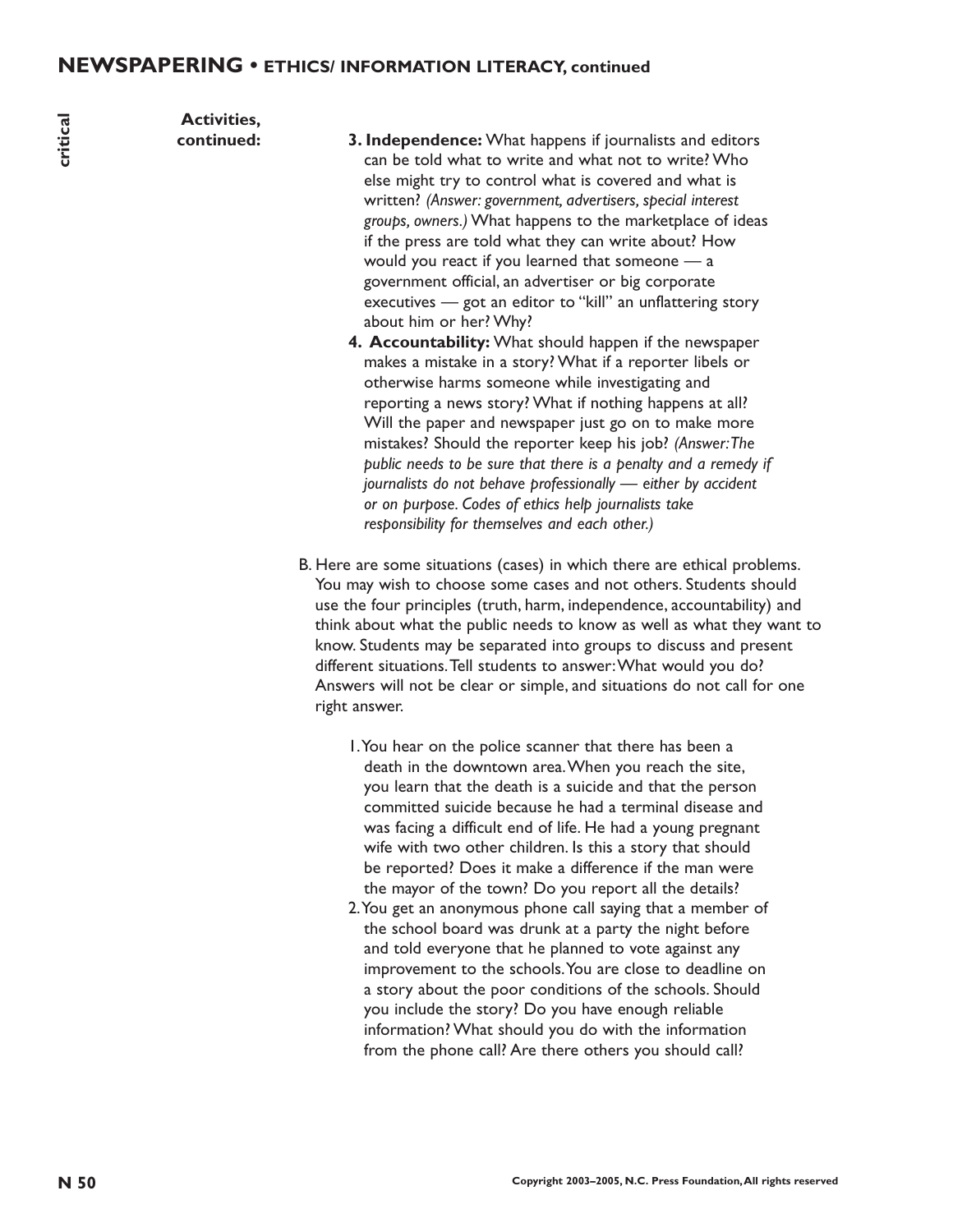#### **Activities:**

- 3.You are searching for background on the history of a local schoolhouse.You find a story online that someone wrote about the schoolhouse a couple of years ago.You are close to a deadline and everything you want to write is in that story. Can you run the story with your own name on it instead of the original author's? (This is plagiarism.) Can you rearrange the sentences and paragraphs in a different order and sign your name? (This is also plagiarism.) What can you do with the story without plagiarizing?
- 4. A child is kidnapped and beaten but finally rescued and returned to her family, but the kidnapper is still at large. The family begs the newspaper not to reveal the child's name because they are afraid the kidnapper may return. The child's name is part of a public record because it is on the police report. Should the newspaper include the name of the child? Does it make a difference if she is an adult?
- 5.You are on the police beat and you are covering a story about a big drug arrest of several people. Someone approaches you with a tip about how the drug dealers got their supply and you write the story.The district attorney demands that you reveal the name of the person who tipped you off. Should you reveal the name? The D.A. threatens to put you in jail if you don't give the name. Do you still keep the source confidential?
- **Activities:**<br>  $2. \text{You are denoted on the history of a local  
\nabsolute to a classical circuit, and a single of your gap, you are to  
\nclass to a fractional circuit, you can be  
\nthat story: Can you can be accepted by your part ago. You can  
\nthat story: Can you do keep you will be a good  
\naverage to the original advantage of (The beginning) but  
\nthe sum of a linear graph is a different  
\ncan you do will be a very without plagurating.  
\n(a) A (b) B (b) A (c) B (d) B (e) C (f) C (g) D (g) D (h) D (i).  
\nThe final data is a good of the key value of the child? If the  
\nequation of the key graph is a good value  
\nthe final data is$ 6.You, a sports reporter, are hanging out at a football practice at a local university. One of the players, who does not know who you are, comes over after practice and you start to chat. He tells you that the coach has been stealing supplies and behaving badly with the cheerleaders, and the player thinks he should be fired. Should you tell him you are a reporter? Should you run the story ? What if you tell him that you are a reporter, and he begs you not to reveal who told you about the coach? If you keep his confidentiality, you have only one unattributed source for a potentially libelous story. But what if the story is true?
	- 7.You are a photojournalist (photographer-reporter) covering a fire, and someone runs out of the building with her clothes on fire. Should you take a picture of the person or drop your camera to help her? If you take a picture, should the picture be run in the newspaper?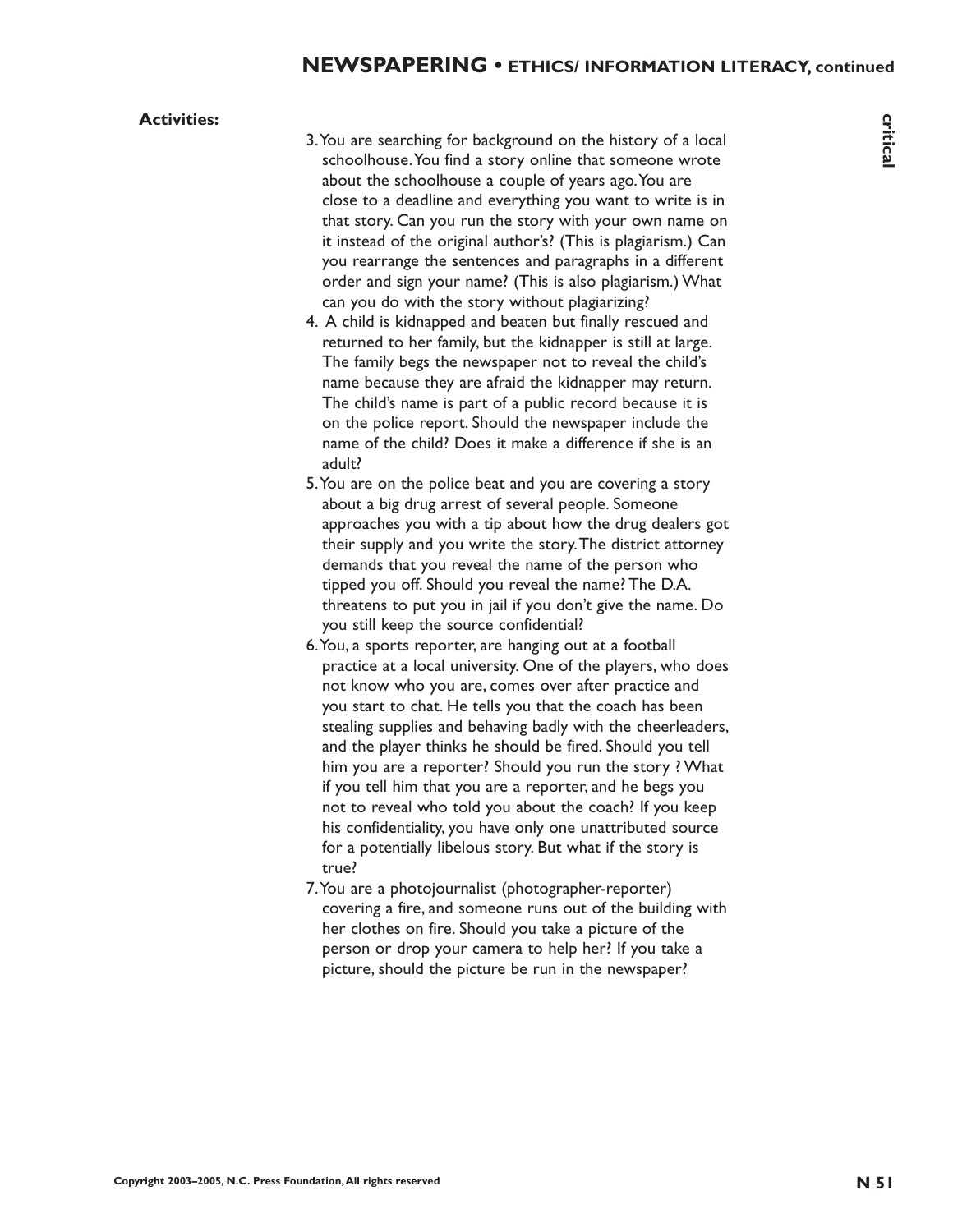# **NEWSPAPERING • ETHICS/ INFORMATION LITERACY, continued**

| critical | <b>Activities</b><br>continued: | 8. You are the editor of the news section. You are about to run<br>a story about pollution coming from a shoe factory in your<br>town. You get a call from the manager of advertising sales at<br>the newspaper, who tells you that the shoe company will pull<br>all its advertising if you run the story. Do you run it anyway?<br>What do you tell the advertising sales manager? What if it<br>turns out that the shoe company is owned by a friend of the<br>person who owns the newspaper, and the owner encourages<br>you to "play down" (or even kill) the story? What do you do?                                                                                                                                                                                     |
|----------|---------------------------------|-------------------------------------------------------------------------------------------------------------------------------------------------------------------------------------------------------------------------------------------------------------------------------------------------------------------------------------------------------------------------------------------------------------------------------------------------------------------------------------------------------------------------------------------------------------------------------------------------------------------------------------------------------------------------------------------------------------------------------------------------------------------------------|
|          |                                 | Additional up-to-date cases may be found online at<br>http://www.journalism.indiana.edu/Ethics                                                                                                                                                                                                                                                                                                                                                                                                                                                                                                                                                                                                                                                                                |
|          | Web sites:                      | http://www.journalism.indiana.edu/Ethics<br>http://spj.org/ethics_code.asp - Has code noted above but in much expanded form<br>http://www.journalism.org - Has codes and also tools for teachers;<br>See particularly useful checklist at:<br>http://www.journalism.org/resources/tools/ethics/codes/checklist.asp<br>See also: http://www.journalism.org/resources/tools/ethics/codes/essay.asp<br>http://www.poynter.org - Has link to section on ethics<br>http://www.rtnda.org - With code of ethics at:<br>http://www.rtnda.org/ethics/coe.shtml<br>http://spj.org - Has discussion board, esp. on ethics during National Journalism<br>Ethics Week, usually the last week of April<br>http://www.freedomforum.org - News about issues<br>http://www.fair.org/index.html |
|          |                                 | (Accessed May 2003)                                                                                                                                                                                                                                                                                                                                                                                                                                                                                                                                                                                                                                                                                                                                                           |
|          |                                 |                                                                                                                                                                                                                                                                                                                                                                                                                                                                                                                                                                                                                                                                                                                                                                               |
|          |                                 |                                                                                                                                                                                                                                                                                                                                                                                                                                                                                                                                                                                                                                                                                                                                                                               |
|          |                                 |                                                                                                                                                                                                                                                                                                                                                                                                                                                                                                                                                                                                                                                                                                                                                                               |
| N 52     |                                 | Copyright 2003-2005, N.C. Press Foundation, All rights reserved                                                                                                                                                                                                                                                                                                                                                                                                                                                                                                                                                                                                                                                                                                               |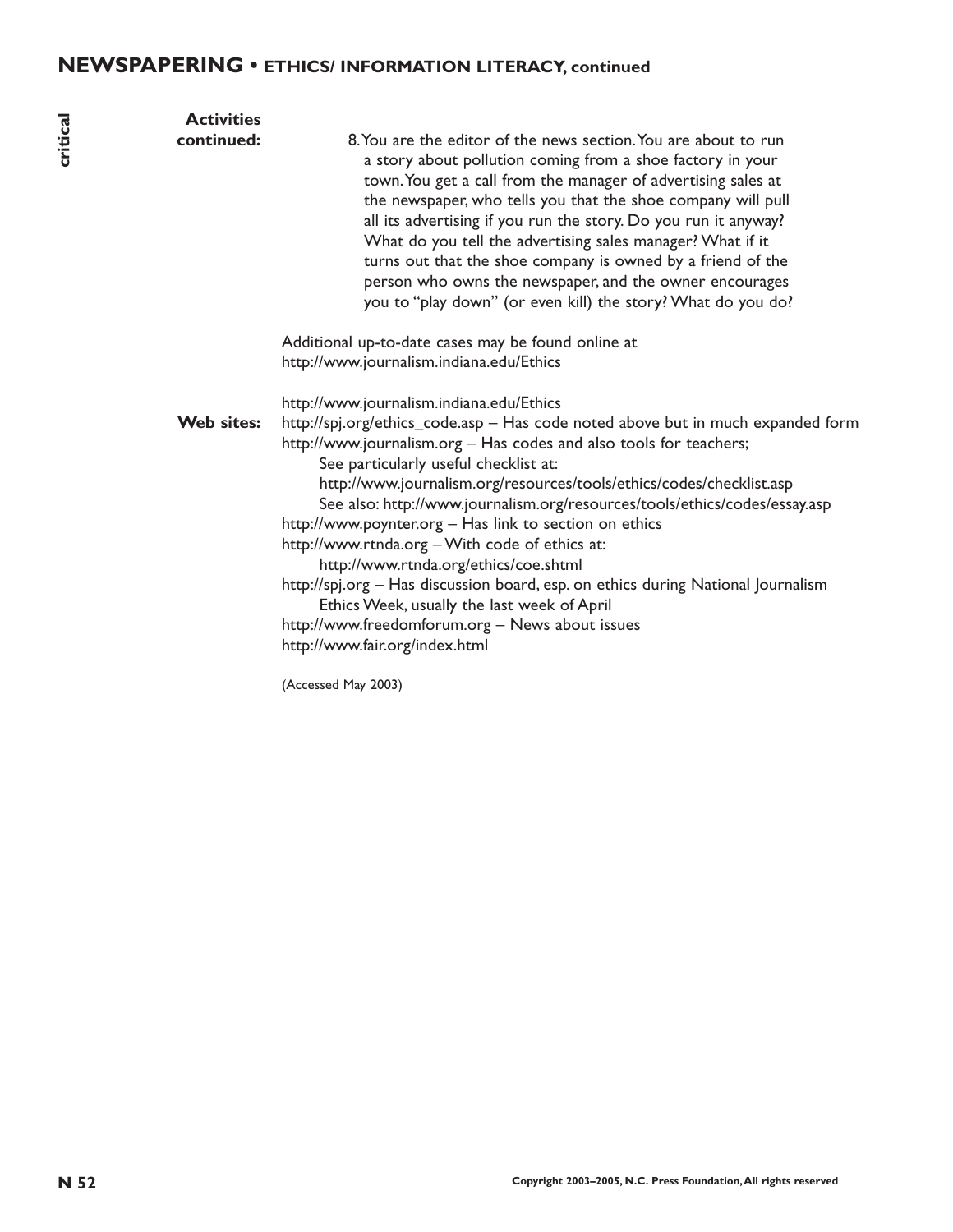# **NEWSPAPERING • ADVERTISING/ INFORMATION LITERACY**

- **Goals:** To explore sources and formats for reading, listening and viewing purposes. To relate ideas and information to life experiences. To communicate reading, listening and viewing experiences.
- **Preparation:** Provide copies of the newspaper, particularly the issue of the paper that includes grocery store advertising and weekend entertainment advertising. Write the 5 Ws and How:Who,What,When,Where,Why (and How) on the board. Provide the graphic organizer N 53-8.

# **Homework**

- **Preparation:** One student should be assigned to call the school newspaper and obtain the size of the circulation and the cost of a 3- by 5-inch (or postcard size) ad. An older student may call the local community newspaper and ask for circulation and rates from their rate card for quarter-, half- and full-page ads.
	- **Activities:** A. Have the students separate the advertising inserts, the classified ads and any sections that are primarily ads (real estate, food, etc.) from the sections that are mostly news. Ask them:
		- 1.Which pile of pages is bigger? *(Answer: Often, the news pile will be much smaller. Point out that the amount of advertising largely controls the size of the overall newspaper and the size of the news hole, the amount of space available for news. Most newspapers run an average of six pages of ads for every four pages of news copy.)*
		- 2.Who is advertising, and what are they advertising? *(Answer: Make a quick list of the kinds of businesses or organizations that advertise.)* Are they mostly stores? Who else advertises?
		- 3. On which day of the week do grocery store ads appear, and which day do the major entertainment ads appear? *(Answer: Certain kinds of ads logically appear at certain times of the week.)* What purpose is served by running those ads on the same day of the week? How many pages are in the paper with the grocery ads? How many with the entertainment ads?
		- 4.Why do you think newspapers carry advertising? *(Answer: Newspapers get money from the advertisers. However, the public also benefits from the information carried by these ads.)* How do they help the reader? How do they help the advertisers?
		- 5. Do you think advertising on the Internet has the same benefits for the community? Why or why not? What kind of advertising works best on the Internet?
- **Coals:** To explore sources and formation for earling listensity and viewing purposes.<br>
The counter reality listensity and viewing experiences.<br> **Preparation:** Press Foundation and viewing experiences the paper that<br>
inclu B. Note that advertising, not paid subscription or single-issue sales, is the chief source of revenue for the newspaper. For every one dollar in operating costs, 75 cents is paid by advertisers. Subscribers pay only 25 percent of the cost of their newspaper. Advertisers schedule ads so that as many people as possible will see their ads. Ask the following questions: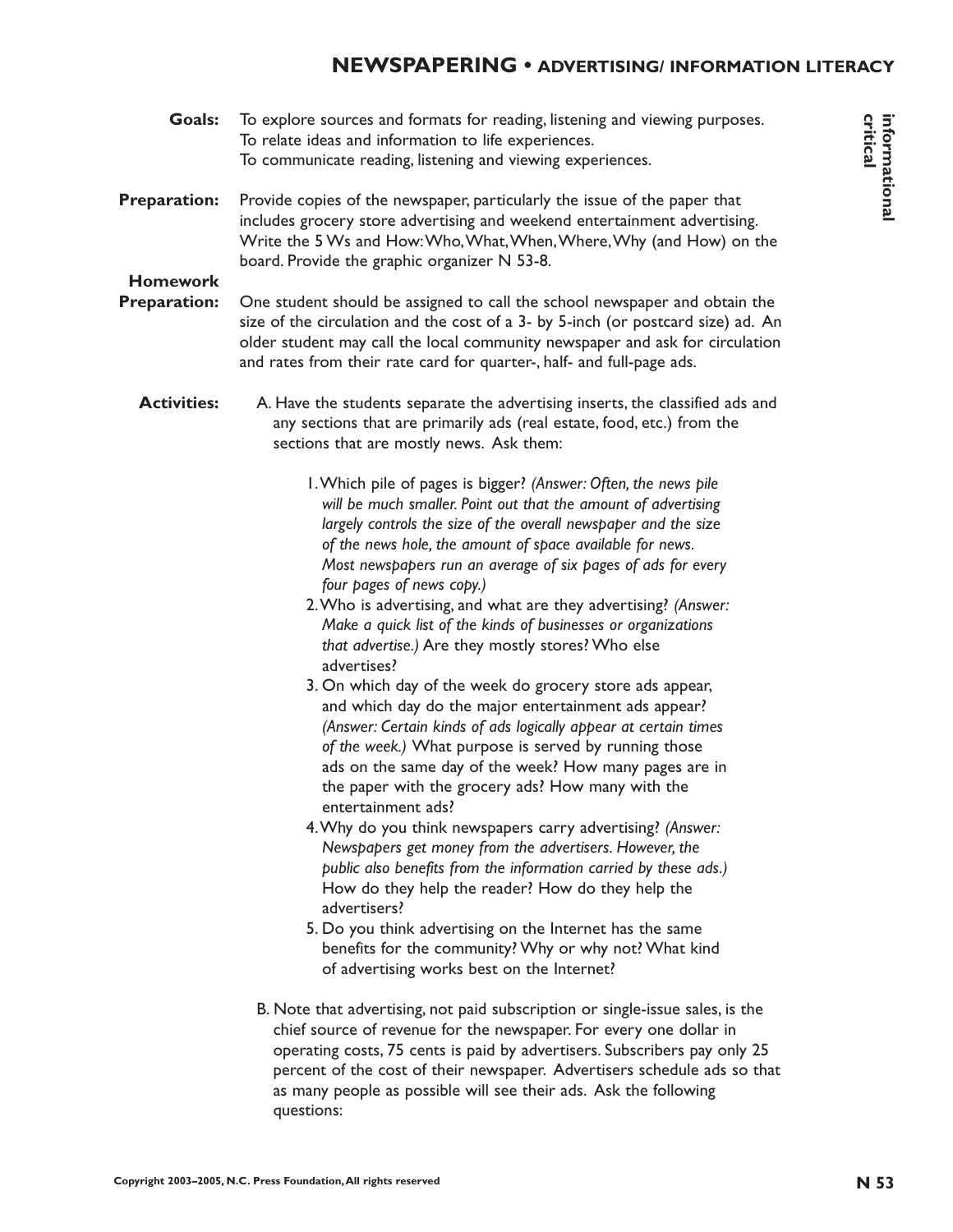# **NEWSPAPERING • ADVERTISING/ INFORMATION LITERACY, continued**

**Activities,**

- **continued:** 1. What is the effect on subscribers if advertising is eliminated in newspapers?
	- 2. Some people have said that advertising is the newspaper's "good news." Discuss what the statement means from the reader's point of view.
- **N** Consider the effect of the served in the served of the served of the served of the served in the served in the served in the served in the served in the served of the served of the served of the served of the served of 3.What restraints are placed on advertisers to present honest, even though biased, and accurate descriptions of their products? (Laws prohibit fraudulent advertising.) Most advertisers strive for accuracy because it makes good business sense. It's an unhappy customer who drives ten miles to buy a bicycle advertised for \$149, only to discover the ad was in error and the actual cost is \$189. Is that customer likely to come back again?
	- 4. Does advertising contribute to a free press, one free from pressures of individuals, governments, political parties or institutions? How?
	- 5. May advertising limit the freedom of the press? *(Answer: Note that publications with solid journalistic principles will not be influenced by advertisers who threaten to withdraw ads if the newspaper prints unfavorable stories about them.The most likely publications to be so influenced are those with little advertising because they are more dependent on the few advertisers they do have.)*
	- 6. How large is the circulation of your paper? If an advertiser pays \$500 for a display ad, how much per reader does the ad cost?
	- C. Point out that there are two types of advertising in the newspaper:
		- **Display ads,** which appear throughout the newspaper, although usually not on a section front
		- **Classified ads,** which are grouped together, usually at the back of the newspaper, under headings

Note that ads, like news stories, need to answer the 5 W questions. Have students examine a full-page display ad and discuss the following questions:

- 1. Does the information in the ad answer the five Ws? (What is for sale? Who is selling it? When and where can you buy it? Why do you want it? How can you use it?) Is the ad clear? Provide the graphic organizer N 53-8.
- 2. Underline all words that are not strictly informative and do not answer the 5 Ws.What do the underlined words have in common? Are they persuasive? Biased? Is it bad for an ad to be biased?
- 3. Is the ad eye-catching? Why? How does the advertiser try to appeal to the reader?
- 4.What art is used? Is it appealing? Symbolic? Startling? Informative?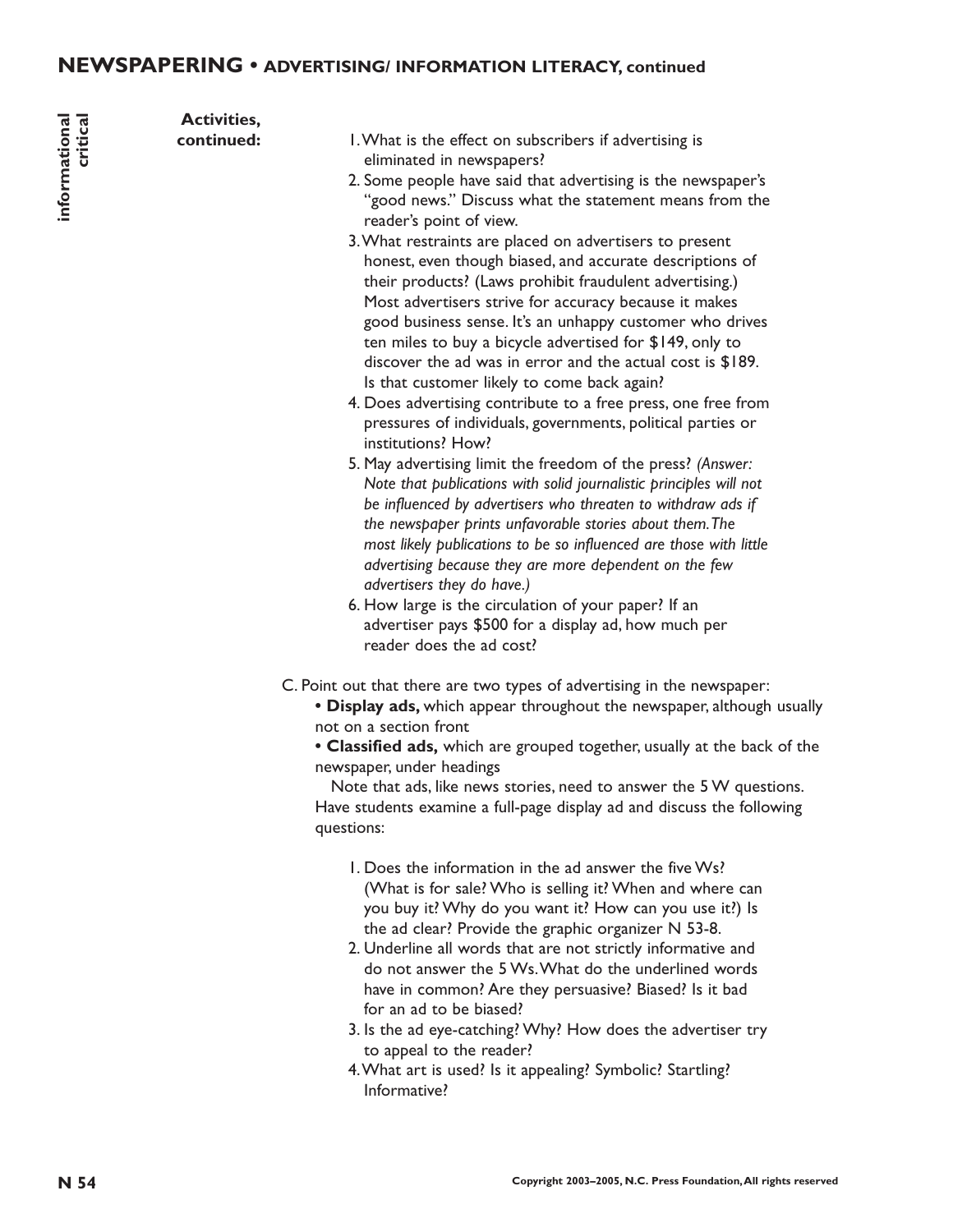| <b>Activities</b><br>continued: | 5. If the advertiser placed the ad in the school newspaper,<br>how much would it have cost? How much did the<br>newspaper actually charge for that full-page ad? Ask the<br>newspaper for its rate card to figure out the cost.                                                                                                                                                                                                                                                                                               | critical |
|---------------------------------|-------------------------------------------------------------------------------------------------------------------------------------------------------------------------------------------------------------------------------------------------------------------------------------------------------------------------------------------------------------------------------------------------------------------------------------------------------------------------------------------------------------------------------|----------|
|                                 | D. Direct students to the classified ad section and ask the following<br>questions:                                                                                                                                                                                                                                                                                                                                                                                                                                           |          |
|                                 | I. How do the classified ads differ from display ads? (Answer:<br>No graphic elements, much smaller usually)<br>2. Why is it called "classified"? How many classifications are<br>there?<br>3. Who uses classified ads? What kinds of things are they<br>selling?<br>4. Select one ad. Does it answer the basic questions? Is it<br>clear? Is it persuasive?<br>5. How do classified ads help the community (readers,<br>sellers, the newspaper)?                                                                             |          |
|                                 | E. Direct students to find the rate schedule provided in the classified<br>section (often in the form of a coupon for submitting an ad). Have<br>students write a classified ad to sell something they own and figure its<br>cost. Caution them that they need to offer sufficient information. To<br>keep costs down, however, they must consider each word carefully, using<br>only as many as needed to convey the necessary information.<br>F. Have students turn the classified ad they wrote into a 3-by-5-inch display |          |
|                                 | ad, using persuasive language and design or art work.                                                                                                                                                                                                                                                                                                                                                                                                                                                                         |          |
| Web sites:                      | http://www.aaf.org - American Advertising Federation<br>http://www.aaa.org - American Association of Advertising Agencies<br>http://www.writeformedia.com/Column/Adwriting.htm - How-to<br>http://www.inetgiant.com/free_classifieds_irresistible_ads.html - How-to for<br>classifieds<br>http://www.lawpublish.com/ - Advertising law<br>http://www.adbusters.org/home/ AdBusters - Reading ads critically                                                                                                                   |          |
|                                 | (Accessed May 2003)                                                                                                                                                                                                                                                                                                                                                                                                                                                                                                           |          |
|                                 |                                                                                                                                                                                                                                                                                                                                                                                                                                                                                                                               |          |
|                                 |                                                                                                                                                                                                                                                                                                                                                                                                                                                                                                                               |          |
|                                 |                                                                                                                                                                                                                                                                                                                                                                                                                                                                                                                               |          |
|                                 |                                                                                                                                                                                                                                                                                                                                                                                                                                                                                                                               |          |
|                                 | Copyright 2003-2005, N.C. Press Foundation, All rights reserved                                                                                                                                                                                                                                                                                                                                                                                                                                                               | N 55     |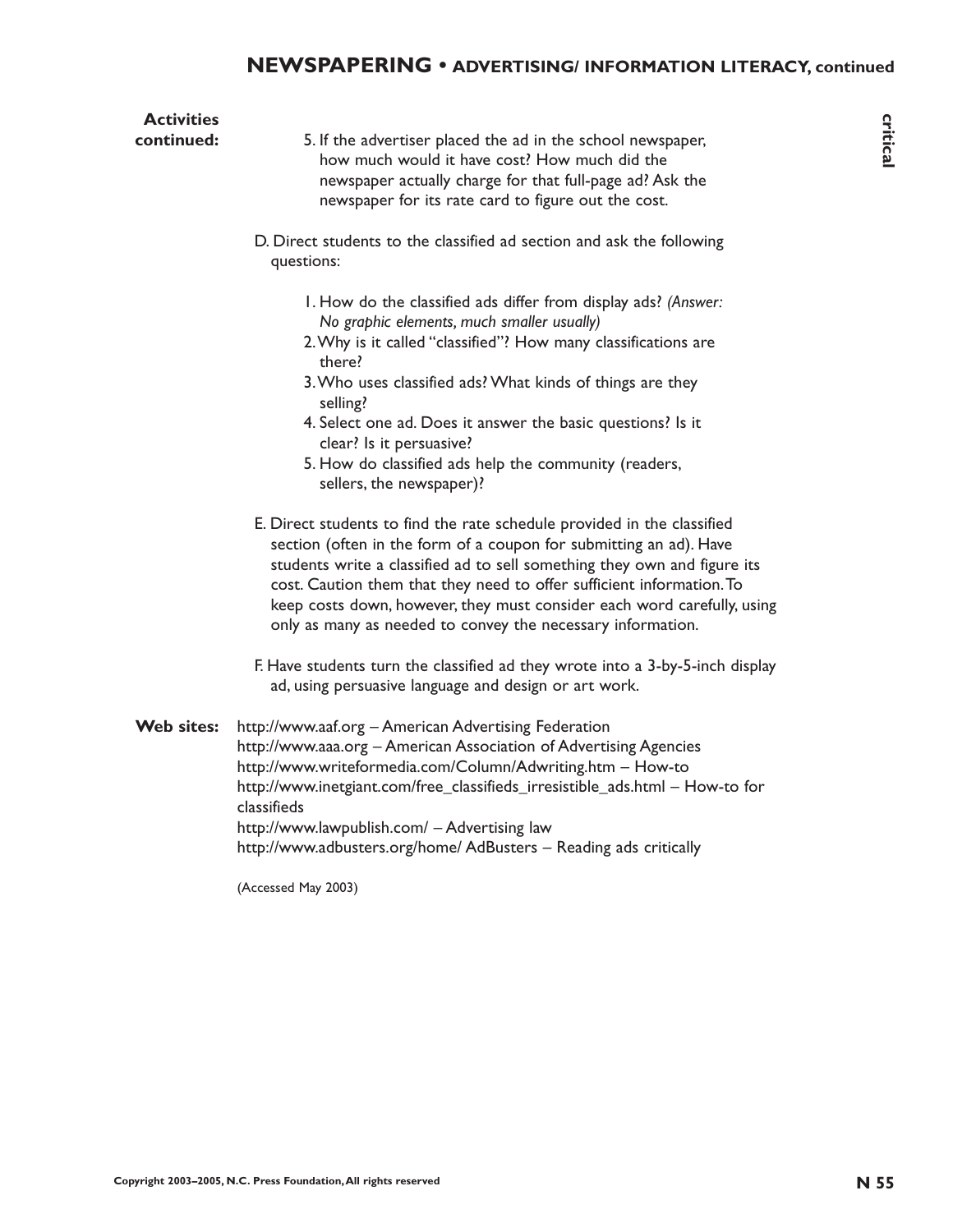# **NEWSPAPERING • From DEADLINE to DELIVERY/ INFORMATION LITERACY**

**Goals:** To relate ideas and information to real life. To communicate reading, listening and viewing experiences.

**Preparation:** Conduct the activity as an introduction to a field trip to your local newspaper. Schedule or have students to schedule a tour. Because different newspapers have different levels of technology in production, questions and activities below can be tailored to the paper offering the tour. For a virtual tour of a large newspaper, visit http://www.latimes.com/tie. Provide the student worksheets N 56-9 and N 56-10.

Write the following categories on the board:

*Editorial,Advertising, Production, Circulation and Business*

**Notice:** The relations and intermediate that life, the pipe by correlation of the computer conduct the activity and intermediate the computer conduction and the tip to your location of the conduction of the conduction and **Activities:** A. Explain that, to this point, the focus has been on what is in the newspaper.This activity will explore the means of producing the newspaper and distributing it to houses in your neighborhood. Ask students to review with you what happens in collecting the news. Have them choose a particular story and trace what happens. Ask: How does the story get to the paper on their breakfast table? The reporter finds and writes the story. It goes to an editor's desk.The editor takes it to the managing editor at the budget meeting, and finally they decide to run the story in the paper. Ask the students what they think happens next.

Provide the flow chart N 56-9 for students to record what they find out about the steps in producing a newspaper. Along the way, point out areas where they are not entirely sure what happens and ask them to write down questions that can be answered during the tour of the newspaper. Have them prepare a worksheet with blanks for their questions. Good examples are as follows:

- 1. How does the story get placed onto the page? Does the reporter or the editor do it?
- 2. How do the pages come together and how do the ads get in? Who does that?
- 3. How are the pages printed onto paper? Where does the paper come from?
- 4. How are the pages folded together and piled into piles of newspapers?
- 5. How are the papers transferred to delivery trucks? Who drives the trucks? What time do the trucks have to leave to deliver a morning paper?

Have students take the questions with them on the tour.You may wish to assign specific questions to individual students.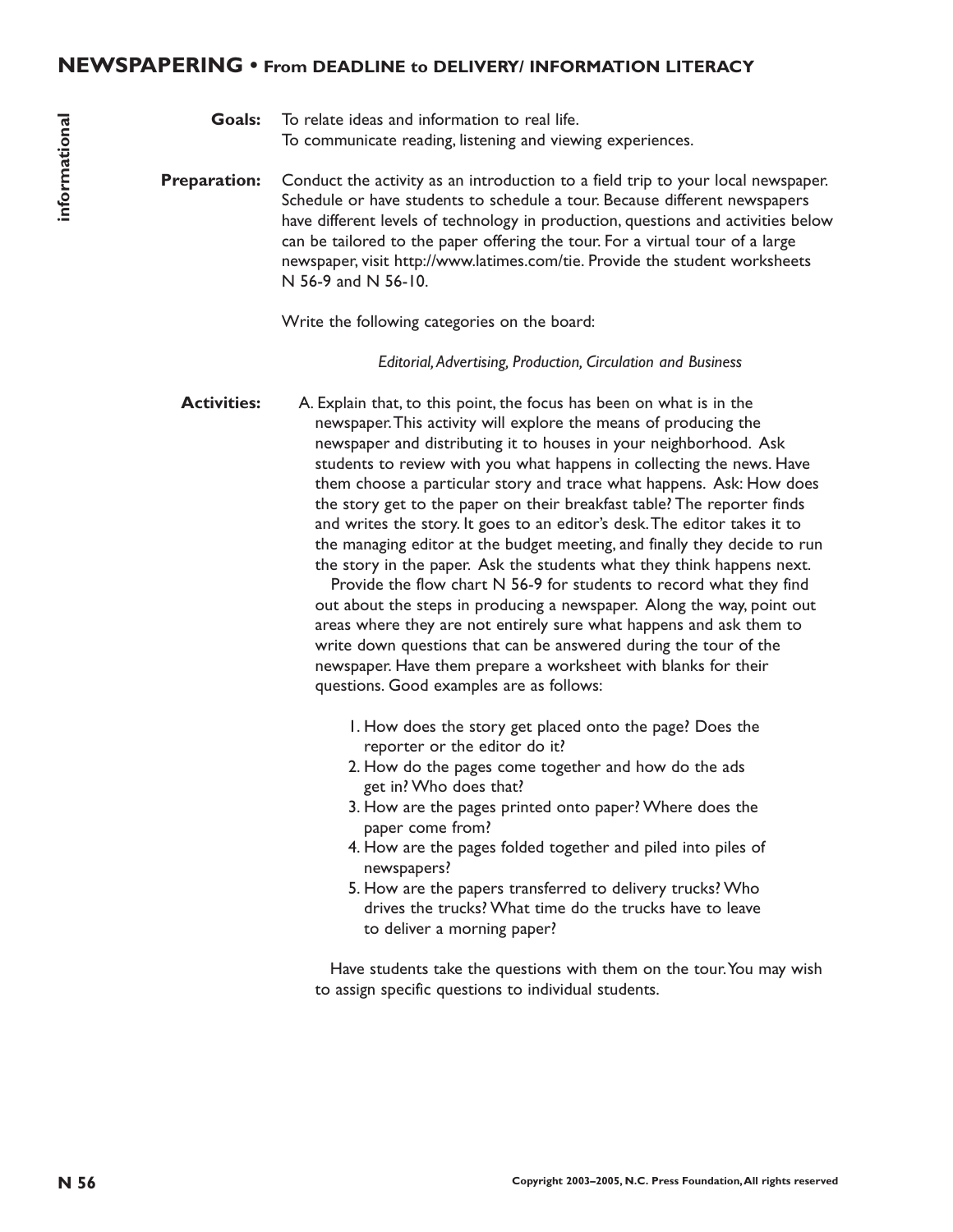# **Activities**

**Consideration** in the third the controllange of priority is not the property and the property of the state of the state of the state of the state of the state of the state of the state of the state of the state of the sta **continued:** B. Explain what the technology of printing has changed frequently over the history of newspapers, and it is still changing rapidly. Less than a century ago, reporters used typewriters and gave their copy on paper to the editor.The newspapers were printed on machines with movable, handset metal type on big rollers. Soon, photographic processes made setting the type easier and quicker. In the last few decades, computers and electronic printers have made it possible to produce newspapers even more rapidly through different means. Reporters write their stories on computers that are linked to the editor's computer, and no paper changes hands. In fact, the stories are sent electronically from editors to designers who use computer technology to place the stories on the newspaper pages.The process of using technology to place stories and photos and ads is called pagination. Some N.C. newspapers may still be using older means, and some may be using combinations of technology.

Suggest that during the tour, students take note of how the story goes from reporter to printer to paper. How often are computers involved?

Older students may already be quite familiar with writing stories (or even doing a "mock-up" of a newspaper) online and sending them to the printer linked with the computer. Encourage them to be thinking about parallels between printing at school and publishing a newspaper.

Younger students may enjoy practicing with rubber stamp and stamp pad or carving a block print out of a potato or a bar of soap.

C. Running a newspaper involves taking money in and paying money out. Not everyone at a newspaper is a reporter or an editor. Other people have jobs relating to the business of running a newspaper, including getting ads, distributing the paper and paying bills. Start students thinking about questions such as the following that may be answered during the tour:

- 1. How does the newspaper get ads?
- 2. How does the paper sell subscriptions?
- 3.What costs or bills does the paper have to pay ? *(Answer: That includes payroll and supplies, such as paper, but it may also include contractors hired by the paper to do such things as the printing itself. Some papers, such as the* Wall Street Journal *and* USA Today, *send the copy for their editions all over the country by computer so that they can be printed by different local printing companies.The biggest cost of producing a newspaper is the salaries of the people who make it.The second biggest item on the budget is newsprint. It takes nearly a ton of newsprint to print one page of an edition of 150,000 newspapers. If possible, assign one student to find out during the tour how much a ton of newsprint costs.)* 4.Who worries about paying those bills?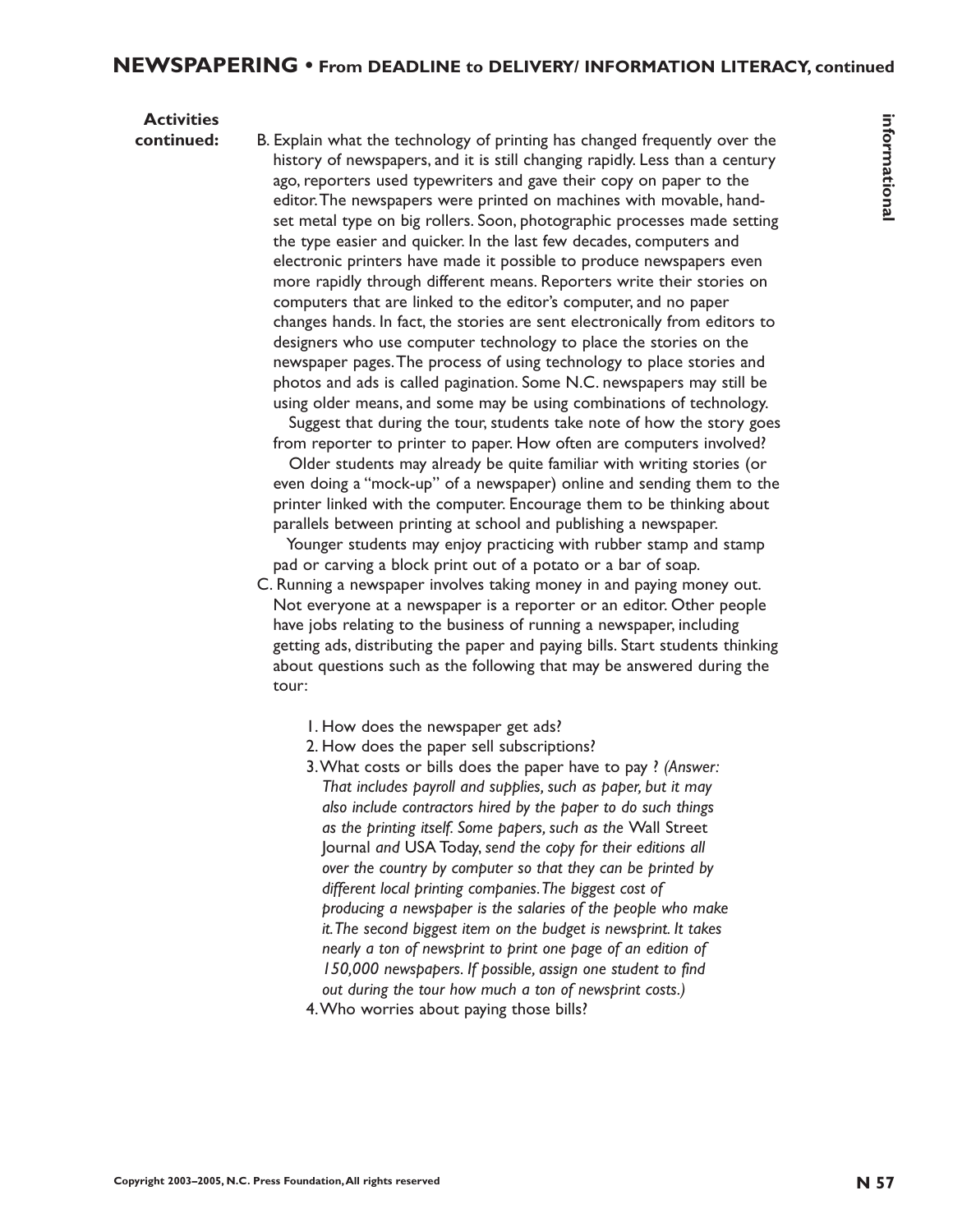#### **Activities continued:**

- D. Ask how many students think they may enjoy being a reporter, how many an editor. Point out that there are lots of other jobs on a newspaper and direct their attention to the job categories on the board. Suggest that they think about the various jobs in each category on the board and ask them to report back, after the tour, which sorts of jobs they are likely to enjoy and which they do not want.The following is a list of possible jobs (titles can vary widely):
	- 1. Editorial: writers, editors, photographers, artists.
	- 2. Advertising: salespeople, research staff, artists, lay-out persons, classified ad takers.
	- 3. Production: compositors, art and technical people, press operators, machinists, computer technicians.
	- 4. Circulation: truck drivers, salespeople, route managers, carriers.
	- 5. Business: bookkeepers, accountants, data processors.
	- E. Discuss with students the importance of deadlines, asking them to speculate which deadline established all the others. Remind them of their earlier interviews with their parents in which they concluded that people expect a newspaper to arrive at a certain time every day. All newspaper deadlines — for the reporters, editors, compositors, press operators, delivery truck drivers and carriers — are set so that expectation can be consistently met. Ask students the following questions:
		- 1.What happens if the reporter finishes his or her story an hour late?
		- 2.What if the editor submits his or her copy for layout and printing an hour late?
		- 3.What happens if an artist working on a picture for a section front takes a coffee break just before press time?
		- 4.What happens if the distribution truck driver decides to sleep an hour extra?

In summary, note that the production and delivery of a newspaper involves hundreds of people, all of whom must do their jobs on time for the entire sequence to work properly.

**A Coriginal The Content System and System and System and System and System and System and the system and the system and the system and the system and the system and the system and the system and the system and the system Web sites:** https://bostonglobe.com/newsroom/faq/newsfaq.stm http://www.howstuffworks.com/newspaper.htm http://desktoppub.about.com/cs/printingpress – Links to information about various kinds of printing http://www.ippaper.com/gettips\_pp\_wop\_newspaper.html http://www.latimes.com/extras/tie/virtualtour/adayinlife/index.html (Virtual tour of large newspaper)

(Accessed May 2003)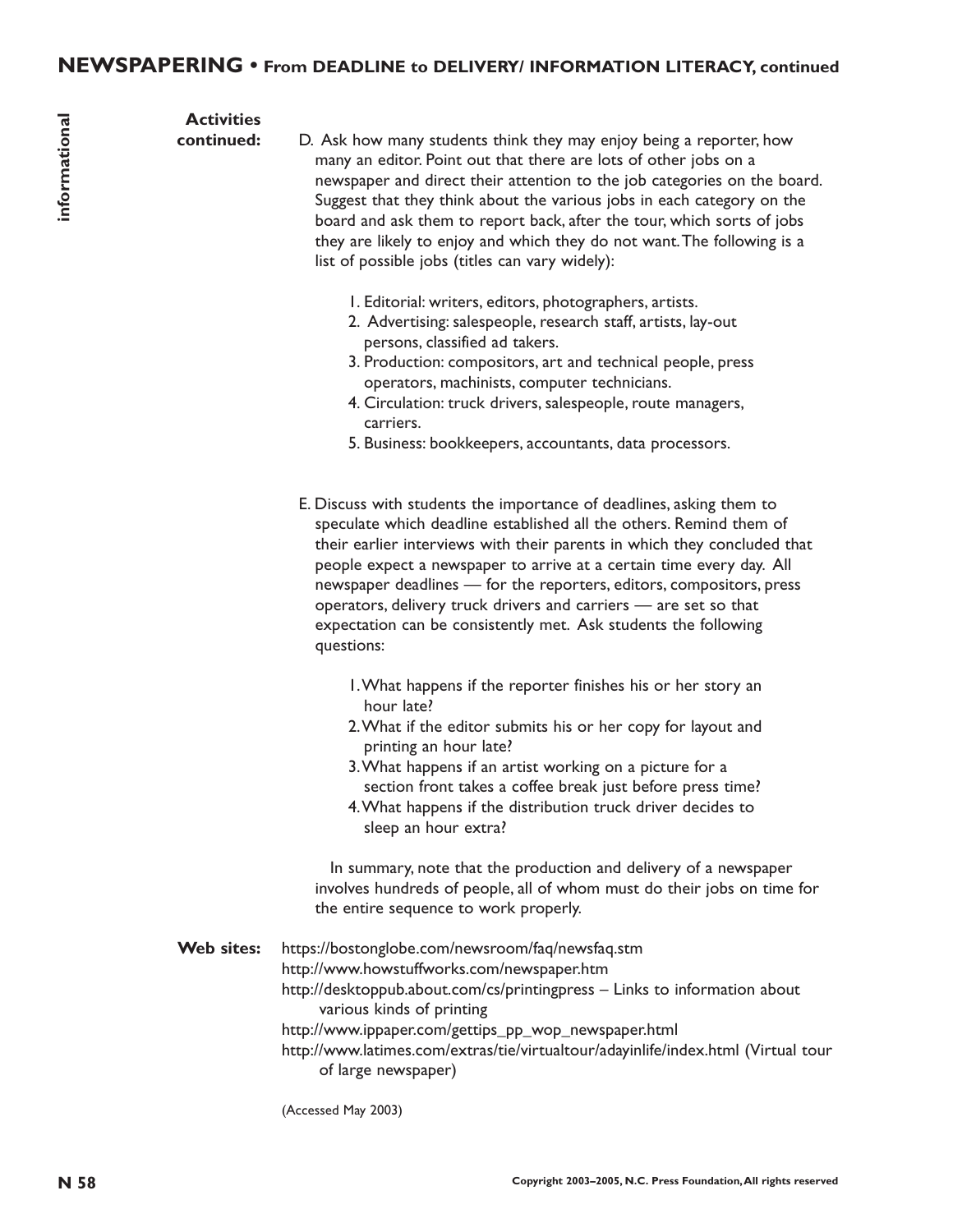**Goals:** To explore sources and formats for reading, listening and viewing purposes. To communicate reading, listening and viewing experiences.

#### **Preparation:** Provide copies of current issues of the newspaper and students worksheets N 59-11 and N 59-12.

# **Homework**

- **Preparation:** Homework preparation: Have students prepare for this activity by watching a local half-hour television news broadcast and counting the number of minutes of actual news presented, excluding commercials, sports, weather and conversation among anchor people. For the first news story presented, students should outline the main information offered.
- **Conder** To explore sources and formation for earlier functing and viewing perpendents.<br> **Preparation:** Provide copies of our constraints and viewing experiences.<br> **Preparation:** N.S. Press Foundation Constraines and viewi **Activities:** A. Introduce the exercise as a comparison between the kind and quantity of coverage offered by television and the newspaper. Have students reach a consensus or average of the number of minutes of television news presented. Select a short news story from the local front of the newspaper. Read, or direct a student to read, the story at a brisk but reasonable rate while someone else times the reading. Discuss how many stories of that length would fill an entire television news broadcast.The results will demonstrate that, in volume, television provides only a fraction of the news that appears on just one page of a newspaper.
	- B. Have students locate and read the newspaper story in today's or yesterday's newspaper that matches the story they outlined from the television news broadcast.They should compare the two stories by answering the following questions:
		- 1.Which reported the story first?
		- 2.Which provided the most detail?
		- 3.What elements were presented on television that do not appear in the newspaper?
		- 4.What elements does the newspaper story offer that the television story did not?

Discuss the relative merits of these two forms of news coverage. Note, for instance, that television's greatest strength is in placing the viewer on the scene. For instance, the smoke and flames of an apartment fire, the expressions of victims and the sounds of their voices cannot be duplicated in print or, entirely, with photographs. On the other hand, the newspaper provides more detailed information about how the fire started, the amount of damage, the specific hardships and injuries of victims, etc. Also, in some cases, a skillfully written story tells a more gripping story than the television camera conveys.

C. Ask students if they or their parents get any of their news from the radio. Ask under what circumstances they might use the radio to get their news (in the car? their bedroom?). Discuss the following questions: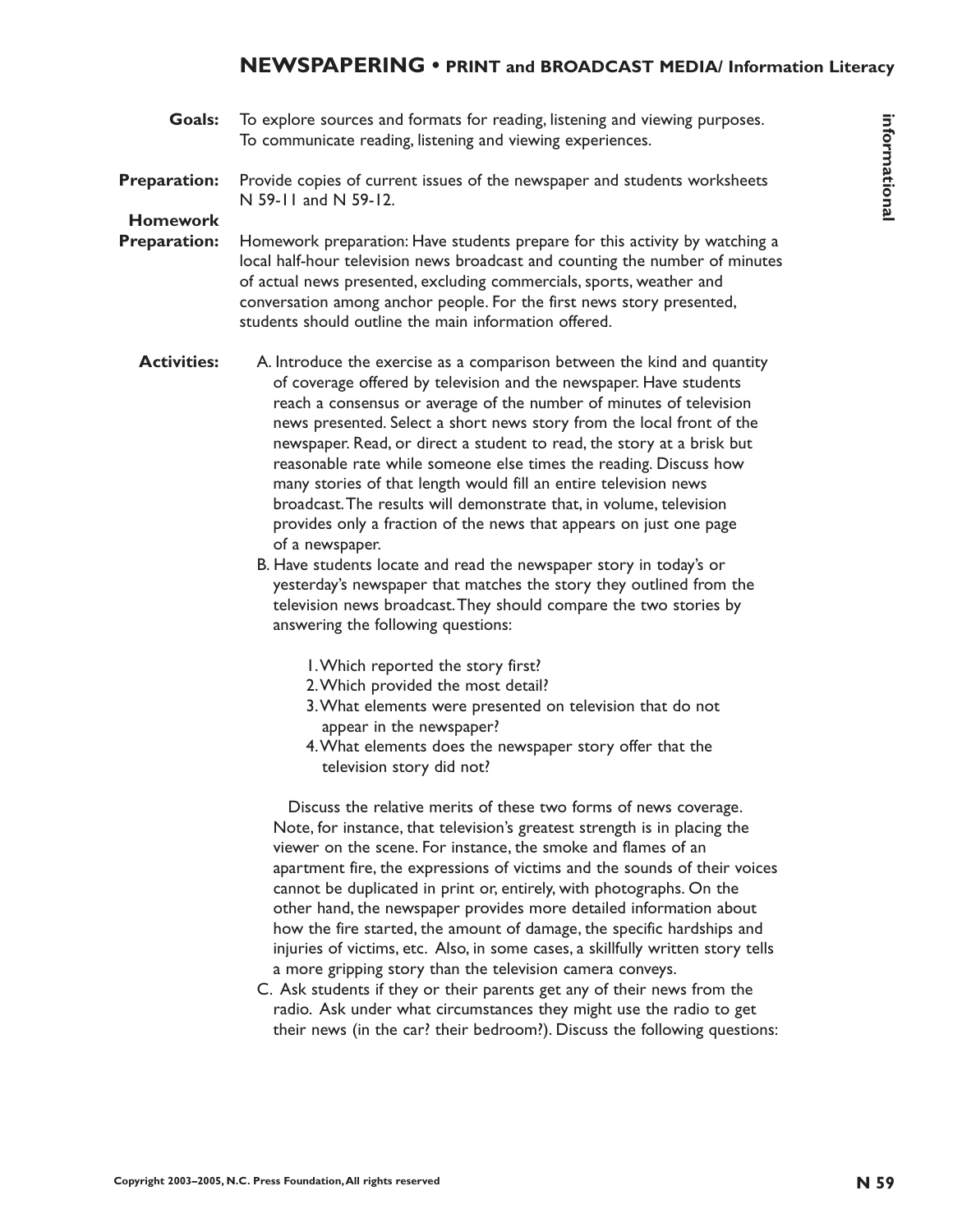| critical | <b>Activities</b><br>continued: | I. What advantage do both radio and television have over<br>newspapers? (Answer: Newspapers are tied to scheduled<br>deliveries. Both radio and TV can interrupt scheduled<br>programming to bring coverage of an important event as it is<br>happening. The coverage may be sketchy, but it is immediate.)<br>2. For what kinds of news might immediacy be especially<br>important? (Answer: school closings, which often are not<br>announced until early morning, weather emergencies, major<br>accidents, a presidential address.)<br>3. What do both newspapers and television provide that<br>radio cannot? (Answer: the visual element.)<br>4. When does radio offer a benefit that newspapers and<br>television cannot? (Answer: Many people listen to the radio<br>primarily when they are in their car. If there has been a recent<br>disaster or prolonged power outage in the area, they may have<br>turned to the radio because radios often can be battery-<br>powered. Often school closings are reported most quickly on<br>local town radio stations.)<br>Drawing on this discussion and the previous activities, discuss with<br>students how these three news media complement one another to meet<br>a variety of needs. Provide the graphic organizer N 59-11. For a<br>comparison that includes the Internet, provide N 59-12. |
|----------|---------------------------------|------------------------------------------------------------------------------------------------------------------------------------------------------------------------------------------------------------------------------------------------------------------------------------------------------------------------------------------------------------------------------------------------------------------------------------------------------------------------------------------------------------------------------------------------------------------------------------------------------------------------------------------------------------------------------------------------------------------------------------------------------------------------------------------------------------------------------------------------------------------------------------------------------------------------------------------------------------------------------------------------------------------------------------------------------------------------------------------------------------------------------------------------------------------------------------------------------------------------------------------------------------------------------------------------------------------------------------------------------|
|          | Web sites:                      | http://www.rtnda.org - Radio-Television News Directors Association (RTNDA)<br>http://www.missouri.edu/~jourvs/ - broadcast news research and careers<br><b>Television:</b><br>http://abcnews.go.com<br>http://www.nbc.com/<br>Also: http://www.msnbc.com/news/default.asp?cp1=1<br>http://www.cbsnews.com/sections/home/main100.shtml<br>http://www.cnn.com<br>http://www.foxnews.com<br>Radio:<br>http://news.npr.org<br>http://www.pacifica.org<br>http://www.cnnradionet.com/PUBLIC/Home/default.htm<br>Media Literacy (for teachers and students):<br>http://www.medialit.org<br>http://www.msde.state.md.us/assignment_media_lit/home.html<br>(Accessed May 2003)                                                                                                                                                                                                                                                                                                                                                                                                                                                                                                                                                                                                                                                                               |
| N 60     |                                 | Copyright 2003-2005, N.C. Press Foundation, All rights reserved                                                                                                                                                                                                                                                                                                                                                                                                                                                                                                                                                                                                                                                                                                                                                                                                                                                                                                                                                                                                                                                                                                                                                                                                                                                                                      |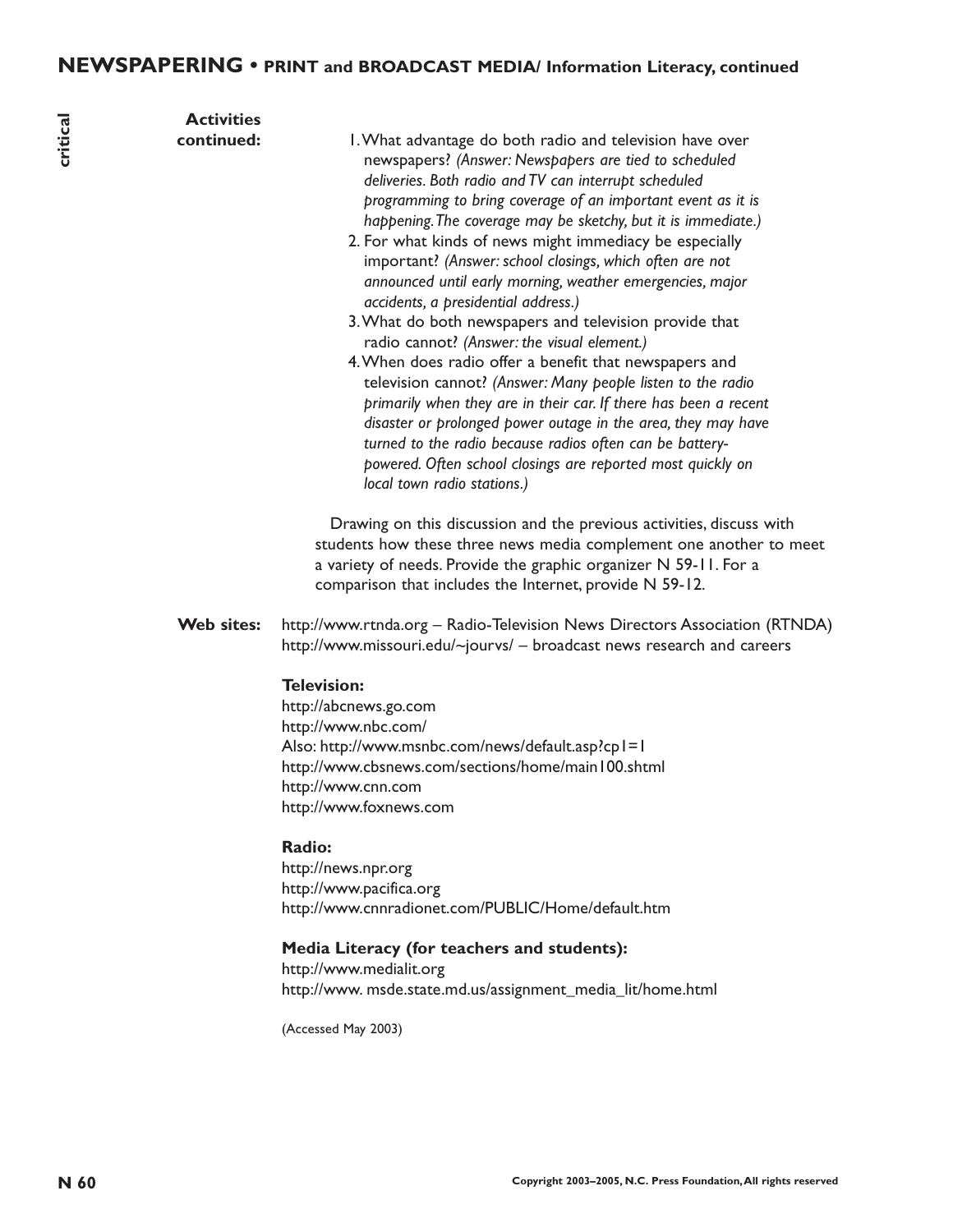# **NEWSPAPERING • PRINT and the INTERNET/ INFORMATION LITERACY**

- To explore sources and formats for reading, listening and viewing purposes. To communicate reading, listening and viewing experiences. **Goals:**
- Have at hand copies of a newspaper with an online edition. A list of North Carolina newspapers that have their own Web sites can be found at **Preparation:**

#### http://www.ncpress.com

If your local paper does not have an online edition, use copies of one of the larger N.C. papers or one of the national papers. See http://newslink.org/news.html or http://www.naa.org.

Students will need Internet access for this activity. Otherwise, the activity may entail at trip to the school's computer room or library, or it may be possible that many students will have computers at home.

A. Start by asking what source of news has not yet been discussed.The Internet is the "newest" form of news and it is still changing. Explain that the Internet is only a couple of decades old, perhaps younger than some parents and certainly younger than grandparents.Take a poll of the students: **Activities:**

- 1. Do you ever look at news on the Internet? If so, where do you look? What are you looking for?
- 2. Do you think your parents look at news on the Internet? Do your parents prefer getting their news somewhere else?
- 3. Can you suggest any particular kind of news you like getting from the Internet? Can you suggest any particular times that getting news from the Internet is preferable to other forms?
- B. Note that more and more newspapers also have their own Web sites. Some national newspaper Web sites include: *New York Times:* http://www.nytimes.com; *Wall Street Journal:* http://www.wsj.com; *Washington Post:* http://www.washingtonpost.com; *USA Today:* http://www.usatoday.com/. Find Web sites for North Carolina newspapers at http://www.ncpress.com.

Have students consult http://www.ncpress.com to find the online edition of the paper chosen for this activity. Ask them to identify an important front-page story in today's newspaper.Then find coverage of the same story on the newspaper's Web site. Ask them to compare the two forms of the story:

1. Do the two pages – the newspaper's front page and the Web site – look the same? Do they both have columns? Do they both have color? Which has more color? What other differences do you see?

critical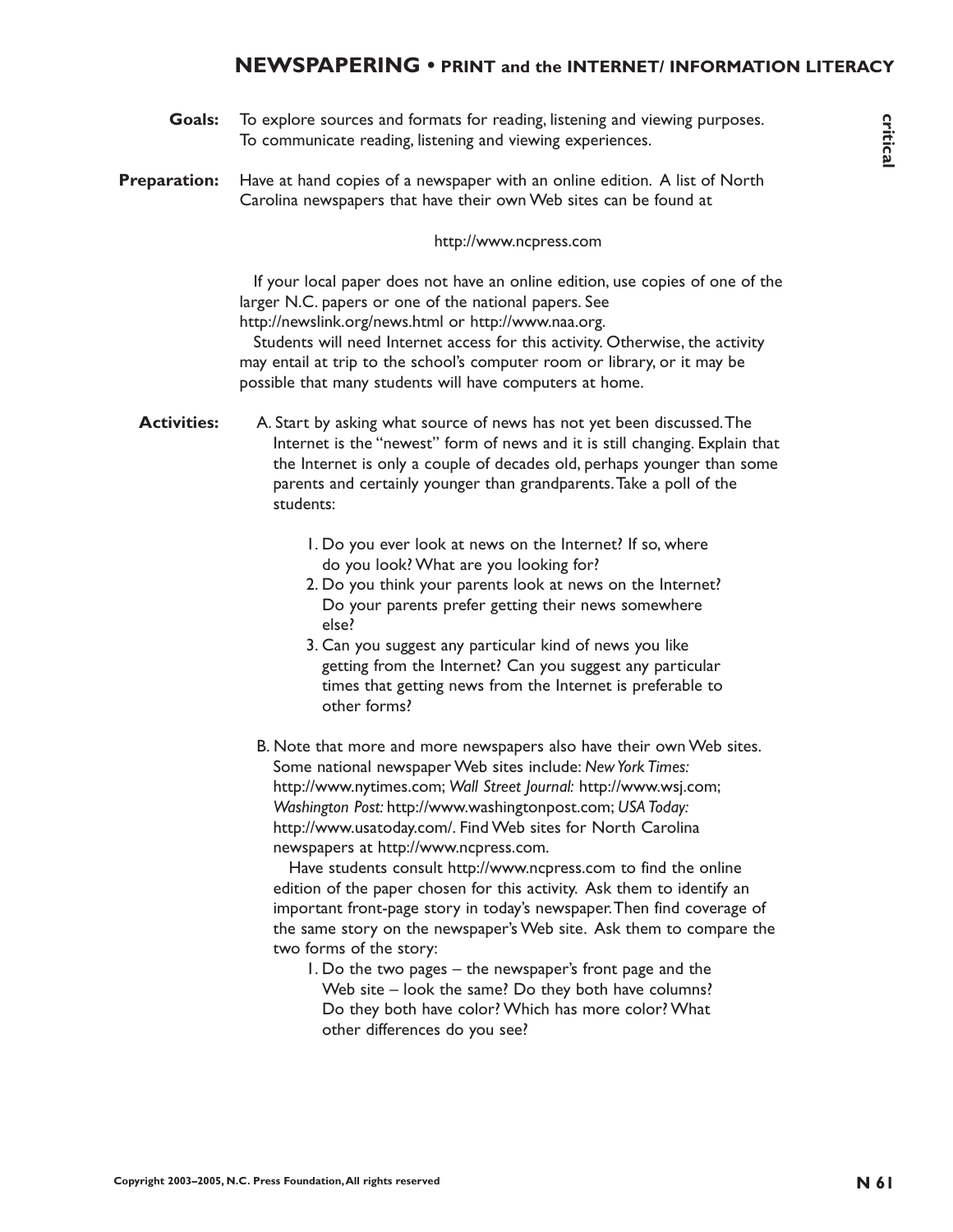critical **N 62 critical**

**Activities continued:**

- 2. How much of each story appears? If you want to read the rest of the story, how do you do that on the printed newspaper? *(Answer: Follow instructions for the jump:"Story title, p. 2")* How do you do that on the Web site? *(Answer: Click on title or link.)* Does the front-page story have the same wording as the online story? Do you see any changes?
- 3. Does the front-page story you chose have the same author in both forms? Do you think the Internet has its own reporters for news? *(Answer:The answer is yes for many kinds of Web sites.*) Do they think the Internet has its own editors for news? *(Answer:The answer is sometimes no, except for the technical people who maintain the Web sites.)* How is that different from newspapers? You should consult your newspaper to find out just how the two newspapers, print and online, relate to each other.
- 4. Do you see any section titled "corrections" on the Web site? *(Answer: probably not.)* How quickly can an online newspaper run new stories? How often can an online newspaper edit or change its stories? *(Answer: Insertion of new information online can happen any time and 24 hours a day, compared to paper newspapers, which generally publish one or several editions a day. So corrections can be made as soon as they are discovered.)* But what if someone has read or downloaded incorrect information? How do you know the information is wrong? Do you think you can rely on Internet information as much as on printed information? Does the insertion of new information make it harder for online newspapers to check sources? Or is a reliable newspaper likely to produce a reliable site? Is it just as reliable as the printed version?
- C. Note that online newspapers have to have advertising, just like paper newspapers. Explain that the advertisers pay the online newspaper according to how many people go to that Web site, so the newspapers count you every time you go to that Web site. Discuss the following:
	- 1. Compare the display ads in the paper with the ads on the Web site.Where are the ads placed on the Web page? (Note that many are banner ads, ads running across the top of the page, and they are often animated in some way.) How much of the Web page is covered by ads, and how much is reserved for news? Is it always clear what is an ad and what is not?
	- 2.Which are you more likely to look at the display ads or the online banner ads? Do you find the banner ads attractive or annoying, or do you ignore them?
	- 3.What about pop-up ads (ads that pop-up when you go to the online newspaper Web site)? Do you pay attention to them? Do you think they sell the product well?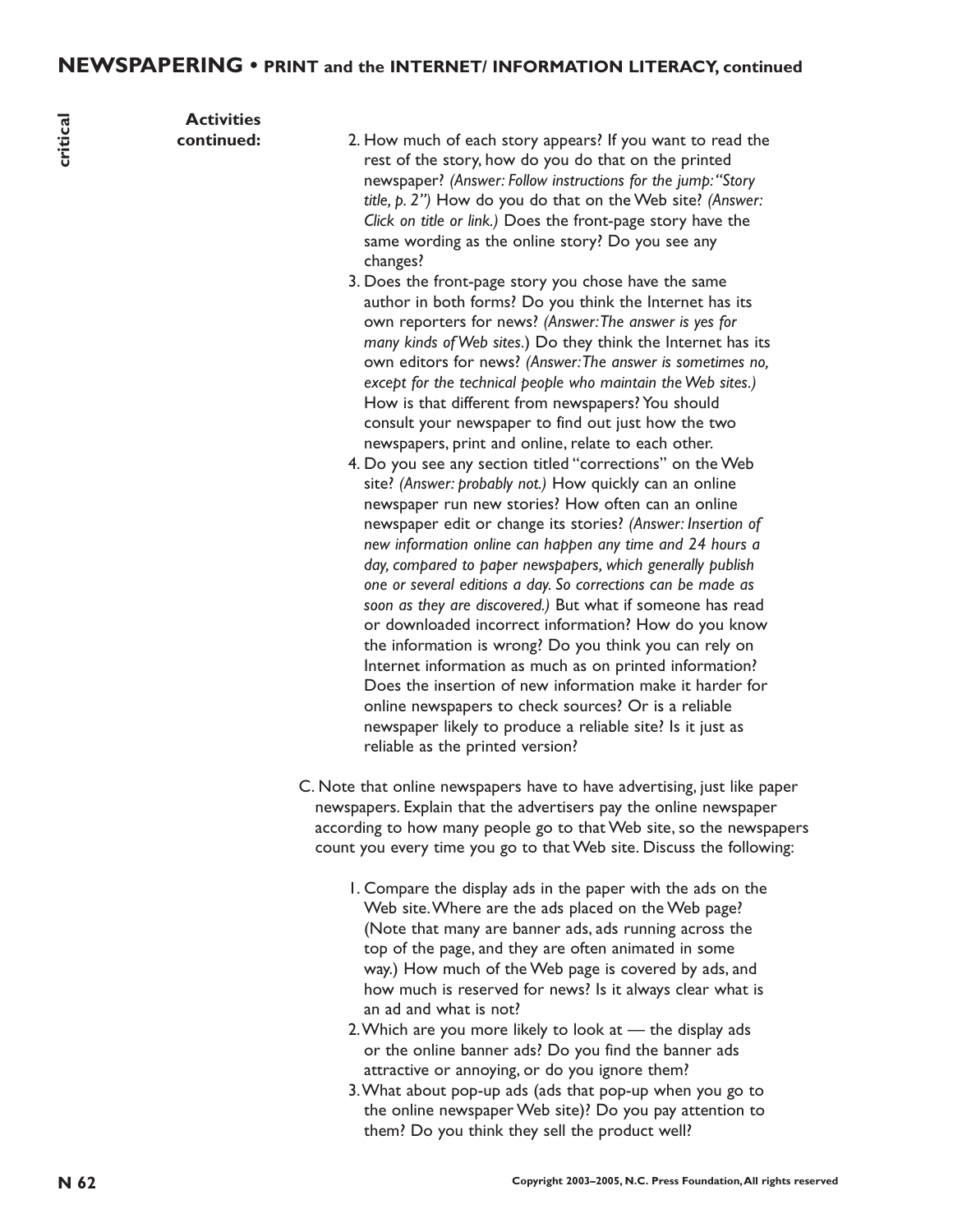# **NEWSPAPERING • PRINT and the INTERNET/ INFORMATION LITERACY, continued**

| <b>Activities,</b><br>continued: | 4. Notice what is being sold in the Web site ads. Who is<br>selling something? What are they selling?<br>5. Do you think the ads are aimed at people in your town?<br>How do you think the advertising helps the community?<br>(Answer: Pays for the Web site, but are products locally<br>relevant to all readers? Often products are not local.)                                                                                                                                                                                                                                                                                                                                       |
|----------------------------------|------------------------------------------------------------------------------------------------------------------------------------------------------------------------------------------------------------------------------------------------------------------------------------------------------------------------------------------------------------------------------------------------------------------------------------------------------------------------------------------------------------------------------------------------------------------------------------------------------------------------------------------------------------------------------------------|
|                                  | D. Many Web sites that carry news are not related to a city newspaper.<br>Some are provided by television news networks, such as CNN, NBC or<br>Fox (see Web sites in Lesson 20). Others are provided by Internet<br>companies themselves that get their news from wire services, such as<br>Yahoo (http://www.yahoo.com), Microsoft (http://www.msn.com) or<br>Time-Warner RoadRunner (http://www.rr.com).<br>If possible, separate the students into groups of two or three and<br>assign each group a different non-newspaper-based news Web site. Ask<br>them to look for stories about the same front-page story used in<br>previous activities. Have them report on the following: |
|                                  | I. Can you find a "timestamp," in other words some<br>indication of how old the story is? (Answer: Many Web sites<br>will note "I hour, I2 minutes ago" to indicate the age of the<br>story). Are there other stories that have come up since<br>that front-page story? Where can they be found on the<br>Web page?<br>2. Where is the story coming from? a wire service? a<br>particular reporter? Or is the story anonymous? How can<br>you be sure the story is accurate?<br>3. What is advertising like on this Web site? Who is<br>advertising? What are the advertisers selling?                                                                                                   |
|                                  | E. Ask students to make two lists, one of the advantages of Internet news<br>compared to newspapers (and perhaps broadcast news, too), and one of<br>the disadvantages. Tell them to include their own personal preferences.<br>How do they like to get the news? When, where and how do they like<br>to use the Internet to get breaking information? Provide the graphic<br>organizer N 63-13.                                                                                                                                                                                                                                                                                         |
|                                  | Some advantages are the immediacy and speed of sending and<br>receiving information:<br>• Universality of access-anyone in the country can<br>register to read a North Carolina newspaper online, and<br>people in N.C. can access New York or London papers<br>• Low cost once accessed to a computer - very few<br>online papers charge "subscribers" or readers (except if<br>they wish to go to previous editions to search for<br>archived stories).                                                                                                                                                                                                                                |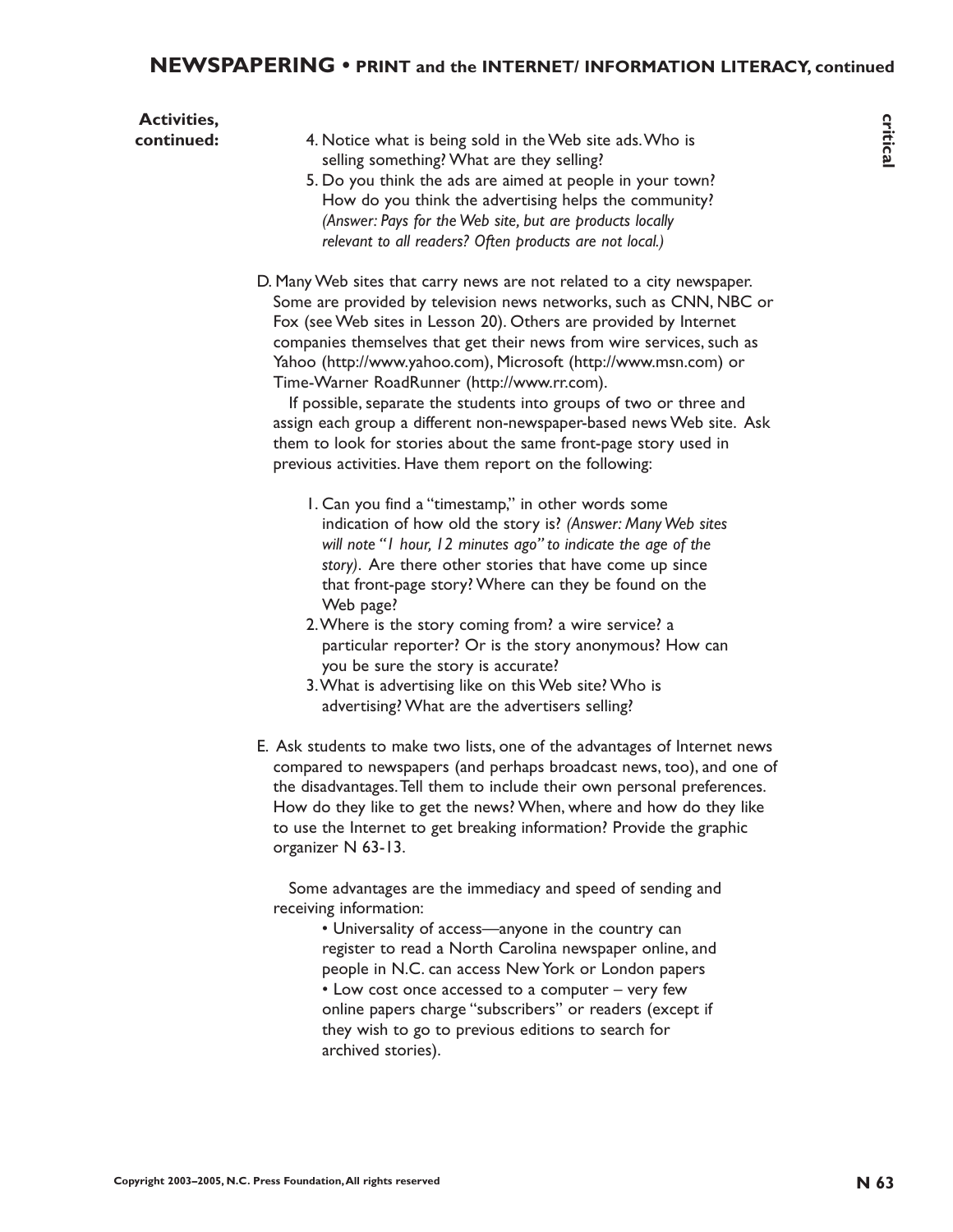# **NEWSPAPERING • PRINT and the INTERNET/ INFORMATION LITERACY, continued**

| <b>Activities,</b><br>continued: | Some disadvantages include:<br>• necessity of having a computer;<br>· lack of sound and animation compared to radio or<br>television (which is changing rapidly as it becomes<br>possible to download videos of breaking news and<br>weather stories);<br>• annoyance (to some) of the advertising;<br>• lack of reliability because of the impermanence and<br>changeability (errors can come and go without much<br>notice or control, links disappear, etc.).                                                                                                                                                                                                                                                                                                                                                                                       |
|----------------------------------|--------------------------------------------------------------------------------------------------------------------------------------------------------------------------------------------------------------------------------------------------------------------------------------------------------------------------------------------------------------------------------------------------------------------------------------------------------------------------------------------------------------------------------------------------------------------------------------------------------------------------------------------------------------------------------------------------------------------------------------------------------------------------------------------------------------------------------------------------------|
| Web sites:                       | http://www.salon.com (Web only)<br>http://www.yahoo.com - Yahoo (compilation of other sources)<br>http://www.drudgereport.com (compilation of sources, with commentary)<br>http://www.rr.com - Time-Warner RoadRunner (with other sources)<br>http://www.msn.com - Microsoft (with NBC)<br><b>Other sources online:</b><br>http://www.ncpress.com (for N.C. newspapers)<br>http://www.ap.com<br>http://www.reuters.com<br>http://www. nytimes.com<br>http://www.wsj.com<br>http://www.washingtonpost.com<br>http://www.usatoday.com<br>http://abcnews.go.com<br>http://www.nbc.com<br>Also: http://www.msnbc.com/news/default.asp?cp1=1<br>http://www.cbsnews.com/sections/home/main I00.shtml<br>http://www.cnn.com<br>http://www.foxnews.com<br>http://news.npr.org<br>http://www.pacifica.org<br>http://www.cnnradionet.com/PUBLIC/Home/default.htm |
|                                  | Newspaper lesson plan (compares print and online newspapers):<br>http://www.nytimes.com/learning/teachers/lessons/20000525thursday.html                                                                                                                                                                                                                                                                                                                                                                                                                                                                                                                                                                                                                                                                                                                |
|                                  |                                                                                                                                                                                                                                                                                                                                                                                                                                                                                                                                                                                                                                                                                                                                                                                                                                                        |

(Accessed May 2003)

critical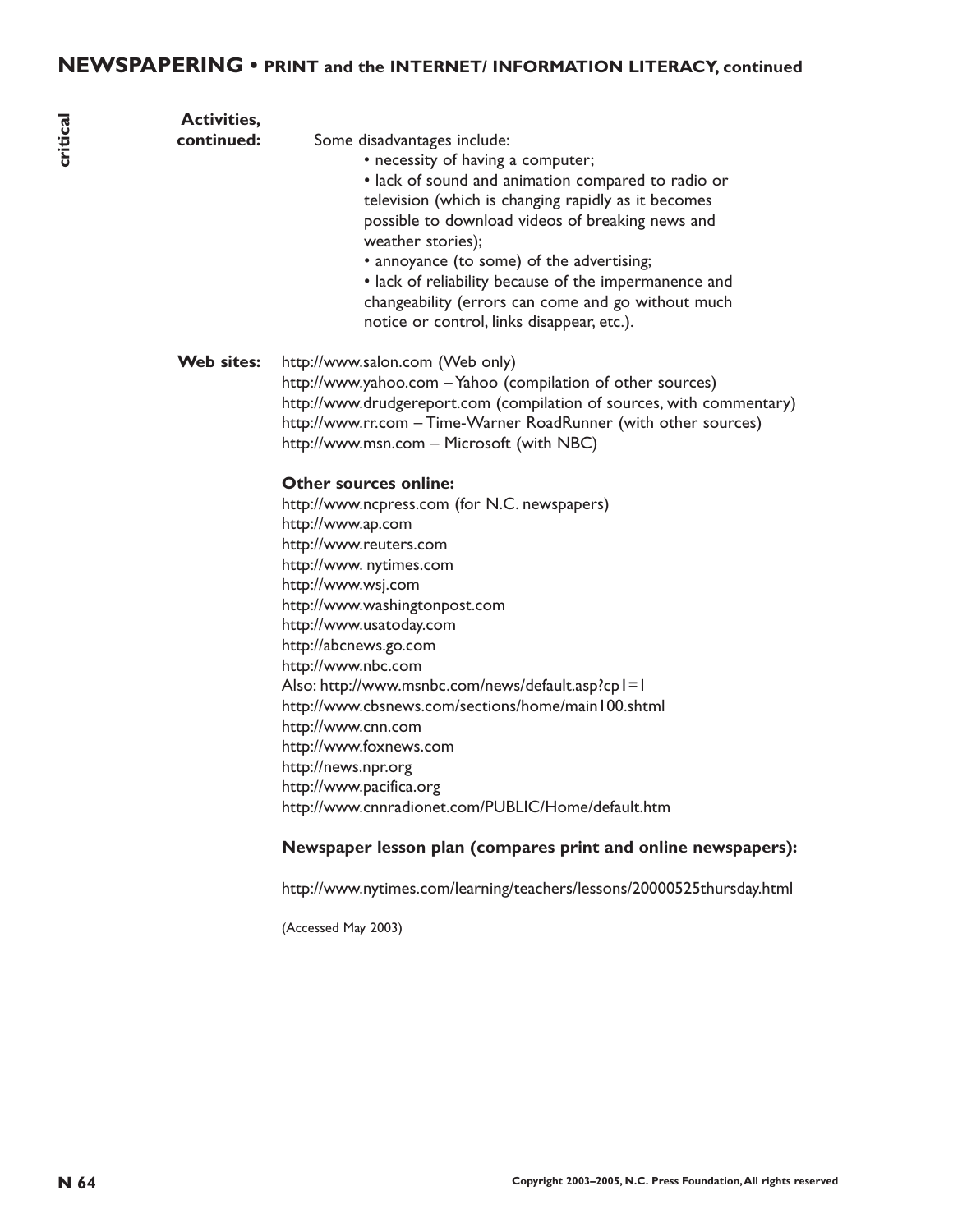# **N 65informational** informational

- To explore sources and formats for reading, listening and viewing purposes. To communicate reading, listening and viewing experiences. **Goals:**
- Ask students to collect the writing assigned in all the newspapering lessons. Those may include straight news stories, features, editorials, letters to the editor, columns, cartoons, profiles, sports stories, display ads and classified ads, and possibly obituaries. Gaps in the collection may be augmented by photos and illustrations, charts and graphs and material cut from real newspapers. **Preparation:**

To help students layout their papers, ask newspapers in your area to provide a sample lay-out sheet if they are still using them. Otherwise ask newspapers if they provide classrooms with **roll-ends** of newsprint, that is the paper left on the roll after the press completes its run. Cut the newsprint into several large sheets of newsprint that can be folded to make four pages. Have available several newspapers to serve as models.

- A. Before starting their newspapers, students should look at their local newspapers. Point out that articles and photos related to the articles form rectangles on the page, called modular design. Also have them note that stories are laid out in columns.They should format the text of their stories into columns. **Activities:**
	- B. Ask students to lay out (or dummy) a four-page newspaper with two news pages, a sports page and an editorial page.They should distribute display ads throughout the paper and allow space for a classified ad section. Also ask them to allow space for photos and art and to include the major characteristics of each page. Refer students to the annotated front and editorial pages in the Appendix, A 5–A 6, and the newspaper layout for younger students A 11–A 14.

Using their dummies as guides, have students paste up the newspapers on the newsprint you provide.They should write headlines for each story.Work with them and discuss any difficulties they have fitting copy into the allotted space and organizing each paper in a way that makes it look good and easy to read. Remind them that they are dealing with questions that newspaper editors face every day. Display the finished newspapers on bulletin boards in your room or elsewhere in the school. Also allow students time to share their papers.

C.Tell the students they are going to start a brand-new newspaper. Review the five divisions or departments of the newspaper (editorial, advertising, production, circulation, and business) and have responsibilities divided among the students in the class, so that student reporters, editors and advertising staff are chosen. Depending on the size of the class, students may also be assigned to circulation and business "departments." Have students review information about each job given in earlier activities to identify and explain the assignments. Have them role play one day's meetings and decisions based on the collection of stories, graphics and ads from previous assignments. Include an editorial "budget" meeting and calls back and forth among advertising, circulation and business.